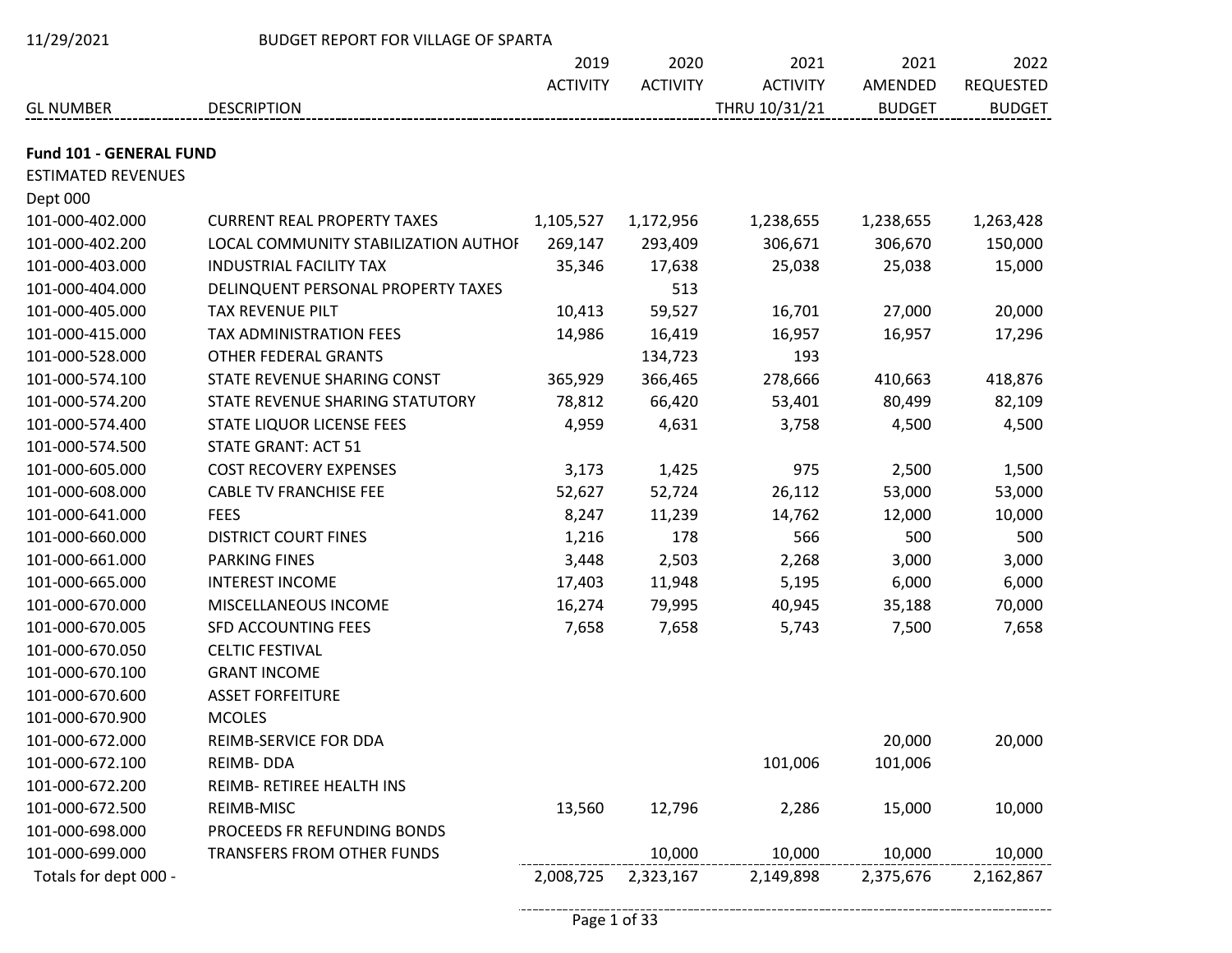|  | 11/29/2021 |
|--|------------|
|  |            |

## BUDGET REPORT FOR VILLAGE OF SPARTA

|                                       |                                    | 2019            | 2020            | 2021            | 2021          | 2022             |
|---------------------------------------|------------------------------------|-----------------|-----------------|-----------------|---------------|------------------|
|                                       |                                    | <b>ACTIVITY</b> | <b>ACTIVITY</b> | <b>ACTIVITY</b> | AMENDED       | <b>REQUESTED</b> |
| <b>GL NUMBER</b>                      | <b>DESCRIPTION</b>                 |                 |                 | THRU 10/31/21   | <b>BUDGET</b> | <b>BUDGET</b>    |
| TOTAL ESTIMATED REVENUES              |                                    | 2,008,725       | 2,323,167       | 2,149,898       | 2,375,676     | 2,162,867        |
| <b>APPROPRIATIONS</b>                 |                                    |                 |                 |                 |               |                  |
| Dept 101 - COUNCIL                    |                                    |                 |                 |                 |               |                  |
| 101-101-702.000                       | <b>SALARIES</b>                    | 14,125          | 11,425          | 12,125          | 14,500        | 14,500           |
| 101-101-715.000                       | SOCIAL SECURITY                    | 1,081           | 874             | 928             | 1,109         | 1,109            |
| 101-101-864.000                       | <b>CONFERENCES &amp; WORKSHOPS</b> | 1,746           | 583             |                 | 2,000         | 2,000            |
| 101-101-922.000                       | <b>TELEPHONE</b>                   | 540             | 540             | 450             | 540           | 540              |
| 101-101-956.000                       | <b>MISCELLANEOUS</b>               | 30              |                 | 161             | 300           | 300              |
| 101-101-957.000                       | MILEAGE REIMBURSEMENT              | 676             | 129             |                 | 700           | 700              |
| Totals for dept 101 - COUNCIL         |                                    | 18,198          | 13,551          | 13,664          | 19,149        | 19,149           |
| Dept 172 - VILLAGE MANAGER            |                                    |                 |                 |                 |               |                  |
| 101-172-702.000                       | <b>SALARIES</b>                    | 85,636          | 87,014          | 67,177          | 84,460        | 84,460           |
| 101-172-703.000                       | <b>WORKERS COMP</b>                | 1,801           | 887             | 291             | 1,800         | 300              |
| 101-172-708.000                       | <b>MERS BENEFITS</b>               | 11,960          | 12,952          | 19,618          | 12,857        | 8,446            |
| 101-172-712.000                       | HEALTH INSURANCE                   | 18,269          | 20,449          | 9,559           | 12,000        | 12,961           |
| 101-172-712.100                       | LIFE INSURANCE                     | 170             | 170             | 142             | 180           | 187              |
| 101-172-715.000                       | SOCIAL SECURITY                    | 6,551           | 6,472           | 4,995           | 6,500         | 6,461            |
| 101-172-716.000                       | <b>FRINGE BENEFITS</b>             |                 |                 |                 |               |                  |
| 101-172-864.000                       | <b>CONFERENCES &amp; WORKSHOPS</b> | 3,179           | 538             | 3,330           | 3,500         | 3,000            |
| 101-172-957.000                       | MILEAGE REIMBURSEMENT              | 2,200           | 503             | 276             | 1,000         | 1,500            |
| 101-172-958.200                       | <b>CELL PHONE ALLOWANCE</b>        | 1,500           | 1,188           | 800             | 960           | 960              |
| 101-172-959.000                       | <b>DUES &amp; MEMBERSHIPS</b>      | 1,035           | 1,617           |                 | 1,200         | 1,200            |
| 101-172-990.100                       | <b>TRANSFER TO FUND730</b>         | 13,115          | 21,614          |                 |               |                  |
| Totals for dept 172 - VILLAGE MANAGER |                                    | 145,416         | 153,404         | 106,188         | 124,457       | 119,475          |
| Dept 210 - ATTORNEY                   |                                    |                 |                 |                 |               |                  |
| 101-210-826.000                       | <b>LEGAL FEES</b>                  |                 |                 |                 |               |                  |
| 101-210-826.100                       | <b>GENERAL MUNICIPAL MATTERS</b>   | 31,110          | 29,881          | 34,349          | 45,000        | 30,000           |
| Totals for dept 210 - ATTORNEY        |                                    | 31,110          | 29,881          | 34,349          | 45,000        | 30,000           |
| Dept 215 - CLERK                      |                                    |                 |                 |                 |               |                  |
| 101-215-702.000                       | SALARIES                           | 700             | 100             | 1,500           | 2,200         | 2,000            |

Page 2 of 33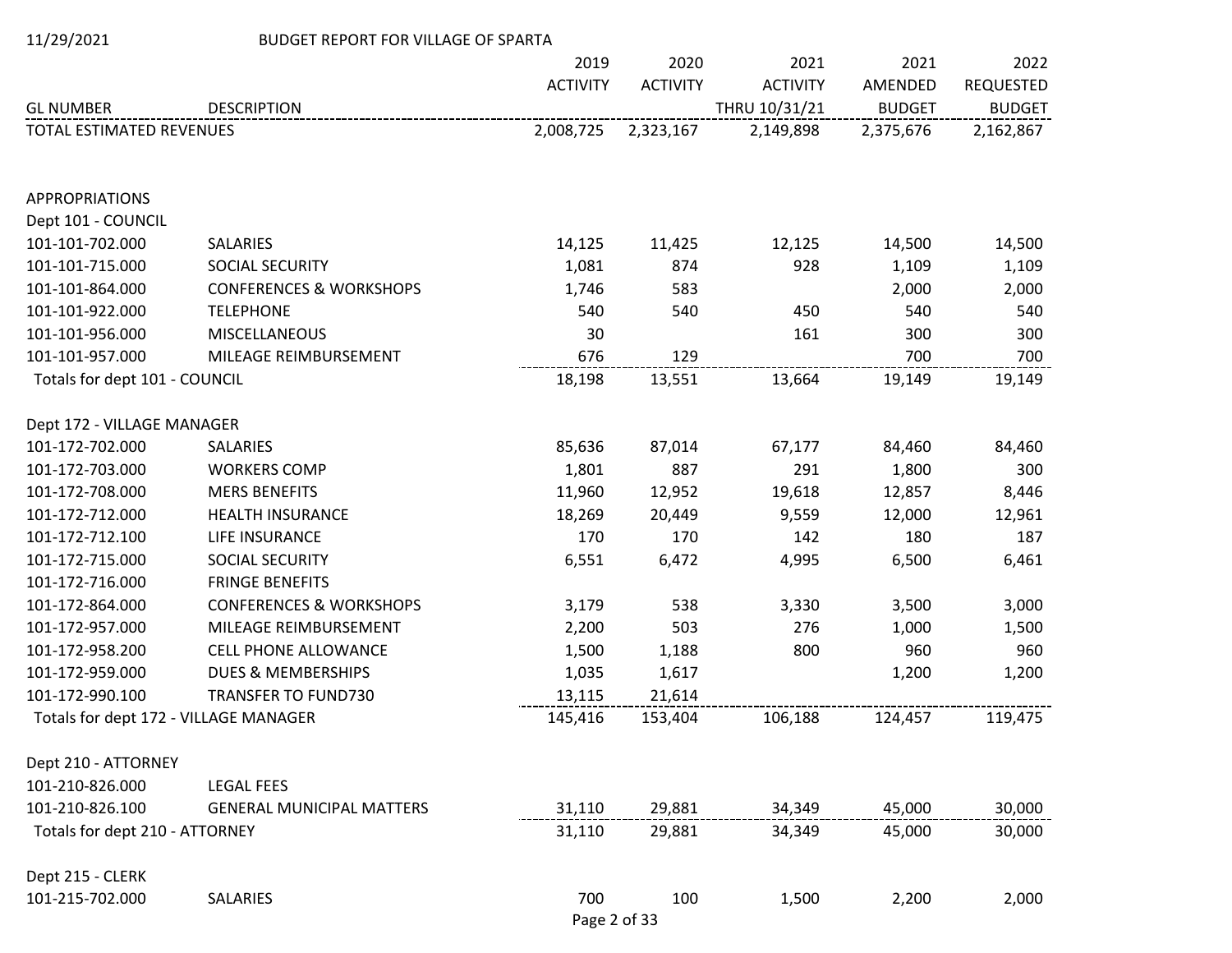|                                   |                                              | 2019            | 2020            | 2021            | 2021          | 2022             |
|-----------------------------------|----------------------------------------------|-----------------|-----------------|-----------------|---------------|------------------|
|                                   |                                              | <b>ACTIVITY</b> | <b>ACTIVITY</b> | <b>ACTIVITY</b> | AMENDED       | <b>REQUESTED</b> |
| <b>GL NUMBER</b>                  | <b>DESCRIPTION</b>                           |                 |                 | THRU 10/31/21   | <b>BUDGET</b> | <b>BUDGET</b>    |
| 101-215-715.000                   | SOCIAL SECURITY                              | 54              | 8               | 115             | 200           | 150              |
| 101-215-900.000                   | PRINTING & PUBLISHING                        |                 |                 |                 | 50            | 50               |
| 101-215-959.000                   | <b>DUES &amp; MEMBERSHIPS</b>                |                 |                 |                 | 50            | 50               |
| Totals for dept 215 - CLERK       |                                              | 754             | 108             | 1,615           | 2,500         | 2,250            |
| Dept 253 - TREASURER              |                                              |                 |                 |                 |               |                  |
| 101-253-702.000                   | <b>SALARIES</b>                              | 32,000          | 66,846          | 62,019          | 75,459        | 74,984           |
| 101-253-702.600                   | SALARIES-TREASURER                           | 10,123          | 1,667           |                 |               |                  |
| 101-253-703.000                   | <b>WORKERS COMP</b>                          | 923             | 626             | 215             | 1,250         | 300              |
| 101-253-708.000                   | <b>MERS BENEFITS</b>                         |                 | 6,004           | 6,390           | 7,546         | 7,498            |
| 101-253-712.000                   | <b>HEALTH INSURANCE</b>                      |                 | 22,801          | 22,225          | 26,000        | 27,643           |
| 101-253-712.100                   | LIFE INSURANCE                               | 85              | 170             | 142             | 180           | 187              |
| 101-253-715.000                   | SOCIAL SECURITY                              | 3,222           | 5,070           | 4,578           | 5,500         | 5,736            |
| 101-253-864.000                   | <b>CONFERENCES &amp; WORKSHOPS</b>           | 325             |                 | 591             | 1,000         | 1,000            |
| 101-253-957.000                   | MILEAGE REIMBURSEMENT                        | 162             |                 | 194             | 500           | 500              |
| 101-253-959.000                   | <b>DUES &amp; MEMBERSHIPS</b>                | 175             | 125             | 50              | 500           | 500              |
| Totals for dept 253 - TREASURER   |                                              | 47,015          | 103,309         | 96,404          | 117,935       | 118,348          |
| Dept 265 - BUILDING & MAINTENANCE |                                              |                 |                 |                 |               |                  |
| 101-265-756.000                   | <b>OPERATING SUPPLIES</b>                    | 1,604           | 1,451           | 189             | 1,500         | 1,500            |
| 101-265-818.000                   | CONTRACTED SER-GENERAL                       | 9,663           | 11,831          | 10,471          | 12,000        | 12,000           |
| 101-265-919.000                   | <b>WATER/SEWER BILLS</b>                     | 1,239           | 936             | 890             | 1,100         | 1,100            |
| 101-265-919.001                   | DPW WATER/SEWER                              |                 |                 |                 |               |                  |
| 101-265-920.000                   | GAS                                          | 1,308           | 1,086           | 1,040           | 1,600         | 1,600            |
| 101-265-920.001                   | DPW GAS                                      |                 |                 |                 |               |                  |
| 101-265-921.000                   | <b>ELECTRIC</b>                              | 5,271           | 5,472           | 4,322           | 7,500         | 7,500            |
| 101-265-921.001                   | <b>DPW ELECTRIC</b>                          |                 |                 |                 |               |                  |
| 101-265-922.001                   | <b>DPW TELEPHONE</b>                         |                 |                 |                 |               |                  |
| 101-265-923.001                   | <b>DPW TRASH</b>                             |                 |                 |                 |               |                  |
| 101-265-930.000                   | <b>REPAIR &amp; MAINTENANCE</b>              | 1,153           | 477             | 3,316           | 4,000         | 3,000            |
| 101-265-930.001                   | DPW REPAIR & MAINTENANCE                     |                 |                 |                 |               |                  |
| 101-265-931.000                   | <b>CLEANING</b>                              | 2,190           | 3,105           | 2,148           | 2,500         | 2,500            |
| 101-265-956.000                   | <b>MISCELLANEOUS</b>                         | 32              | 43              |                 | 100           | 100              |
| 101-265-970.000                   | <b>CAPITAL OUTLAY</b>                        | 2,750           |                 |                 | 1,000         | 1,000            |
|                                   | Totals for dept 265 - BUILDING & MAINTENANCE | 25,210          | 24,401          | 22,376          | 31,300        | 30,300           |

Page 3 of 33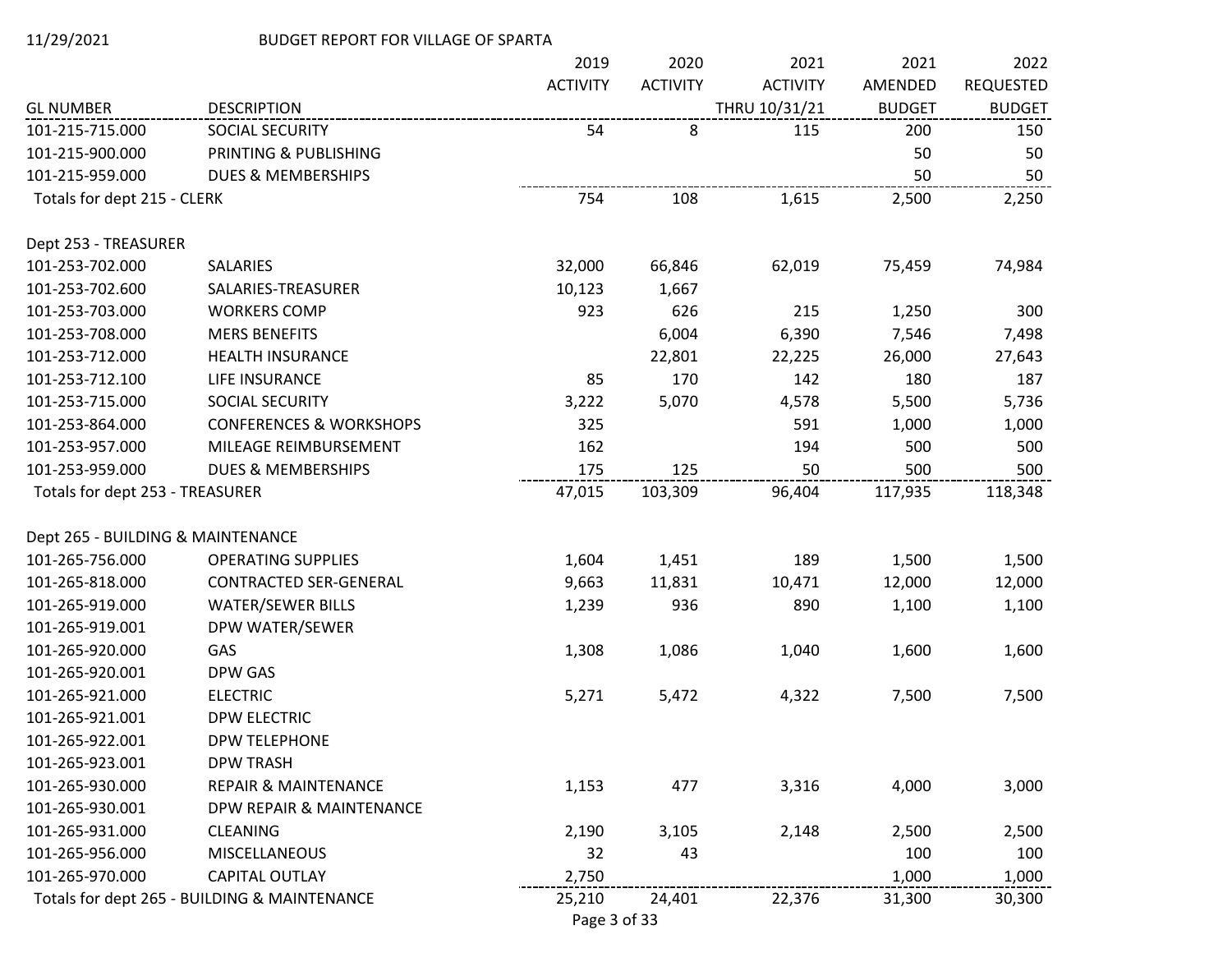|                                   |                                    | 2019            | 2020            | 2021            | 2021          | 2022             |
|-----------------------------------|------------------------------------|-----------------|-----------------|-----------------|---------------|------------------|
|                                   |                                    | <b>ACTIVITY</b> | <b>ACTIVITY</b> | <b>ACTIVITY</b> | AMENDED       | <b>REQUESTED</b> |
| <b>GL NUMBER</b>                  | <b>DESCRIPTION</b>                 |                 |                 | THRU 10/31/21   | <b>BUDGET</b> | <b>BUDGET</b>    |
| Dept 290 - GENERAL ADMINISTRATION |                                    |                 |                 |                 |               |                  |
| 101-290-702.000                   | <b>SALARIES</b>                    | 84,281          | 82,380          | 78,273          | 95,000        | 86,860           |
| 101-290-702.050                   | <b>DPW GENERAL</b>                 | 7               | 1,489           | 644             | 1,500         | 1,500            |
| 101-290-702.500                   | <b>SALARIES - PART TIME</b>        |                 |                 |                 |               |                  |
| 101-290-703.000                   | <b>WORKERS COMP</b>                | 1,579           | 769             | 261             | 2,000         | 300              |
| 101-290-703.050                   | <b>WORKERS COMP-DPW</b>            |                 |                 |                 |               |                  |
| 101-290-705.000                   | <b>MESC</b>                        | 69              | 40              | 183             | 200           | 200              |
| 101-290-708.000                   | <b>MERS BENEFITS</b>               | 8,604           | 7,747           | 6,431           | 8,542         | 9,130            |
| 101-290-708.050                   | <b>DPW MERS</b>                    |                 |                 |                 |               |                  |
| 101-290-712.000                   | <b>HEALTH INSURANCE</b>            | 24,765          | 32,478          | 21,736          | 30,000        | 24,080           |
| 101-290-712.010                   | <b>HRA</b>                         | 105             |                 |                 |               |                  |
| 101-290-712.050                   | DPW HEALTH INS                     |                 |                 |                 |               |                  |
| 101-290-712.100                   | LIFE INSURANCE                     | 301             | 354             | 278             | 330           | 374              |
| 101-290-712.150                   | DPW LIFE INS                       |                 |                 |                 |               |                  |
| 101-290-712.300                   | RETIREE HEALTH INSURANCE           |                 |                 |                 |               |                  |
| 101-290-715.000                   | SOCIAL SECURITY                    | 6,209           | 5,973           | 5,838           | 7,300         | 6,645            |
| 101-290-716.000                   | <b>FRINGE BENEFITS</b>             |                 |                 |                 |               |                  |
| 101-290-727.000                   | <b>OFFICE SUPPLIES</b>             | 7,939           | 6,750           | 3,580           | 7,000         | 7,000            |
| 101-290-728.000                   | <b>POSTAGE</b>                     | 5,774           | 10,664          | 10,239          | 9,000         | 9,000            |
| 101-290-807.000                   | <b>AUDIT FEES</b>                  | 15,613          | 13,750          | 13,617          | 14,000        | 14,000           |
| 101-290-818.000                   | <b>CONTRACTED SER-GENERAL</b>      | 162,408         | 95,141          | 21,818          | 30,000        | 30,000           |
| 101-290-818.100                   | C/S PLANNER                        |                 | 3,000           | 41,857          | 20,000        | 20,000           |
| 101-290-818.200                   | C/S-ENGINEERING                    | 48,579          | 34,800          | 13,856          | 15,000        | 15,000           |
| 101-290-818.600                   | <b>INFORMATION TECH</b>            | 5,461           | 16,361          | 9,982           | 7,000         | 7,000            |
| 101-290-864.000                   | <b>CONFERENCES &amp; WORKSHOPS</b> |                 | 8               | 287             | 500           | 500              |
| 101-290-880.000                   | <b>MARKETING</b>                   |                 | 1,630           | 10,000          | 2,000         | 2,000            |
| 101-290-900.000                   | PRINTING & PUBLISHING              | 6,366           | 7,328           | 4,330           | 8,000         | 8,000            |
| 101-290-906.000                   | <b>REFUNDS &amp; REIMB</b>         | 3,685           | 13,819          |                 | 1,000         | 1,000            |
| 101-290-922.000                   | <b>TELEPHONE</b>                   | 1,039           | 1,252           | 996             | 1,500         | 1,500            |
| 101-290-923.000                   | <b>TRASH REMOVAL</b>               |                 |                 |                 |               |                  |
| 101-290-930.000                   | <b>REPAIR &amp; MAINTENANCE</b>    |                 |                 |                 |               |                  |
| 101-290-937.000                   | OFFICE EQUIPMENT & MAINTENANC      | 1,036           | 2,051           |                 | 1,500         | 1,500            |
| 101-290-938.000                   | <b>BOOKS &amp; PERIODICALS</b>     |                 |                 |                 | 100           | 100              |
| 101-290-942.000                   | <b>COMPUTER SOFTWARE SUPPORT</b>   | 3,533           | 3,600           | 4,050           | 3,600         | 3,600            |

Page 4 of 33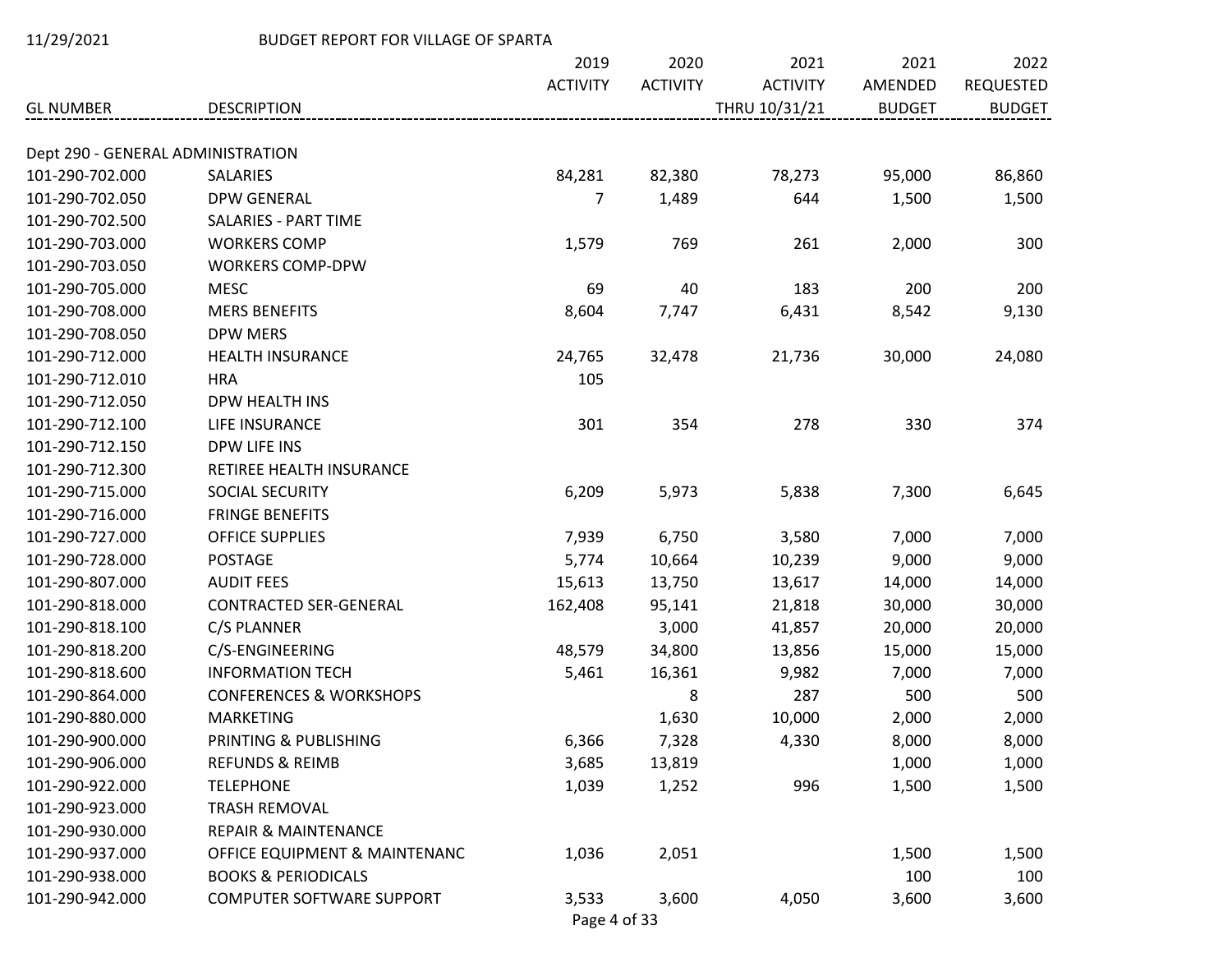|                   |                                              | 2019            | 2020            | 2021            | 2021          | 2022             |
|-------------------|----------------------------------------------|-----------------|-----------------|-----------------|---------------|------------------|
|                   |                                              | <b>ACTIVITY</b> | <b>ACTIVITY</b> | <b>ACTIVITY</b> | AMENDED       | <b>REQUESTED</b> |
| <b>GL NUMBER</b>  | <b>DESCRIPTION</b>                           |                 |                 | THRU 10/31/21   | <b>BUDGET</b> | <b>BUDGET</b>    |
| 101-290-943.000   | MML MEMBERSHIP FEES                          |                 |                 |                 |               |                  |
| 101-290-956.000   | MISCELLANEOUS                                | 7,364           | 27,604          | 119,462         | 125,000       | 10,000           |
| 101-290-956.100   | <b>BANK SERVICE CHARGES</b>                  | 260             | 300             | 185             | 350           | 350              |
| 101-290-957.000   | MILEAGE REIMBURSEMENT                        |                 |                 | 19              | 500           | 500              |
| 101-290-959.000   | <b>DUES &amp; MEMBERSHIPS</b>                | 3,044           | 3,056           | 3,099           | 3,300         | 3,300            |
| 101-290-960.000   | <b>INSURANCE &amp; BONDS</b>                 | 15,769          | 14,788          | 14,576          | 15,800        | 15,800           |
| 101-290-961.000   | <b>GRAND VALLEY METRO COUNCIL</b>            | 1,118           | 1,118           | 1,118           | 1,118         | 1,118            |
| 101-290-961.100   | <b>REGIS</b>                                 | 8,240           | 8,314           | 8,321           | 9,000         | 9,000            |
| 101-290-970.000   | CAPITAL OUTLAY                               | 105,050         |                 |                 | 10,000        | 46,900           |
| 101-290-990.100   | <b>TRANSFER TO FUND730</b>                   | 4,222           | 4,054           |                 |               |                  |
| 101-290-991.000   | <b>BOND PAYMENT</b>                          |                 |                 |                 |               |                  |
| 101-290-995.000   | <b>INTEREST PAYMENT</b>                      |                 |                 |                 |               |                  |
|                   | Totals for dept 290 - GENERAL ADMINISTRATION | 532,420         | 400,618         | 395,036         | 430,140       | 336,257          |
| Dept 301 - POLICE |                                              |                 |                 |                 |               |                  |
| 101-301-702.100   | SALARIES-CHIEF                               | 63,201          | 69,713          | 66,461          | 81,034        | 83,911           |
| 101-301-702.300   | SALARIES - CLERICAL                          | 22,817          | 24,979          | 19,273          | 23,868        | 24,102           |
| 101-301-702.400   | SALARIES - FULL-TIME                         | 162,640         | 178,192         | 200,043         | 266,358       | 269,381          |
| 101-301-702.500   | <b>SALARIES - PART TIME</b>                  | 109,997         | 104,458         | 60,773          | 92,084        | 97,850           |
| 101-301-703.000   | <b>WORKERS COMP</b>                          | 7,620           | 3,682           | 3,325           | 6,000         | 6,000            |
| 101-301-705.000   | <b>MESC</b>                                  | 110             | 120             |                 | 150           | 150              |
| 101-301-708.000   | <b>MERS BENEFITS</b>                         | 47,977          | 47,197          | 50,763          | 62,000        | 66,175           |
| 101-301-712.000   | HEALTH INSURANCE                             | 65,956          | 79,792          | 59,275          | 75,000        | 69,985           |
| 101-301-712.100   | LIFE INSURANCE                               | 735             | 1,033           | 708             | 1,000         | 935              |
| 101-301-715.000   | SOCIAL SECURITY                              | 27,840          | 28,565          | 26,145          | 35,900        | 36,356           |
| 101-301-727.000   | <b>OFFICE SUPPLIES</b>                       | 437             | 1,186           | 481             | 1,500         | 1,500            |
| 101-301-756.000   | <b>OPERATING SUPPLIES</b>                    | 3,123           | 6,008           | 2,076           | 3,500         | 3,500            |
| 101-301-768.000   | <b>UNIFORMS</b>                              | 1,336           | 512             | 1,047           | 1,300         | 1,300            |
| 101-301-769.000   | DRY CLEANING                                 |                 |                 |                 | 200           | 200              |
| 101-301-818.000   | <b>CONTRACTED SER-GENERAL</b>                | 8,197           | 7,179           | 6,181           | 6,000         | 6,000            |
| 101-301-818.300   | <b>DRUG ENFORCEMENT</b>                      |                 |                 |                 |               |                  |
| 101-301-818.400   | <b>ATTORNEY</b>                              | 6,058           | 8,820           | 1,056           | 7,000         | 7,000            |
| 101-301-818.600   | <b>INFORMATION TECH</b>                      | 1,439           | 738             |                 | 1,500         | 1,500            |
| 101-301-864.000   | <b>CONFERENCES &amp; WORKSHOPS</b>           | 94              | 71              |                 | 500           | 500              |
| 101-301-867.000   | GAS & OIL                                    | 1,968           | 13,313          | 6,991           | 14,000        | 17,000           |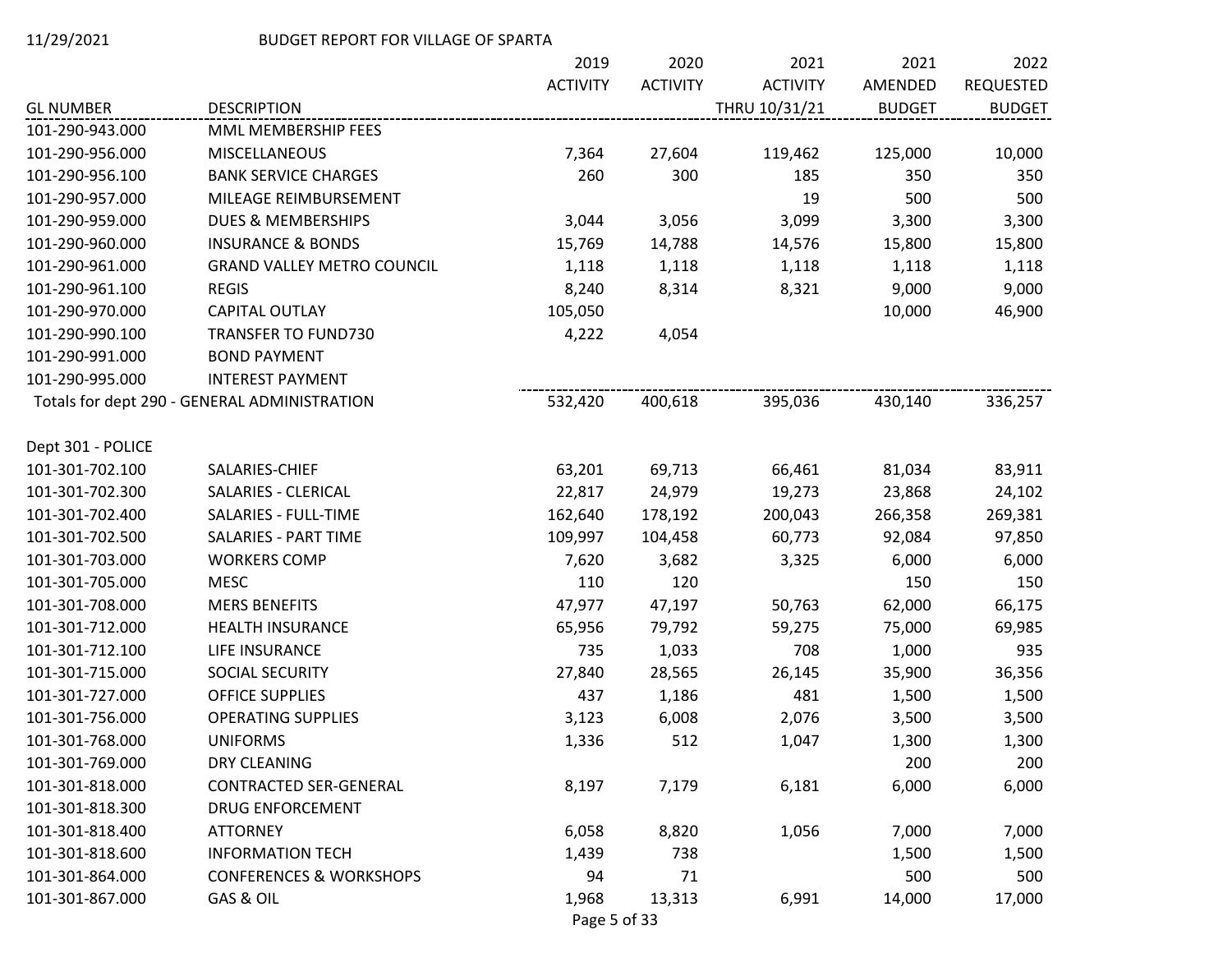|                                       |                                 | 2019            | 2020            | 2021            | 2021          | 2022             |
|---------------------------------------|---------------------------------|-----------------|-----------------|-----------------|---------------|------------------|
|                                       |                                 | <b>ACTIVITY</b> | <b>ACTIVITY</b> | <b>ACTIVITY</b> | AMENDED       | <b>REQUESTED</b> |
| <b>GL NUMBER</b>                      | <b>DESCRIPTION</b>              |                 |                 | THRU 10/31/21   | <b>BUDGET</b> | <b>BUDGET</b>    |
| 101-301-880.000                       | <b>MARKETING</b>                |                 |                 |                 | 250           | 250              |
| 101-301-919.000                       | <b>WATER/SEWER BILLS</b>        | 1,497           | 1,819           | 1,354           | 2,100         | 2,100            |
| 101-301-920.000                       | GAS                             | 1,082           | 1,308           | 994             | 1,300         | 1,300            |
| 101-301-921.000                       | <b>ELECTRIC</b>                 | 4,156           | 4,630           | 3,981           | 4,800         | 4,800            |
| 101-301-922.000                       | <b>TELEPHONE</b>                | 5,611           | 6,562           | 5,028           | 6,600         | 6,600            |
| 101-301-923.000                       | <b>TRASH REMOVAL</b>            | 1,146           | 1,293           | 435             | 1,300         | 1,300            |
| 101-301-930.000                       | <b>REPAIR &amp; MAINTENANCE</b> | 1,382           | 489             | 2,923           | 1,000         | 1,000            |
| 101-301-930.100                       | <b>Building &amp; Grounds</b>   | 976             | 1,572           | 155             | 1,500         | 1,500            |
| 101-301-931.000                       | <b>CLEANING</b>                 | 2,940           | 4,202           | 2,640           | 3,500         | 3,500            |
| 101-301-940.000                       | <b>EQUIPMENT RENT</b>           | 64,733          | 65,982          | 62,386          | 75,000        | 65,000           |
| 101-301-944.000                       | <b>RADIO EQUIPMENT</b>          | 501             |                 | 631             | 750           | 750              |
| 101-301-945.000                       | <b>GENERAL DISPATCH</b>         | 33,172          | 17,832          | 52,983          | 52,983        | 36,000           |
| 101-301-956.000                       | <b>MISCELLANEOUS</b>            | 921             | 395             | 505             | 1,000         | 1,000            |
| 101-301-956.800                       | <b>POLICE BIKE</b>              |                 |                 |                 |               |                  |
| 101-301-956.900                       | <b>MCOLES</b>                   | 454             | 313             | 342             | 1,200         | 1,200            |
| 101-301-957.000                       | MILEAGE REIMBURSEMENT           | 375             | 98              | 40              | 400           | 400              |
| 101-301-958.100                       | <b>AUTO ALLOWANCE</b>           | 1,200           | 1,232           | 983             | 1,200         | 1,200            |
| 101-301-959.000                       | <b>DUES &amp; MEMBERSHIPS</b>   |                 | 50              |                 | 100           | 100              |
| 101-301-960.000                       | <b>INSURANCE &amp; BONDS</b>    | 18,098          | 19,055          | 20,026          | 20,026        | 20,000           |
| 101-301-970.000                       | CAPITAL OUTLAY                  | 9,155           | 3,941           | 10,001          | 10,001        | 13,000           |
| 101-301-990.100                       | <b>TRANSFER TO FUND730</b>      | 53,766          | 46,927          |                 |               |                  |
| Totals for dept 301 - POLICE          |                                 | 732,710         | 753,258         | 670,005         | 863,904       | 854,345          |
| Dept 336 - FIRE DEPARTMENT            |                                 |                 |                 |                 |               |                  |
| 101-336-818.000                       | <b>CONTRACTED SER-GENERAL</b>   | 121,666         | 121,666         | 121,666         | 121,666       | 121,666          |
| Totals for dept 336 - FIRE DEPARTMENT |                                 | 121,666         | 121,666         | 121,666         | 121,666       | 121,666          |
| Dept 661 - EQUIPMENT                  |                                 |                 |                 |                 |               |                  |
| 101-661-702.000                       | SALARIES                        | 10,455          | 14,085          | 19,875          | 26,000        | 13,461           |
| 101-661-702.500                       | <b>SALARIES - PART TIME</b>     |                 |                 |                 |               | 3,000            |
| 101-661-702.800                       | SALARY- EVENTS                  | 2,875           | 563             | 1,621           | 5,000         | 5,000            |
| 101-661-703.000                       | <b>WORKERS COMP</b>             | 208             | 215             | 194             |               | 300              |
| 101-661-708.000                       | <b>MERS BENEFITS</b>            | 2,041           | 2,375           | 3,434           | 4,500         | 2,475            |
| 101-661-712.000                       | <b>HEALTH INSURANCE</b>         | 23,346          | 27,391          | 28,456          | 34,000        | 14,120           |
| 101-661-712.100                       | LIFE INSURANCE                  | 136             | 147             | 109             | 170           | 150              |
|                                       |                                 |                 |                 |                 |               |                  |

Page 6 of 33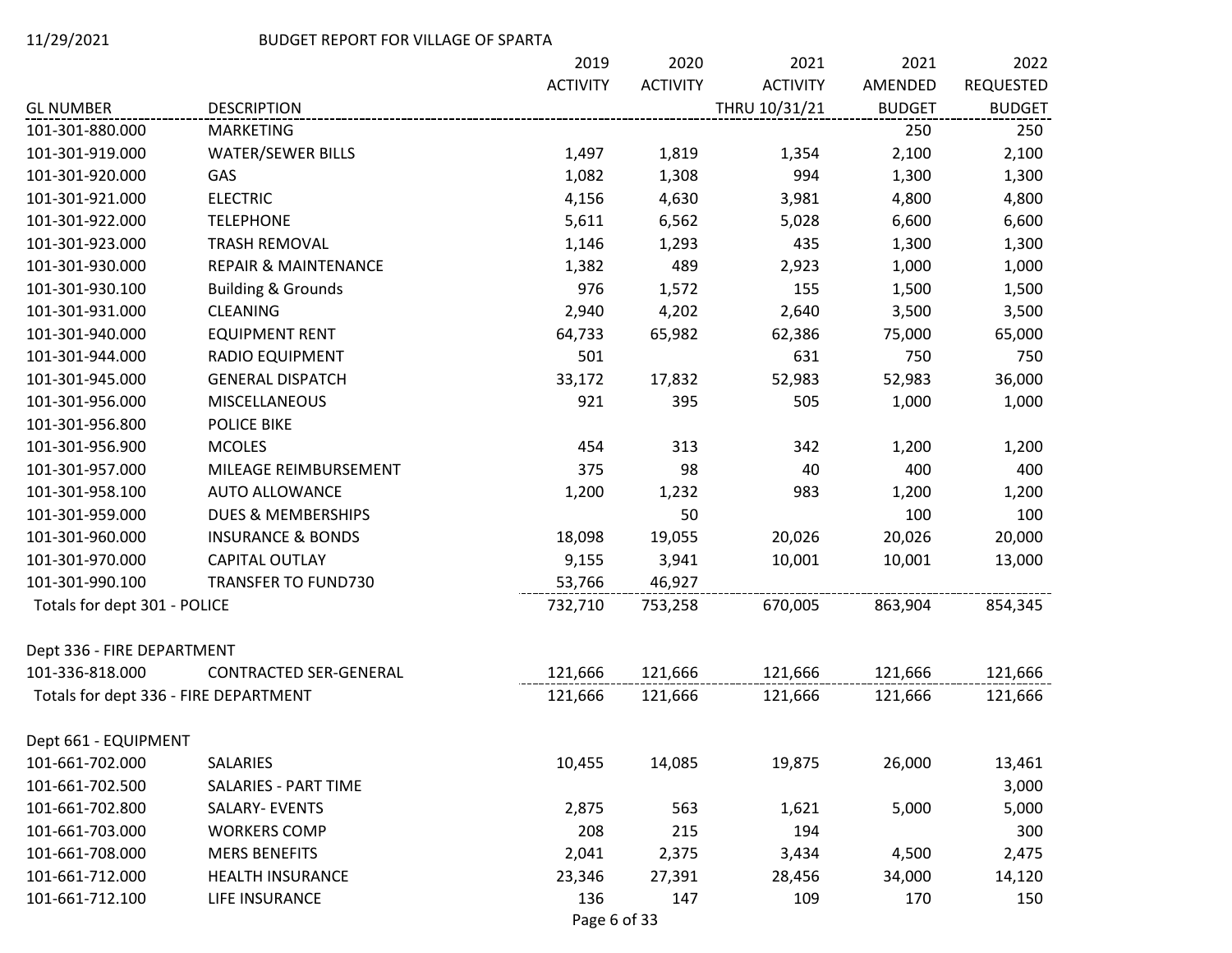|                                 |                                    | 2019            | 2020            | 2021            | 2021          | 2022             |
|---------------------------------|------------------------------------|-----------------|-----------------|-----------------|---------------|------------------|
|                                 |                                    | <b>ACTIVITY</b> | <b>ACTIVITY</b> | <b>ACTIVITY</b> | AMENDED       | <b>REQUESTED</b> |
| <b>GL NUMBER</b>                | <b>DESCRIPTION</b>                 |                 |                 | THRU 10/31/21   | <b>BUDGET</b> | <b>BUDGET</b>    |
| 101-661-712.400                 | <b>DRUG TEST</b>                   | 227             | 697             | 199             | 300           | 300              |
| 101-661-715.000                 | SOCIAL SECURITY                    | 1,019           | 1,103           | 1,605           | 2,000         | 1,642            |
| 101-661-756.000                 | <b>OPERATING SUPPLIES</b>          | 896             | 1,977           | 1,837           | 1,000         | 1,000            |
| 101-661-768.000                 | <b>UNIFORMS</b>                    | 2,534           | 3,188           | 1,098           | 1,500         | 1,500            |
| 101-661-818.000                 | CONTRACTED SER-GENERAL             | 727             | 2,687           | 545             | 1,000         | 1,000            |
| 101-661-818.600                 | <b>INFORMATION TECH</b>            |                 |                 |                 |               |                  |
| 101-661-919.000                 | <b>WATER/SEWER BILLS</b>           | 3,694           | 5,095           | 2,915           | 3,500         | 3,200            |
| 101-661-920.000                 | GAS                                | 3,878           | 4,421           | 4,028           | 4,200         | 4,000            |
| 101-661-921.000                 | <b>ELECTRIC</b>                    | 1,877           | 1,463           | 899             | 2,500         | 2,500            |
| 101-661-922.000                 | <b>TELEPHONE</b>                   | 5,284           | 6,068           | 4,836           | 5,500         | 5,500            |
| 101-661-923.000                 | <b>TRASH REMOVAL</b>               | 1,315           | 1,293           | 435             | 1,500         | 1,500            |
| 101-661-927.000                 | <b>SUPPLIES &amp; MATERIALS</b>    | 4,659           | 4,132           | 3,127           | 4,500         | 4,500            |
| 101-661-930.000                 | <b>REPAIR &amp; MAINTENANCE</b>    | 2,586           | 6,279           | 806             | 5,000         | 5,000            |
| 101-661-960.000                 | <b>INSURANCE &amp; BONDS</b>       | 2,207           | 1,062           | 1,117           | 2,200         | 2,200            |
| 101-661-970.000                 | CAPITAL OUTLAY                     | 2,105           |                 |                 |               | 80,000           |
| 101-661-990.100                 | <b>TRANSFER TO FUND730</b>         | 10,825          | 10,080          |                 |               |                  |
| Totals for dept 661 - EQUIPMENT |                                    | 82,894          | 94,321          | 77,136          | 104,370       | 152,348          |
| Dept 721 - PLANNING             |                                    |                 |                 |                 |               |                  |
| 101-721-818.000                 | CONTRACTED SER-GENERAL             | 1,575           | 1,883           |                 | 1,500         | 1,500            |
| 101-721-818.100                 | C/S PLANNER                        | 6,003           | 1,093           | 1,302           | 5,000         | 25,000           |
| 101-721-818.200                 | C/S-ENGINEERING                    | 1,650           | 1,953           | 462             | 500           | 500              |
| 101-721-864.000                 | <b>CONFERENCES &amp; WORKSHOPS</b> | 675             | 980             | 675             | 1,250         | 1,250            |
| 101-721-956.000                 | <b>MISCELLANEOUS</b>               | 279             | 30              | 116             | 500           | 500              |
| Totals for dept 721 - PLANNING  |                                    | 10,182          | 5,939           | 2,555           | 8,750         | 28,750           |
| Dept 722 - ZONING               |                                    |                 |                 |                 |               |                  |
| 101-722-818.000                 | CONTRACTED SER-GENERAL             | 75              | 279             | 2,324           | 2,324         | 2,324            |
| 101-722-818.100                 | C/S PLANNER                        |                 |                 |                 | 350           | 350              |
| 101-722-818.200                 | C/S-ENGINEERING                    |                 |                 |                 |               |                  |
| 101-722-818.400                 | <b>ATTORNEY</b>                    |                 |                 |                 |               |                  |
| 101-722-864.000                 | <b>CONFERENCES &amp; WORKSHOPS</b> |                 |                 |                 | 500           | 500              |
| 101-722-956.000                 | MISCELLANEOUS                      | 20              |                 |                 | 100           | 100              |
| 101-722-957.000                 | MILEAGE REIMBURSEMENT              |                 |                 |                 | 100           | 100              |
| Totals for dept 722 - ZONING    |                                    | 95              | 279             | 2,324           | 3,374         | 3,374            |

Page 7 of 33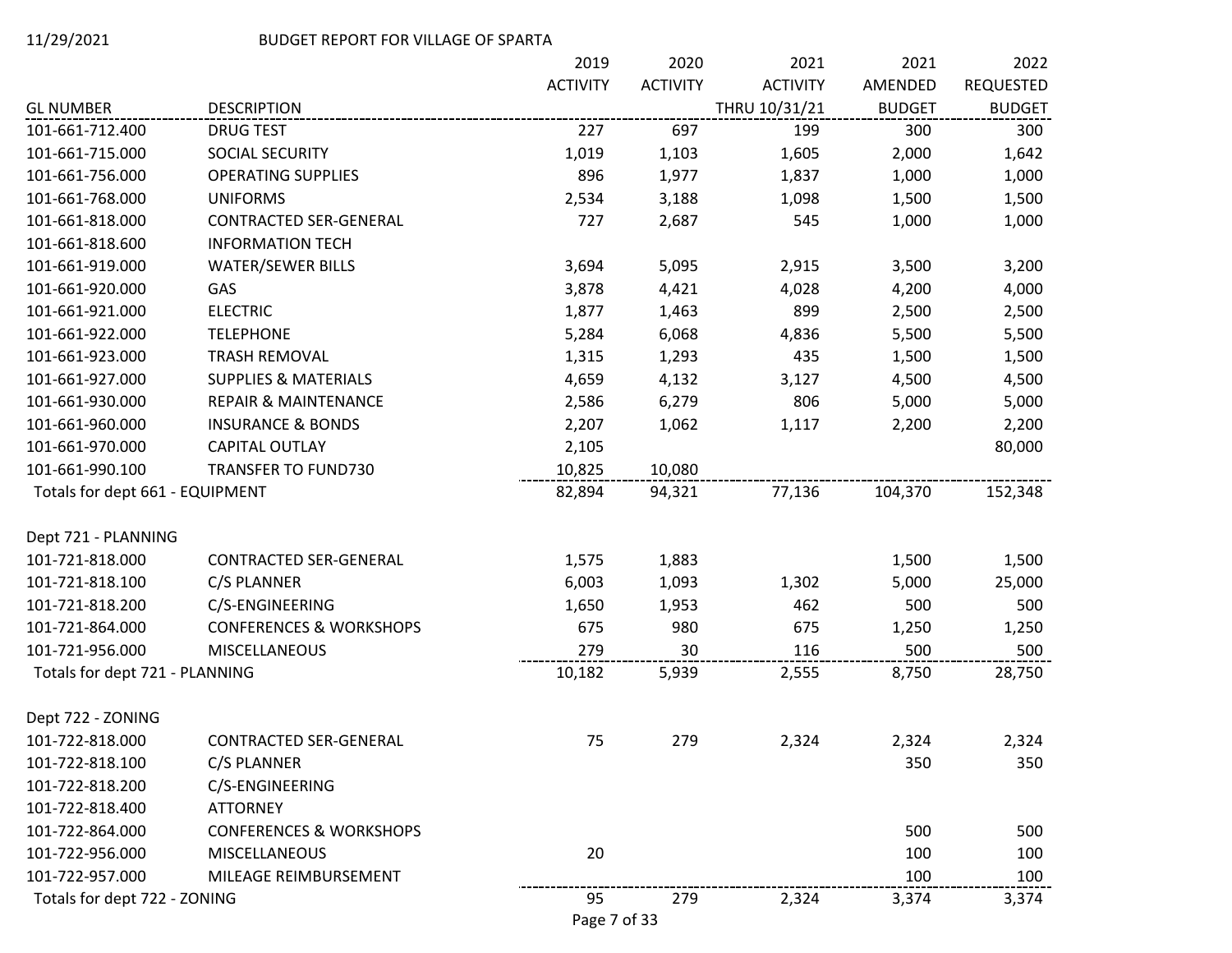|                                       |                                       | 2019            | 2020            | 2021            | 2021          | 2022             |
|---------------------------------------|---------------------------------------|-----------------|-----------------|-----------------|---------------|------------------|
|                                       |                                       | <b>ACTIVITY</b> | <b>ACTIVITY</b> | <b>ACTIVITY</b> | AMENDED       | <b>REQUESTED</b> |
| <b>GL NUMBER</b>                      | <b>DESCRIPTION</b>                    |                 |                 | THRU 10/31/21   | <b>BUDGET</b> | <b>BUDGET</b>    |
| Dept 751 - PARKS                      |                                       |                 |                 |                 |               |                  |
| 101-751-702.000                       | <b>SALARIES</b>                       | 36,843          | 34,490          | 44,944          | 52,000        | 38,612           |
| 101-751-702.500                       | SALARIES - PART TIME                  | 11,539          | 11,838          | 21,066          | 27,000        | 17,468           |
| 101-751-703.000                       | <b>WORKERS COMP</b>                   | 998             | 420             | 310             | 900           | 900              |
| 101-751-708.000                       | <b>MERS BENEFITS</b>                  | 6,635           | 7,275           | 11,090          | 14,400        | 9,679            |
| 101-751-712.000                       | <b>HEALTH INSURANCE</b>               | 7,987           | 9,752           | 7,075           | 8,700         | 10,930           |
| 101-751-712.100                       | LIFE INSURANCE                        | 93              | 101             | 75              | 100           | 103              |
| 101-751-715.000                       | SOCIAL SECURITY                       | 3,697           | 3,401           | 4,898           | 6,000         | 4,290            |
| 101-751-756.000                       | <b>OPERATING SUPPLIES</b>             | 7,672           | 2,452           | 10,201          | 6,000         | 6,000            |
| 101-751-768.001                       | DPW CLOTHING ALLOWANCE                |                 |                 |                 |               |                  |
| 101-751-818.000                       | <b>CONTRACTED SER-GENERAL</b>         | 18,872          | 19,428          | 15,603          | 20,000        | 20,000           |
| 101-751-818.200                       | C/S-ENGINEERING                       |                 |                 |                 | 1,000         | 1,000            |
| 101-751-919.000                       | WATER/SEWER BILLS-SPLASH PAD          | 11,290          | 1,271           | 1,625           | 8,000         | 8,000            |
| 101-751-921.000                       | <b>ELECTRIC</b>                       | 2,914           | 3,125           | 2,309           | 2,500         | 2,500            |
| 101-751-930.000                       | <b>REPAIR &amp; MAINTENANCE</b>       | 5,731           | 5,416           | 7,769           | 5,000         | 5,000            |
| 101-751-940.000                       | <b>EQUIPMENT RENT</b>                 | 9,194           | 7,650           | 11,403          | 15,000        | 10,000           |
| 101-751-956.000                       | <b>MISCELLANEOUS</b>                  | 303             | 50              | 60              | 300           | 300              |
| 101-751-956.060                       | <b>CELTIC FESTIVAL</b>                |                 |                 |                 |               |                  |
| 101-751-956.500                       | <b>WINTER ACTIVITIES</b>              |                 |                 |                 | 500           | 500              |
| 101-751-960.000                       | <b>INSURANCE &amp; BONDS</b>          | 284             | 331             | 349             | 350           | 300              |
| 101-751-970.000                       | CAPITAL OUTLAY                        | 1,769           | 8,672           | 7,485           | 18,000        | 72,000           |
| 101-751-990.100                       | <b>TRANSFER TO FUND730</b>            | 8,540           | 8,698           |                 |               |                  |
| Totals for dept 751 - PARKS           |                                       | 134,361         | 124,370         | 146,262         | 185,750       | 207,582          |
| Dept 767 - STREET LIGHTING            |                                       |                 |                 |                 |               |                  |
| 101-767-921.000                       | <b>ELECTRIC</b>                       | 50,105          | 49,947          | 38,262          | 50,000        | 50,000           |
| 101-767-930.000                       | <b>REPAIR &amp; MAINTENANCE</b>       | 6,088           | 18,299          | 1,784           | 10,000        | 10,000           |
| 101-767-970.000                       | <b>CAPITAL OUTLAY</b>                 |                 |                 |                 |               |                  |
| Totals for dept 767 - STREET LIGHTING |                                       | 56,193          | 68,246          | 40,046          | 60,000        | 60,000           |
| Dept 860 - COUNTRY MEADOWS            |                                       |                 |                 |                 |               |                  |
| 101-860-818.200                       | C/S-ENGINEERING                       |                 |                 |                 |               |                  |
|                                       | Totals for dept 860 - COUNTRY MEADOWS |                 |                 |                 |               |                  |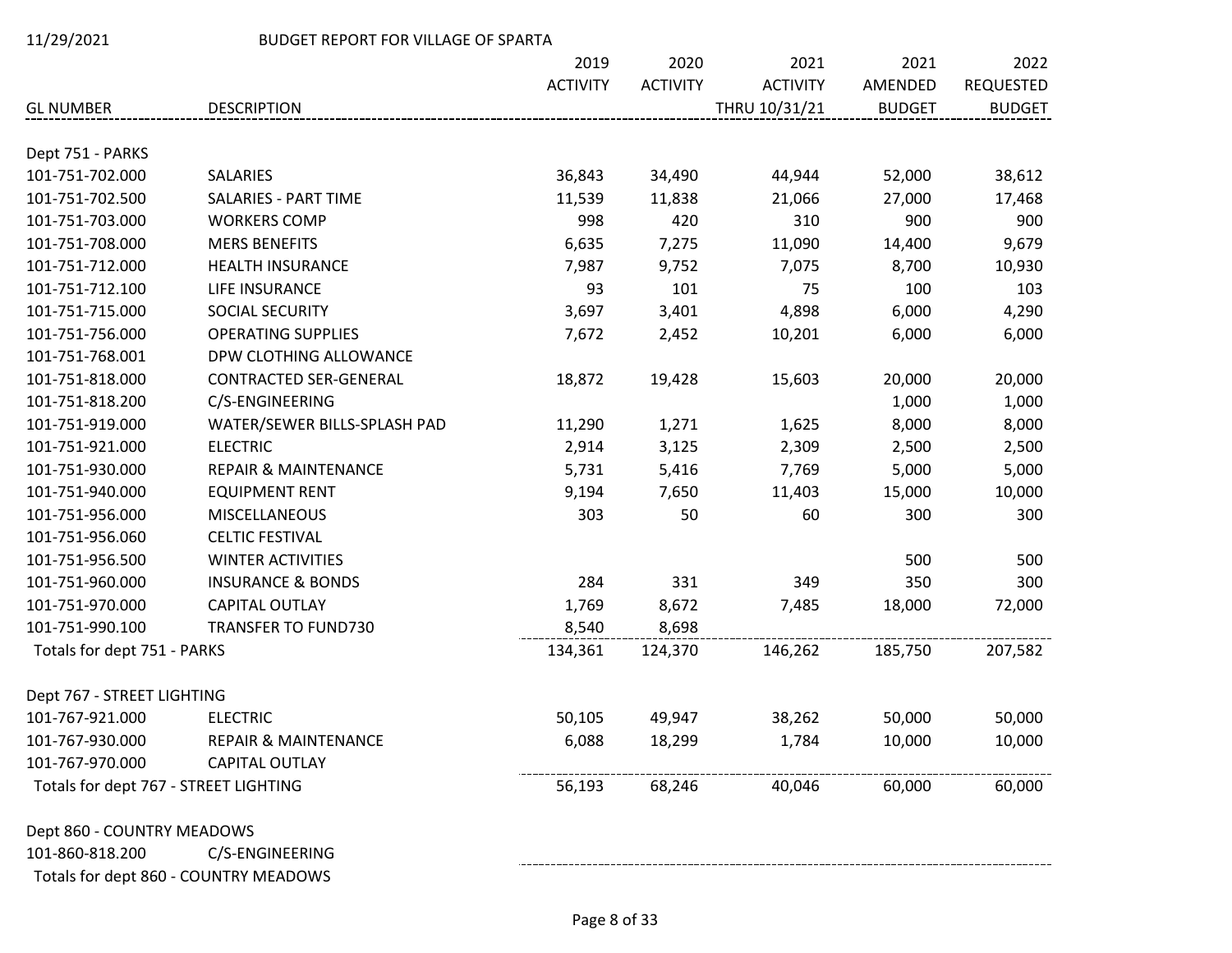|                                      |                                                | 2019            | 2020            | 2021            | 2021          | 2022             |
|--------------------------------------|------------------------------------------------|-----------------|-----------------|-----------------|---------------|------------------|
|                                      |                                                | <b>ACTIVITY</b> | <b>ACTIVITY</b> | <b>ACTIVITY</b> | AMENDED       | <b>REQUESTED</b> |
| <b>GL NUMBER</b>                     | <b>DESCRIPTION</b>                             |                 |                 | THRU 10/31/21   | <b>BUDGET</b> | <b>BUDGET</b>    |
| Dept 950 - TRANSFERS TO OTHER FUNDS  |                                                |                 |                 |                 |               |                  |
| 101-950-999.300                      | <b>TRANSFER TO FUND 351</b>                    |                 |                 |                 |               |                  |
| 101-950-999.310                      | <b>TRANSFER TO SWWHPD</b>                      |                 |                 |                 |               |                  |
| 101-950-999.400                      | <b>TRANSFER OUT</b>                            |                 |                 |                 |               |                  |
| 101-950-999.500                      | <b>TRANSFER TO MAJOR STREET</b>                | 26,635          | 20,081          | 19,693          | 249,693       | 20,019           |
| 101-950-999.600                      | TRANSFER TO LOCAL STREET                       |                 |                 |                 | 220,000       | 160,000          |
| 101-950-999.700                      | TRANSFER TO SIDEWALK FUND                      | 80,000          | 10,000          |                 | 10,000        |                  |
| 101-950-999.900                      | EQUIPMENT RENTAL TRANSFER                      |                 |                 |                 |               |                  |
|                                      | Totals for dept 950 - TRANSFERS TO OTHER FUNDS | 106,635         | 30,081          | 19,693          | 479,693       | 180,019          |
| <b>TOTAL APPROPRIATIONS</b>          |                                                | 2,044,859       | 1,923,432       | 1,749,319       | 2,597,988     | 2,263,863        |
|                                      | NET OF REVENUES/APPROPRIATIONS - FUND 101      | (36, 134)       | 399,735         | 400,579         | (222, 312)    | (100, 996)       |
| BEGINNING FUND BALANCE               |                                                | 2,286,197       | 2,250,063       | 2,649,803       | 2,649,803     | 2,427,491        |
| FUND BALANCE ADJUSTMENTS             |                                                |                 |                 |                 |               |                  |
| <b>ENDING FUND BALANCE</b>           |                                                | 2,250,063       | 2,649,798       | 3,050,382       | 2,427,491     | 2,326,495        |
| <b>Fund 202 - MAJOR STREETS FUND</b> |                                                |                 |                 |                 |               |                  |
| <b>ESTIMATED REVENUES</b>            |                                                |                 |                 |                 |               |                  |
| Dept 000                             |                                                |                 |                 |                 |               |                  |
| 202-000-402.000                      | <b>CURRENT REAL PROPERTY TAXES</b>             | 55,276          | 58,642          | 61,930          | 61,930        | 65,603           |
| 202-000-403.000                      | <b>INDUSTRIAL FACILITY TAX</b>                 | 1,767           | 882             | 1,252           | 1,000         | 1,000            |
| 202-000-574.500                      | <b>STATE GRANT: ACT 51</b>                     | 301,873         | 303,314         | 223,969         | 328,000       | 300,000          |
| 202-000-574.600                      | <b>STATE GRANTS - OTHER</b>                    |                 |                 |                 |               |                  |
| 202-000-574.700                      | MTRO ACT                                       | 13,146          | 14,582          | 15,122          | 15,122        | 13,000           |
| 202-000-665.000                      | <b>INTEREST INCOME</b>                         | 349             | 911             | 661             | 700           | 400              |
| 202-000-670.000                      | MISCELLANEOUS INCOME                           | 227             |                 |                 | 750           | 750              |
| 202-000-670.100                      | <b>GRANT INCOME</b>                            |                 |                 |                 |               |                  |
| 202-000-670.920                      | SAW REIMBURSEMENTS                             | 76,838          |                 |                 |               |                  |
| 202-000-672.100                      | <b>REIMB-DDA</b>                               |                 |                 |                 |               |                  |
| 202-000-672.500                      | REIMB-MISC                                     |                 |                 |                 |               |                  |
| 202-000-698.000                      | PROCEEDS FR REFUNDING BONDS                    |                 |                 |                 |               |                  |
| 202-000-699.000                      | TRANSFERS FROM OTHER FUNDS                     | 26,635          | 20,081          | 19,693          | 249,693       | 20,019           |
| Totals for dept 000 -                |                                                | 476,111         | 398,412         | 322,627         | 657,195       | 400,772          |

Page 9 of 33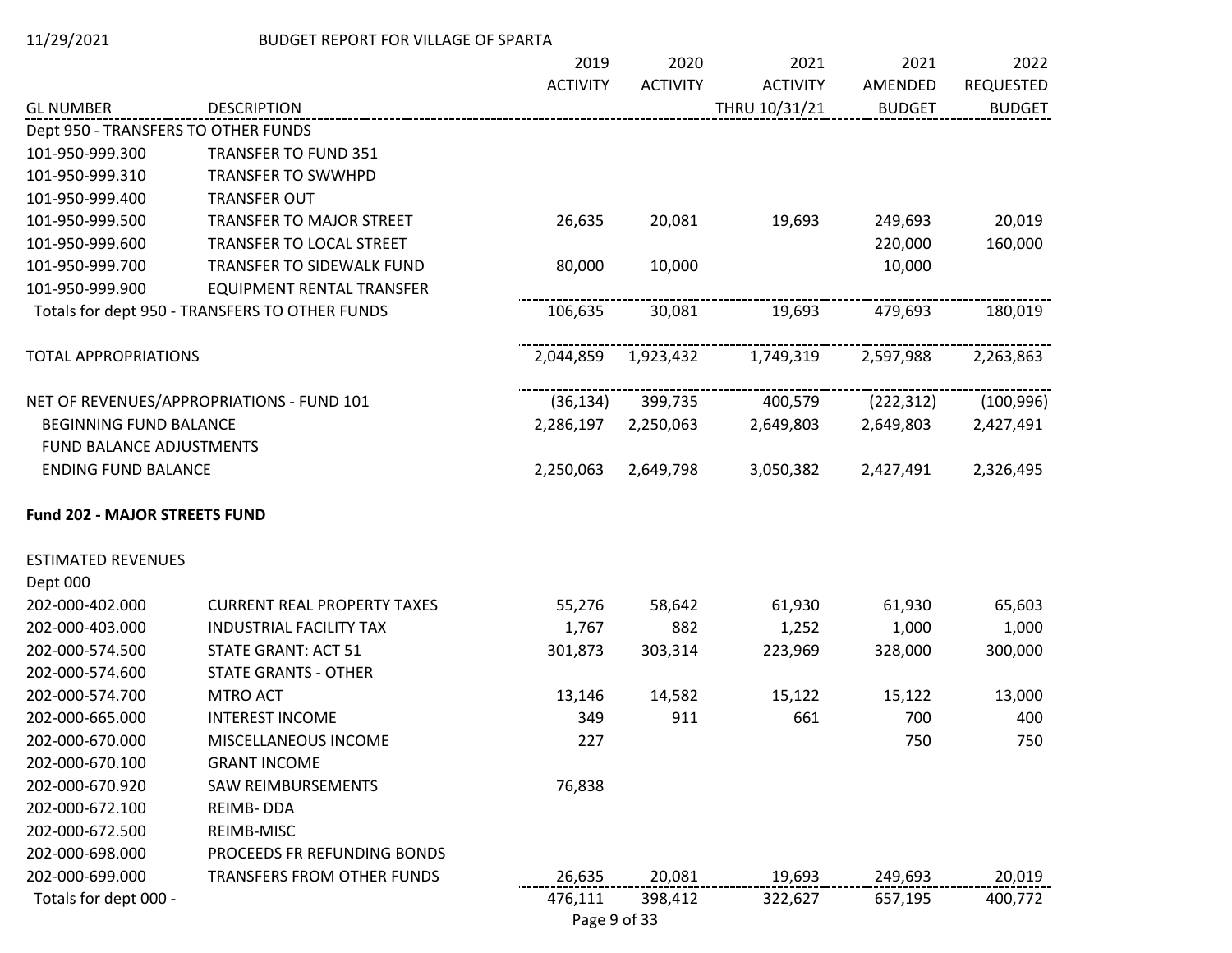| 11/29/2021                             | BUDGET REPORT FOR VILLAGE OF SPARTA               |                 |                 |                 |               |                  |
|----------------------------------------|---------------------------------------------------|-----------------|-----------------|-----------------|---------------|------------------|
|                                        |                                                   | 2019            | 2020            | 2021            | 2021          | 2022             |
|                                        |                                                   | <b>ACTIVITY</b> | <b>ACTIVITY</b> | <b>ACTIVITY</b> | AMENDED       | <b>REQUESTED</b> |
| <b>GL NUMBER</b>                       | <b>DESCRIPTION</b>                                |                 |                 | THRU 10/31/21   | <b>BUDGET</b> | <b>BUDGET</b>    |
|                                        |                                                   |                 |                 |                 |               |                  |
| TOTAL ESTIMATED REVENUES               |                                                   | 476,111         | 398,412         | 322,627         | 657,195       | 400,772          |
|                                        |                                                   |                 |                 |                 |               |                  |
| <b>APPROPRIATIONS</b>                  |                                                   |                 |                 |                 |               |                  |
| Dept 000                               |                                                   |                 |                 |                 |               |                  |
| 202-000-998.000                        | <b>FEES</b>                                       |                 |                 |                 |               |                  |
| Totals for dept 000 -                  |                                                   |                 |                 |                 |               |                  |
| Dept 451 - HIGHWAYS, STREETS & BRIDGES |                                                   |                 |                 |                 |               |                  |
| 202-451-818.000                        | <b>CONTRACTED SER-GENERAL</b>                     | 248,988         | 11,797          | 9,450           | 10,000        | 15,000           |
| 202-451-818.200                        | C/S-ENGINEERING                                   | 59,298          | 49,957          | 35,896          | 120,000       | 50,000           |
| 202-451-925.000                        | <b>ENGINEERING</b>                                |                 |                 |                 |               |                  |
| 202-451-930.000                        | <b>REPAIR &amp; MAINTENANCE</b>                   | 204             |                 |                 |               |                  |
| 202-451-970.000                        | <b>CAPITAL OUTLAY</b>                             | 16,735          |                 | 296,095         | 471,000       | 140,000          |
| 202-451-980.000                        | TRANSFER TO LOCAL ST                              |                 |                 |                 |               |                  |
|                                        | Totals for dept 451 - HIGHWAYS, STREETS & BRIDGES | 325,225         | 61,754          | 341,441         | 601,000       | 205,000          |
| Dept 463 - ROUTINE MAINTENANCE         |                                                   |                 |                 |                 |               |                  |
| 202-463-702.000                        | SALARIES                                          | 12,217          | 14,608          | 14,832          | 18,200        | 16,719           |
| 202-463-702.500                        | <b>SALARIES - PART TIME</b>                       | 911             | 492             | 1,127           | 1,500         | 1,028            |
| 202-463-703.000                        | <b>WORKERS COMP</b>                               | 230             | 152             | 166             | 300           | 300              |
| 202-463-708.000                        | <b>MERS BENEFITS</b>                              | 2,098           | 2,721           | 2,582           | 3,200         | 3,350            |
| 202-463-712.000                        | <b>HEALTH INSURANCE</b>                           | 5,557           | 6,710           | 4,862           | 6,000         | 7,521            |
| 202-463-712.100                        | LIFE INSURANCE                                    | 68              | 74              | 55              | 80            | 75               |
| 202-463-715.000                        | SOCIAL SECURITY                                   | 1,004           | 1,123           | 1,189           | 1,357         | 1,358            |
| 202-463-927.000                        | <b>SUPPLIES &amp; MATERIALS</b>                   | 2,116           | 9,349           | 1,793           | 6,011         | 7,000            |
| 202-463-940.000                        | <b>EQUIPMENT RENT</b>                             | 1,846           | 3,259           | 3,350           | 3,750         | 3,000            |
| 202-463-990.100                        | <b>TRANSFER TO FUND730</b>                        | 5,477           | 5,456           |                 |               |                  |
|                                        | Totals for dept 463 - ROUTINE MAINTENANCE         | 31,524          | 43,944          | 29,956          | 40,398        | 40,351           |
| Dept 474 - TRAFFIC SERVICES            |                                                   |                 |                 |                 |               |                  |
| 202-474-702.000                        | SALARIES                                          | 3,000           | 2,551           | 4,600           | 6,565         | 6,720            |
| 202-474-702.500                        | SALARIES - PART TIME                              | 380             | 533             | 820             | 1,000         | 411              |
| 202-474-703.000                        | <b>WORKERS COMP</b>                               | 74              | 55              | 68              | 100           | 100              |
|                                        |                                                   | Page 10 of 33   |                 |                 |               |                  |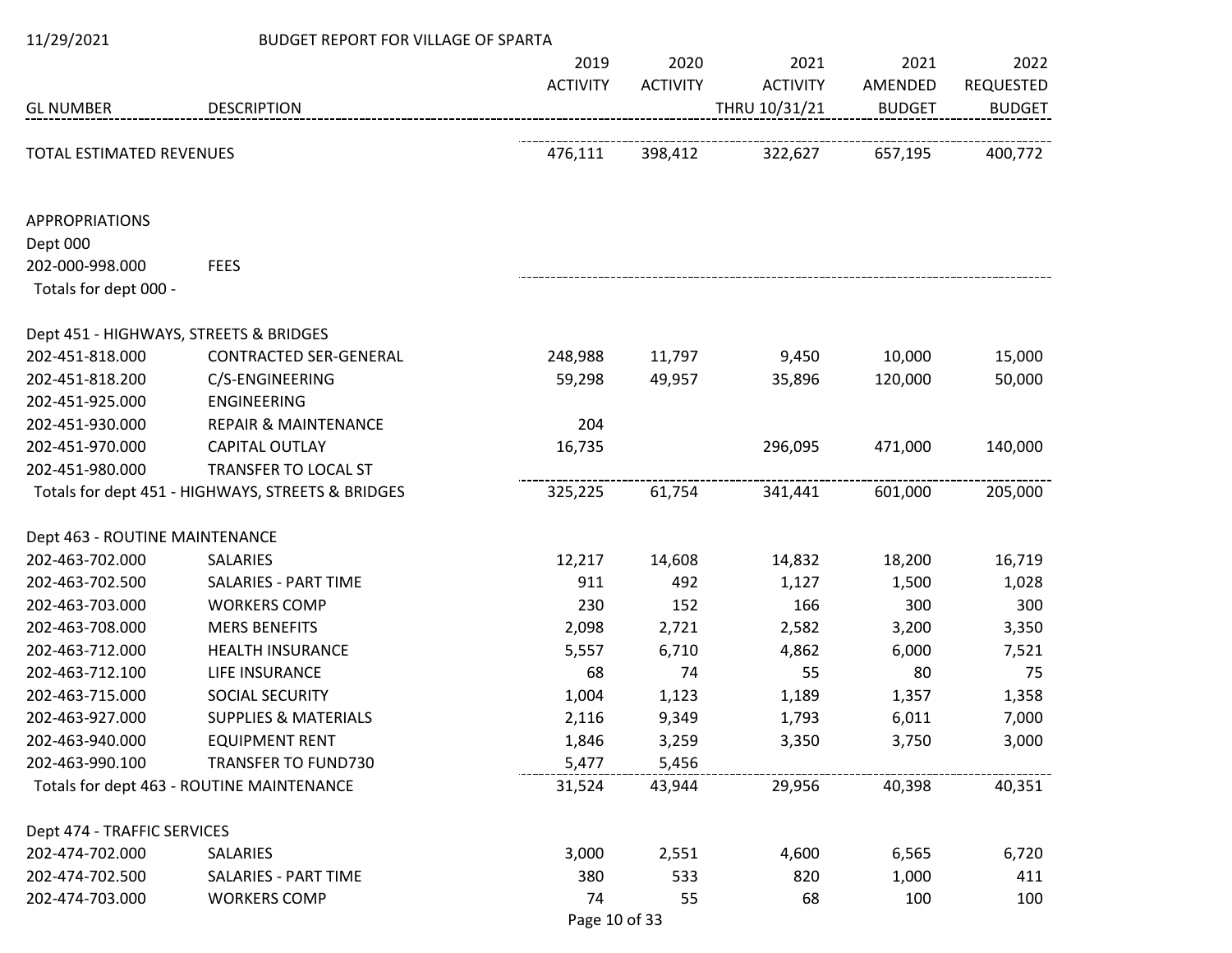|                                        |                                          | 2019            | 2020            | 2021            | 2021          | 2022             |
|----------------------------------------|------------------------------------------|-----------------|-----------------|-----------------|---------------|------------------|
|                                        |                                          | <b>ACTIVITY</b> | <b>ACTIVITY</b> | <b>ACTIVITY</b> | AMENDED       | <b>REQUESTED</b> |
| <b>GL NUMBER</b>                       | <b>DESCRIPTION</b>                       |                 |                 | THRU 10/31/21   | <b>BUDGET</b> | <b>BUDGET</b>    |
| 202-474-708.000                        | <b>MERS BENEFITS</b>                     | 580             | 548             | 1,111           | 1,548         | 1,452            |
| 202-474-712.000                        | HEALTH INSURANCE                         | 2,796           | 3,355           | 2,431           | 3,420         | 3,761            |
| 202-474-712.100                        | LIFE INSURANCE                           | 34              | 37              | 27              | 50            | 37               |
| 202-474-715.000                        | SOCIAL SECURITY                          | 258             | 188             | 398             | 500           | 546              |
| 202-474-921.000                        | <b>ELECTRIC</b>                          |                 | 798             | 1,171           |               | 500              |
| 202-474-927.000                        | <b>SUPPLIES &amp; MATERIALS</b>          | 979             | 1,849           | 1,147           | 2,000         | 2,000            |
| 202-474-930.000                        | <b>REPAIR &amp; MAINTENANCE</b>          | 10,370          | 7,851           | 7,442           | 7,700         | 9,000            |
| 202-474-940.000                        | <b>EQUIPMENT RENT</b>                    | 1,303           | 1,502           | 2,433           | 2,600         | 1,500            |
| 202-474-970.000                        | CAPITAL OUTLAY                           |                 |                 |                 |               |                  |
| 202-474-990.100                        | <b>TRANSFER TO FUND730</b>               | 2,420           | 2,269           |                 |               |                  |
| Totals for dept 474 - TRAFFIC SERVICES |                                          | 22,194          | 21,536          | 21,648          | 25,483        | 26,027           |
| Dept 478 - WINTER MAINTENANCE          |                                          |                 |                 |                 |               |                  |
| 202-478-702.000                        | <b>SALARIES</b>                          | 8,228           | 5,097           | 4,374           | 12,681        | 11,860           |
| 202-478-702.500                        | SALARIES - PART TIME                     | 1,924           | 2,245           | 2,616           | 1,854         | 2,055            |
| 202-478-703.000                        | <b>WORKERS COMP</b>                      | 223             | 118             | 173             | 200           | 200              |
| 202-478-708.000                        | <b>MERS BENEFITS</b>                     | 1,724           | 1,112           | 1,414           | 2,848         | 2,696            |
| 202-478-712.000                        | <b>HEALTH INSURANCE</b>                  |                 |                 |                 | 500           | 500              |
| 202-478-712.100                        | LIFE INSURANCE                           |                 |                 |                 |               |                  |
| 202-478-715.000                        | SOCIAL SECURITY                          | 776             | 556             | 519             | 1,112         | 1,064            |
| 202-478-927.000                        | <b>SUPPLIES &amp; MATERIALS</b>          | 8,486           | 4,684           | 4,289           | 6,000         | 6,000            |
| 202-478-940.000                        | <b>EQUIPMENT RENT</b>                    | 21,464          | 11,121          | 10,781          | 18,000        | 18,000           |
| 202-478-990.100                        | <b>TRANSFER TO FUND730</b>               |                 |                 |                 |               |                  |
|                                        | Totals for dept 478 - WINTER MAINTENANCE | 42,825          | 24,933          | 24,166          | 43,195        | 42,375           |
| Dept 480 - CARE OF TREES               |                                          |                 |                 |                 |               |                  |
| 202-480-702.000                        | SALARIES                                 | 4,892           | 9,299           | 2,586           | 8,733         | 8,161            |
| 202-480-702.500                        | SALARIES - PART TIME                     | 538             | 1,373           | 428             | 750           | 822              |
| 202-480-703.000                        | <b>WORKERS COMP</b>                      | 106             | 51              | 81              | 50            | 100              |
| 202-480-708.000                        | <b>MERS BENEFITS</b>                     | 991             | 1,781           | 554             | 1,908         | 1,796            |
| 202-480-712.000                        | <b>HEALTH INSURANCE</b>                  |                 |                 |                 | 500           | 500              |
| 202-480-712.100                        | LIFE INSURANCE                           |                 |                 |                 | 35            | 35               |
| 202-480-715.000                        | SOCIAL SECURITY                          | 415             | 782             | 222             | 725           | 687              |
| 202-480-818.000                        | <b>CONTRACTED SER-GENERAL</b>            | 7,791           | 7,884           | 4,116           | 10,000        | 10,000           |
| 202-480-927.000                        | <b>SUPPLIES &amp; MATERIALS</b>          |                 | 34              |                 | 200           | 200              |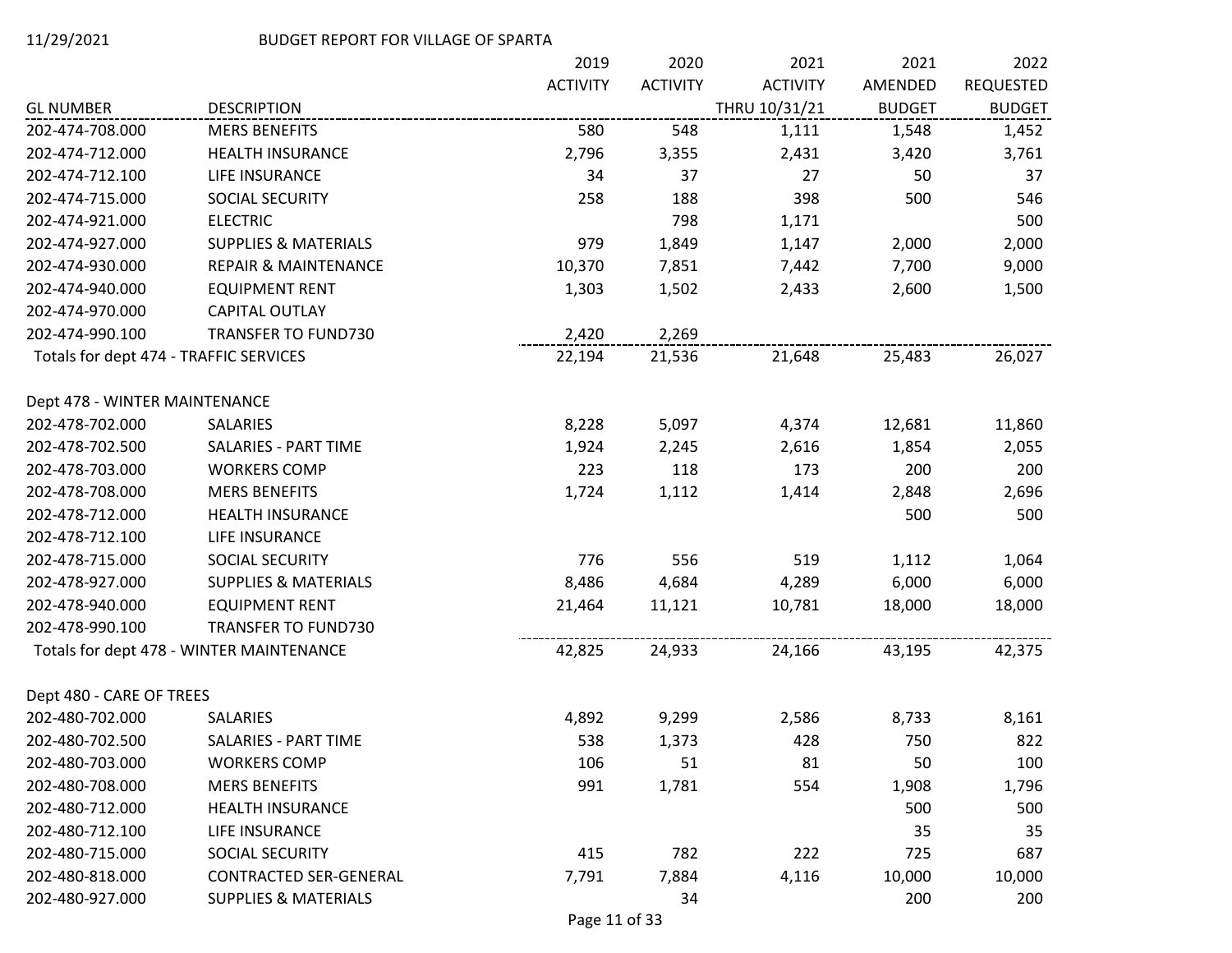|                                      |                                                | 2019            | 2020            | 2021            | 2021          | 2022             |
|--------------------------------------|------------------------------------------------|-----------------|-----------------|-----------------|---------------|------------------|
|                                      |                                                | <b>ACTIVITY</b> | <b>ACTIVITY</b> | <b>ACTIVITY</b> | AMENDED       | <b>REQUESTED</b> |
| <b>GL NUMBER</b>                     | <b>DESCRIPTION</b>                             |                 |                 | THRU 10/31/21   | <b>BUDGET</b> | <b>BUDGET</b>    |
| 202-480-940.000                      | <b>EQUIPMENT RENT</b>                          | 7,283           | 9,242           | 3,330           | 6,000         | 6,000            |
| 202-480-990.100                      | <b>TRANSFER TO FUND730</b>                     |                 |                 |                 |               |                  |
| Totals for dept 480 - CARE OF TREES  |                                                | 22,016          | 30,446          | 11,317          | 28,901        | 28,301           |
| Dept 482 - STORM DRAIN               |                                                |                 |                 |                 |               |                  |
| 202-482-702.000                      | <b>SALARIES</b>                                | 3,198           | 2,392           | 1,861           | 7,106         | 6,672            |
| 202-482-702.500                      | SALARIES - PART TIME                           |                 |                 |                 | 371           | 411              |
| 202-482-703.000                      | <b>WORKERS COMP</b>                            | 69              | 30              | 64              | 100           | 100              |
| 202-482-708.000                      | <b>MERS BENEFITS</b>                           | 658             | 426             | 352             | 1,529         | 1,442            |
| 202-482-712.000                      | <b>HEALTH INSURANCE</b>                        |                 |                 |                 | 500           | 500              |
| 202-482-712.100                      | LIFE INSURANCE                                 |                 |                 |                 | 20            | 20               |
| 202-482-715.000                      | SOCIAL SECURITY                                | 245             | 182             | 137             | 572           | 542              |
| 202-482-818.000                      | <b>CONTRACTED SER-GENERAL</b>                  | 2,094           | 14,929          | 4,683           | 5,000         | 5,000            |
| 202-482-818.200                      | C/S-ENGINEERING                                | 21,521          | 264             |                 |               |                  |
| 202-482-818.210                      | <b>SAW GRANT</b>                               | 69,012          |                 |                 |               |                  |
| 202-482-927.000                      | <b>SUPPLIES &amp; MATERIALS</b>                | 86              | 56              | 857             | 1,000         | 1,000            |
| 202-482-940.000                      | <b>EQUIPMENT RENT</b>                          | 1,588           | 1,496           | 1,759           | 2,000         | 2,000            |
| 202-482-961.000                      | <b>GRAND VALLEY METRO COUNCIL</b>              | 5,510           | 5,510           | 5,510           | 5,600         | 5,600            |
| 202-482-990.100                      | <b>TRANSFER TO FUND730</b>                     |                 |                 |                 |               |                  |
| Totals for dept 482 - STORM DRAIN    |                                                | 103,981         | 25,285          | 15,223          | 23,798        | 23,287           |
| Dept 923 - ADMINISTRATION            |                                                |                 |                 |                 |               |                  |
| 202-923-712.000                      | <b>HEALTH INSURANCE</b>                        |                 |                 |                 |               |                  |
| 202-923-768.001                      | DPW CLOTHING ALLOWANCE                         |                 |                 |                 |               |                  |
| 202-923-818.000                      | <b>CONTRACTED SER-GENERAL</b>                  |                 |                 |                 |               |                  |
| Totals for dept 923 - ADMINISTRATION |                                                |                 |                 |                 |               |                  |
| Dept 950 - TRANSFERS TO OTHER FUNDS  |                                                |                 |                 |                 |               |                  |
| 202-950-991.000                      | <b>BOND PAYMENT</b>                            | 92,000          | 67,000          | 67,000          | 67,000        | 71,000           |
| 202-950-995.000                      | <b>INTEREST PAYMENT</b>                        | 10,967          | 9,366           | 7,873           | 7,874         | 6,177            |
| 202-950-996.000                      | AMORTIZATION                                   |                 |                 |                 |               |                  |
|                                      | Totals for dept 950 - TRANSFERS TO OTHER FUNDS | 102,967         | 76,366          | 74,873          | 74,874        | 77,177           |
| <b>TOTAL APPROPRIATIONS</b>          |                                                | 650,732         | 284,264         | 518,624         | 837,649       | 442,518          |

-------------------------------------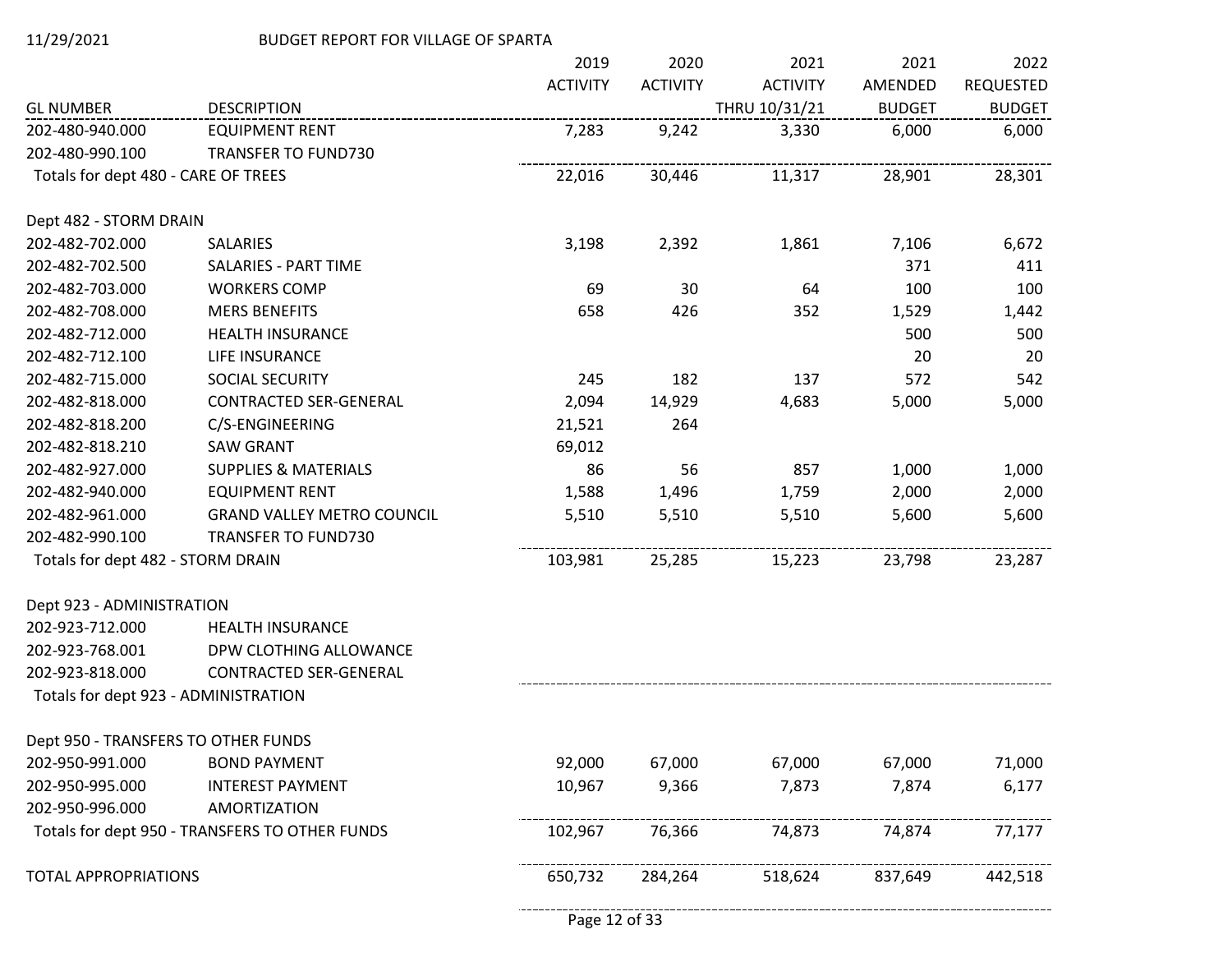|                                 |                                                   | 2019            | 2020            | 2021            | 2021          | 2022             |
|---------------------------------|---------------------------------------------------|-----------------|-----------------|-----------------|---------------|------------------|
|                                 |                                                   | <b>ACTIVITY</b> | <b>ACTIVITY</b> | <b>ACTIVITY</b> | AMENDED       | <b>REQUESTED</b> |
| <b>GL NUMBER</b>                | <b>DESCRIPTION</b>                                |                 |                 | THRU 10/31/21   | <b>BUDGET</b> | <b>BUDGET</b>    |
|                                 | NET OF REVENUES/APPROPRIATIONS - FUND 202         | (174, 621)      | 114,148         | (195, 997)      | (180, 454)    | (41, 746)        |
| <b>BEGINNING FUND BALANCE</b>   |                                                   | 318,032         | 143,418         | 257,568         | 257,568       | 77,114           |
| <b>FUND BALANCE ADJUSTMENTS</b> |                                                   |                 |                 |                 |               |                  |
| <b>ENDING FUND BALANCE</b>      |                                                   | 143,411         | 257,566         | 61,571          | 77,114        | 35,368           |
| Fund 203 - LOCAL STREETS FUND   |                                                   |                 |                 |                 |               |                  |
| <b>ESTIMATED REVENUES</b>       |                                                   |                 |                 |                 |               |                  |
| Dept 000                        |                                                   |                 |                 |                 |               |                  |
| 203-000-402.000                 | <b>CURRENT REAL PROPERTY TAXES</b>                | 165,829         | 175,937         | 185,801         | 185,801       | 189,517          |
| 203-000-403.000                 | <b>INDUSTRIAL FACILITY TAX</b>                    | 5,302           | 2,646           | 3,756           | 2,000         | 2,000            |
| 203-000-574.500                 | <b>STATE GRANT: ACT 51</b>                        | 118,229         | 120,218         | 95,188          | 137,049       | 139,790          |
| 203-000-574.600                 | <b>STATE GRANTS - OTHER</b>                       |                 |                 |                 |               |                  |
| 203-000-665.000                 | <b>INTEREST INCOME</b>                            | 223             | 1,197           | 594             | 200           | 200              |
| 203-000-670.000                 | MISCELLANEOUS INCOME                              | 407             |                 |                 | 500           | 500              |
| 203-000-670.100                 | <b>GRANT INCOME</b>                               |                 |                 |                 |               |                  |
| 203-000-670.920                 | <b>SAW REIMBURSEMENTS</b>                         | 76,838          |                 |                 |               |                  |
| 203-000-699.000                 | TRANSFERS FROM OTHER FUNDS                        |                 |                 |                 | 220,000       | 160,000          |
| Totals for dept 000 -           |                                                   | 366,828         | 299,998         | 285,339         | 545,550       | 492,007          |
| TOTAL ESTIMATED REVENUES        |                                                   | 366,828         | 299,998         | 285,339         | 545,550       | 492,007          |
| <b>APPROPRIATIONS</b>           |                                                   |                 |                 |                 |               |                  |
|                                 | Dept 451 - HIGHWAYS, STREETS & BRIDGES            |                 |                 |                 |               |                  |
| 203-451-818.000                 | <b>CONTRACTED SER-GENERAL</b>                     | 19,797          | 11,293          | 26,530          | 20,000        | 20,000           |
| 203-451-818.200                 | C/S-ENGINEERING                                   | 2,711           | 591             |                 | 3,000         | 3,000            |
| 203-451-956.000                 | <b>MISCELLANEOUS</b>                              |                 |                 |                 |               |                  |
| 203-451-970.000                 | <b>CAPITAL OUTLAY</b>                             | 52,711          |                 | 215,387         | 425,000       | 370,000          |
|                                 | Totals for dept 451 - HIGHWAYS, STREETS & BRIDGES | 75,219          | 11,884          | 241,917         | 448,000       | 393,000          |
| Dept 463 - ROUTINE MAINTENANCE  |                                                   |                 |                 |                 |               |                  |
| 203-463-702.000                 | SALARIES                                          | 25,776          | 27,510          | 27,197          | 30,195        | 29,481           |
| 203-463-702.500                 | SALARIES - PART TIME                              | 9,489           | 1,098           | 1,129           | 4,264         | 4,727            |
| 203-463-703.000                 | <b>WORKERS COMP</b>                               | 659             | 250             | 311             | 500           | 500              |

Page 13 of 33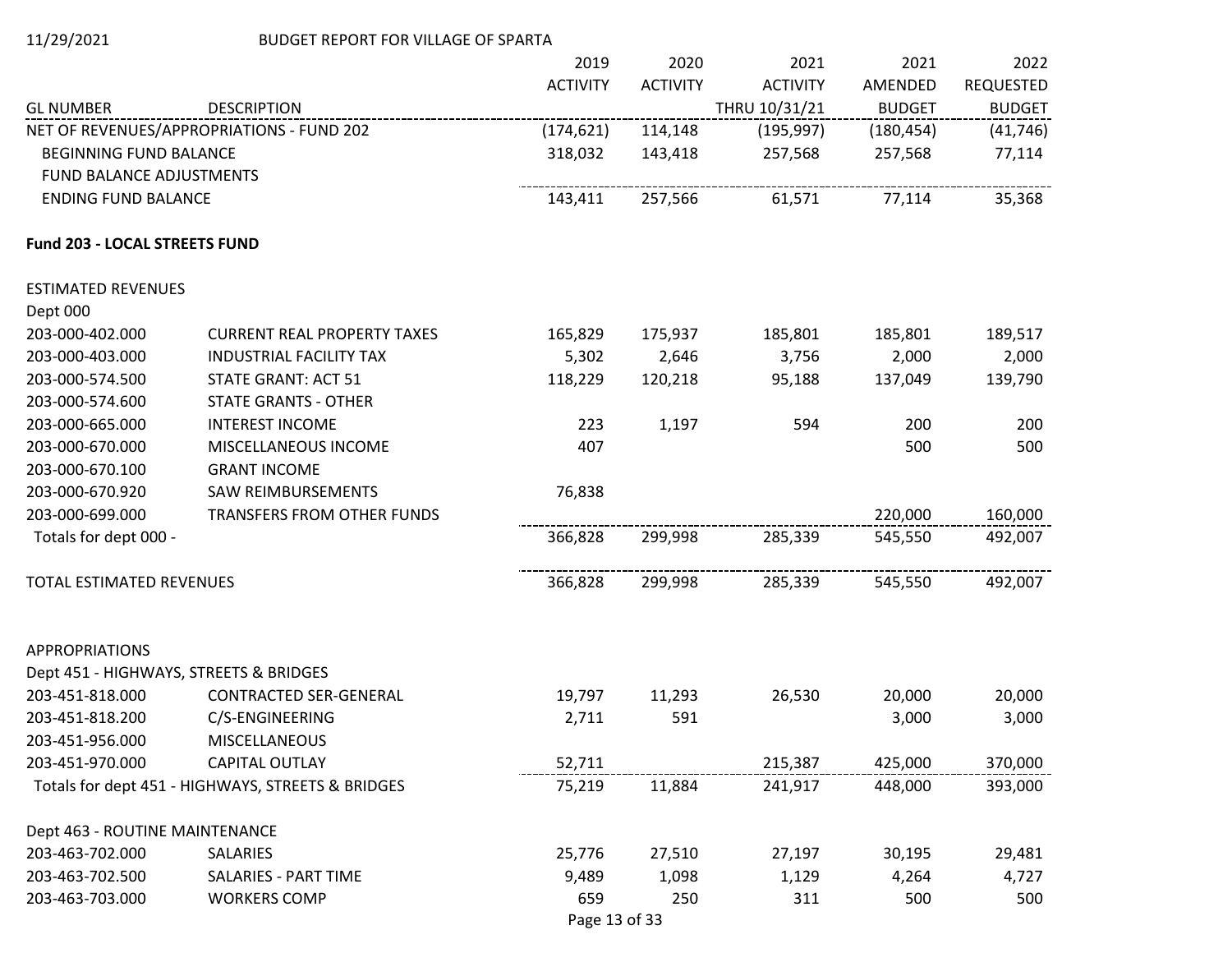|                                        |                                           | 2019            | 2020            | 2021            | 2021          | 2022             |
|----------------------------------------|-------------------------------------------|-----------------|-----------------|-----------------|---------------|------------------|
|                                        |                                           | <b>ACTIVITY</b> | <b>ACTIVITY</b> | <b>ACTIVITY</b> | AMENDED       | <b>REQUESTED</b> |
| <b>GL NUMBER</b>                       | <b>DESCRIPTION</b>                        |                 |                 | THRU 10/31/21   | <b>BUDGET</b> | <b>BUDGET</b>    |
| 203-463-708.000                        | <b>MERS BENEFITS</b>                      | 5,624           | 5,110           | 5,209           | 6,516         | 6,400            |
| 203-463-712.000                        | <b>HEALTH INSURANCE</b>                   | 5,625           | 6,710           | 4,862           | 6,850         | 7,521            |
| 203-463-712.100                        | LIFE INSURANCE                            | 68              | 74              | 55              | 75            | 75               |
| 203-463-715.000                        | SOCIAL SECURITY                           | 2,693           | 2,111           | 2,093           | 2,636         | 2,617            |
| 203-463-818.000                        | CONTRACTED SER-GENERAL                    | 3,455           | 5,230           | 4,431           | 1,000         | 1,000            |
| 203-463-927.000                        | <b>SUPPLIES &amp; MATERIALS</b>           | 1,807           | 5,911           | 115             | 1,500         | 1,500            |
| 203-463-940.000                        | <b>EQUIPMENT RENT</b>                     | 3,290           | 1,675           | 2,172           | 4,000         | 4,000            |
| 203-463-970.000                        | <b>CAPITAL OUTLAY</b>                     |                 |                 |                 | 8,000         | 8,000            |
| 203-463-990.100                        | <b>TRANSFER TO FUND730</b>                | 5,477           | 5,456           |                 |               |                  |
|                                        | Totals for dept 463 - ROUTINE MAINTENANCE | 63,963          | 61,135          | 47,574          | 65,536        | 65,821           |
| Dept 474 - TRAFFIC SERVICES            |                                           |                 |                 |                 |               |                  |
| 203-474-702.000                        | SALARIES                                  | 2,177           | 635             | 2,545           | 3,236         | 3,115            |
| 203-474-702.500                        | <b>SALARIES - PART TIME</b>               | 219             | 195             | 190             | 556           | 3,731            |
| 203-474-703.000                        | <b>WORKERS COMP</b>                       | 52              | 31              | 35              | 50            | 50               |
| 203-474-708.000                        | <b>MERS BENEFITS</b>                      | 388             | 125             | 561             | 735           | 716              |
| 203-474-712.000                        | <b>HEALTH INSURANCE</b>                   |                 |                 |                 | 500           | 500              |
| 203-474-712.100                        | LIFE INSURANCE                            |                 |                 |                 | 50            | 50               |
| 203-474-715.000                        | SOCIAL SECURITY                           | 183             | 64              | 200             | 290           | 285              |
| 203-474-927.000                        | <b>SUPPLIES &amp; MATERIALS</b>           | 1,577           | 851             | 1,129           | 1,500         | 1,000            |
| 203-474-940.000                        | <b>EQUIPMENT RENT</b>                     | 774             | 111             | 625             | 2,000         | 1,500            |
| 203-474-970.000                        | CAPITAL OUTLAY                            |                 |                 |                 |               |                  |
| 203-474-990.100                        | <b>TRANSFER TO FUND730</b>                |                 |                 |                 |               |                  |
| Totals for dept 474 - TRAFFIC SERVICES |                                           | 5,370           | 2,012           | 5,285           | 8,917         | 10,947           |
| Dept 478 - WINTER MAINTENANCE          |                                           |                 |                 |                 |               |                  |
| 203-478-702.000                        | SALARIES                                  | 14,177          | 10,194          | 12,490          | 18,125        | 17,064           |
| 203-478-702.500                        | SALARIES - PART TIME                      | 2,473           | 1,933           | 1,349           | 2,600         | 2,877            |
| 203-478-703.000                        | <b>WORKERS COMP</b>                       | 359             | 161             | 148             | 300           | 300              |
| 203-478-708.000                        | <b>MERS BENEFITS</b>                      | 2,980           | 2,065           | 3,227           | 4,066         | 3,871            |
| 203-478-712.000                        | <b>HEALTH INSURANCE</b>                   | 4,792           | 6,085           | 4,424           | 6,205         | 6,412            |
| 203-478-712.100                        | LIFE INSURANCE                            | 51              | 55              | 41              | 60            | 56               |
| 203-478-715.000                        | SOCIAL SECURITY                           | 1,271           | 910             | 1,014           | 1,570         | 1,600            |
| 203-478-927.000                        | <b>SUPPLIES &amp; MATERIALS</b>           | 7,393           | 4,698           | 4,289           | 6,000         | 6,000            |
| 203-478-940.000                        | <b>EQUIPMENT RENT</b>                     | 20,438          | 7,520           | 9,075           | 20,000        | 20,000           |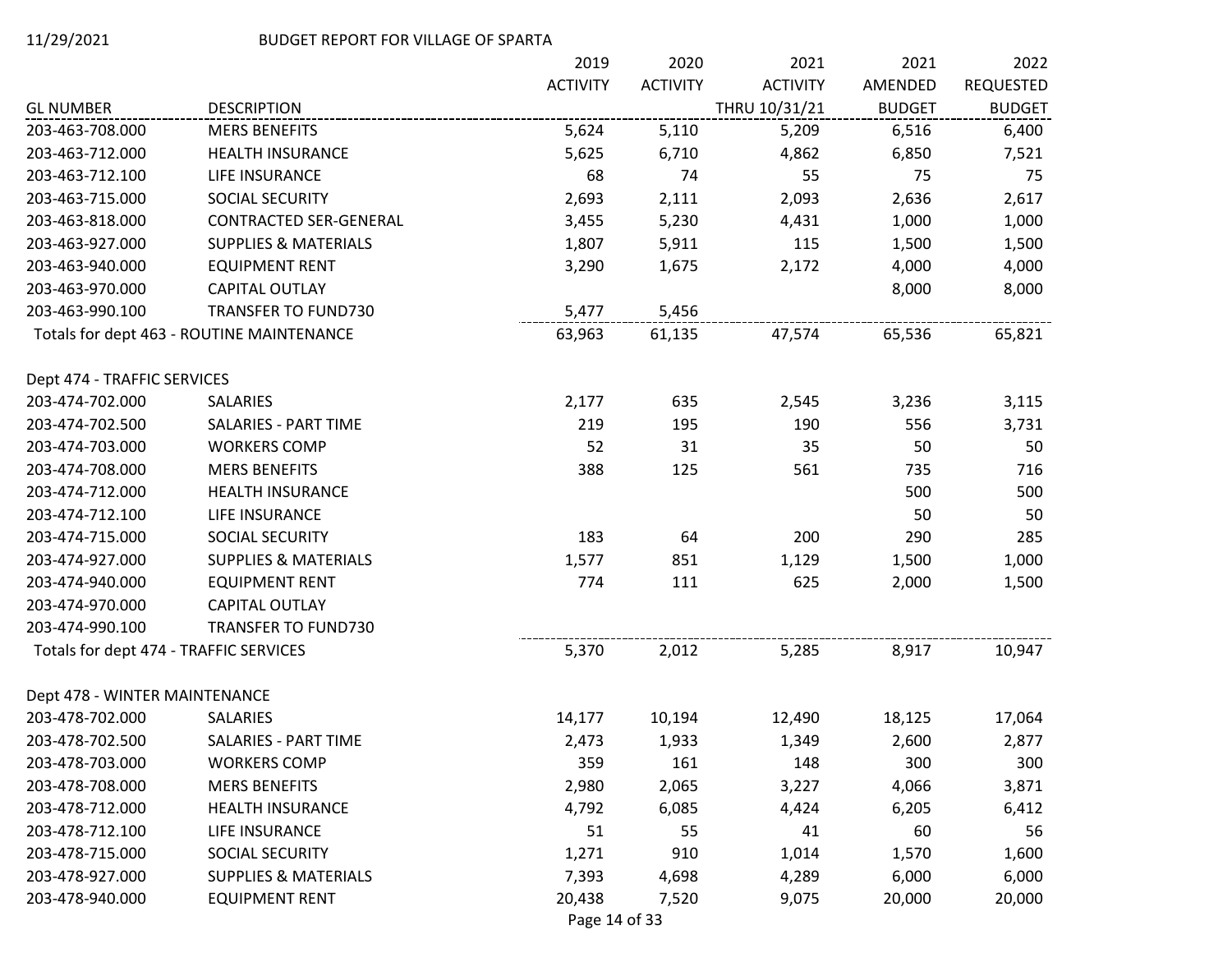|                                     |                                          | 2019            | 2020            | 2021            | 2021          | 2022             |
|-------------------------------------|------------------------------------------|-----------------|-----------------|-----------------|---------------|------------------|
|                                     |                                          | <b>ACTIVITY</b> | <b>ACTIVITY</b> | <b>ACTIVITY</b> | AMENDED       | <b>REQUESTED</b> |
| <b>GL NUMBER</b>                    | <b>DESCRIPTION</b>                       |                 |                 | THRU 10/31/21   | <b>BUDGET</b> | <b>BUDGET</b>    |
| 203-478-990.100                     | <b>TRANSFER TO FUND730</b>               | 4,215           | 3,727           |                 |               |                  |
|                                     | Totals for dept 478 - WINTER MAINTENANCE | 58,149          | 37,348          | 36,057          | 58,926        | 58,180           |
| Dept 480 - CARE OF TREES            |                                          |                 |                 |                 |               |                  |
| 203-480-702.000                     | SALARIES                                 | 13,695          | 20,674          | 12,215          | 18,303        | 18,244           |
| 203-480-702.500                     | <b>SALARIES - PART TIME</b>              | 432             | 3,275           | 1,189           | 2,225         | 1,233            |
| 203-480-703.000                     | <b>WORKERS COMP</b>                      | 277             | 125             | 179             | 200           | 200              |
| 203-480-708.000                     | <b>MERS BENEFITS</b>                     | 2,625           | 3,964           | 2,733           | 3,610         | 3,410            |
| 203-480-712.000                     | <b>HEALTH INSURANCE</b>                  | 5,578           | 7,081           | 5,159           | 7,220         | 7,488            |
| 203-480-712.100                     | LIFE INSURANCE                           | 60              | 64              | 48              | 75            | 65               |
| 203-480-715.000                     | SOCIAL SECURITY                          | 1,064           | 1,773           | 985             | 1,171         | 1,490            |
| 203-480-818.000                     | <b>CONTRACTED SER-GENERAL</b>            | 10,423          | 9,754           | 791             | 10,000        | 10,000           |
| 203-480-927.000                     | <b>SUPPLIES &amp; MATERIALS</b>          | 30              | 17              |                 | 100           | 100              |
| 203-480-940.000                     | <b>EQUIPMENT RENT</b>                    | 11,309          | 14,040          | 5,036           | 10,000        | 10,000           |
| 203-480-990.100                     | <b>TRANSFER TO FUND730</b>               | 5,047           | 4,327           |                 |               |                  |
| Totals for dept 480 - CARE OF TREES |                                          | 50,540          | 65,094          | 28,335          | 52,904        | 52,230           |
| Dept 482 - STORM DRAIN              |                                          |                 |                 |                 |               |                  |
| 203-482-702.000                     | SALARIES                                 | 8,290           | 7,365           | 5,659           | 13,088        | 12,325           |
| 203-482-702.500                     | <b>SALARIES - PART TIME</b>              | 305             | 896             | 440             | 2,225         | 2,466            |
| 203-482-703.000                     | <b>WORKERS COMP</b>                      | 184             | 107             | 137             | 200           | 200              |
| 203-482-708.000                     | <b>MERS BENEFITS</b>                     | 1,679           | 1,510           | 1,164           | 3,000         | 2,835            |
| 203-482-712.000                     | <b>HEALTH INSURANCE</b>                  |                 |                 |                 | 500           | 500              |
| 203-482-712.100                     | LIFE INSURANCE                           |                 |                 |                 | 75            | 75               |
| 203-482-715.000                     | SOCIAL SECURITY                          | 656             | 615             | 449             | 800           | 1,131            |
| 203-482-818.000                     | <b>CONTRACTED SER-GENERAL</b>            | 13,925          | 22,625          | 96,643          | 60,000        | 15,000           |
| 203-482-818.200                     | C/S-ENGINEERING                          | 22,183          |                 |                 |               |                  |
| 203-482-818.210                     | <b>SAW GRANT</b>                         | 69,012          |                 |                 |               |                  |
| 203-482-927.000                     | <b>SUPPLIES &amp; MATERIALS</b>          | 1,027           | 84              | 935             | 1,000         | 1,000            |
| 203-482-940.000                     | <b>EQUIPMENT RENT</b>                    | 1,768           | 1,658           | 2,107           | 2,000         | 2,000            |
| 203-482-961.000                     | <b>GRAND VALLEY METRO COUNCIL</b>        | 5,510           | 5,510           | 5,510           | 5,600         | 5,600            |
| 203-482-990.100                     | <b>TRANSFER TO FUND730</b>               |                 |                 |                 |               |                  |
| Totals for dept 482 - STORM DRAIN   |                                          | 124,539         | 40,370          | 113,044         | 88,488        | 43,132           |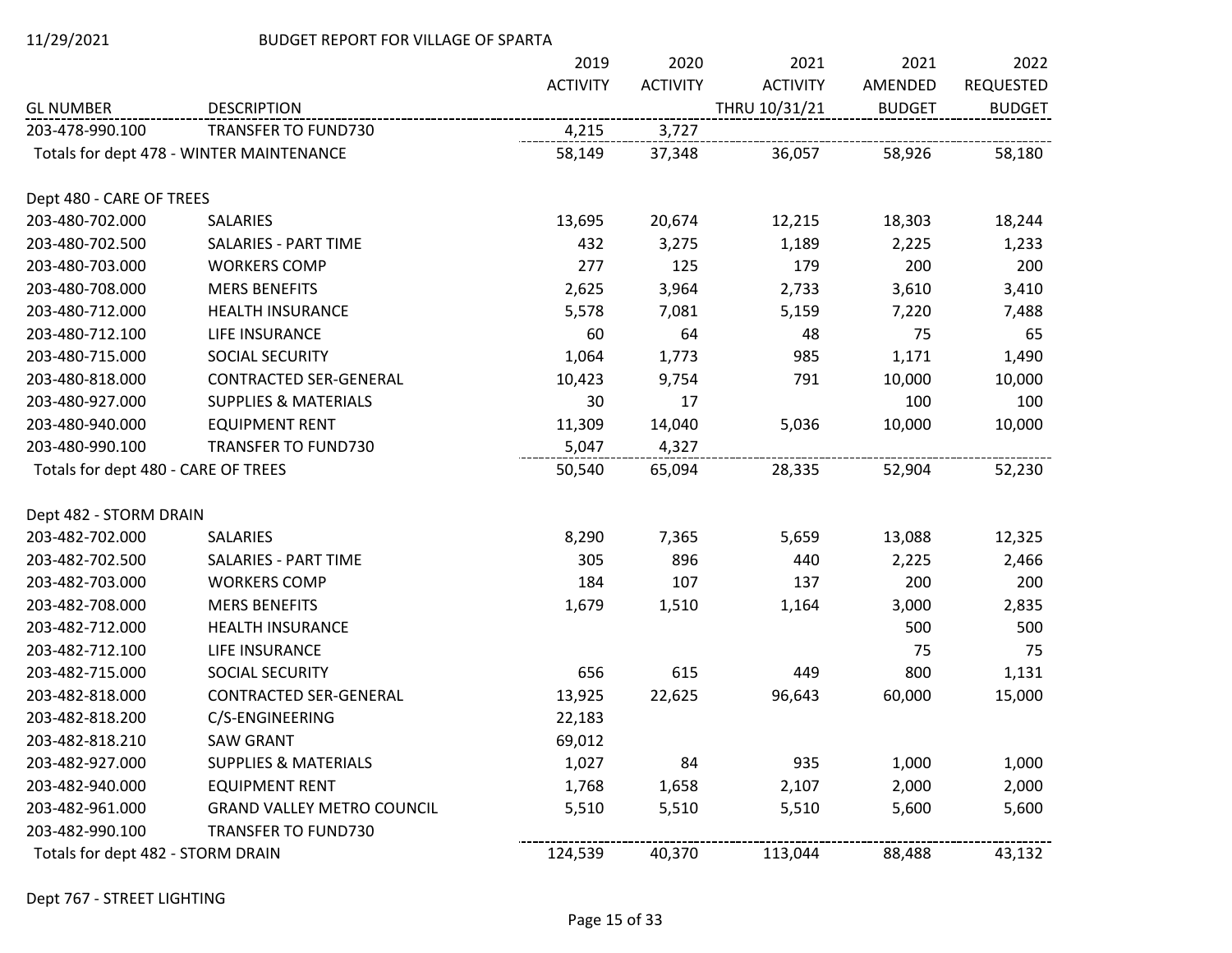| 11/29/2021                            | <b>BUDGET REPORT FOR VILLAGE OF SPARTA</b> |                 |                 |                 |               |                  |
|---------------------------------------|--------------------------------------------|-----------------|-----------------|-----------------|---------------|------------------|
|                                       |                                            | 2019            | 2020            | 2021            | 2021          | 2022             |
|                                       |                                            | <b>ACTIVITY</b> | <b>ACTIVITY</b> | <b>ACTIVITY</b> | AMENDED       | <b>REQUESTED</b> |
| <b>GL NUMBER</b>                      | <b>DESCRIPTION</b>                         |                 |                 | THRU 10/31/21   | <b>BUDGET</b> | <b>BUDGET</b>    |
| 203-767-930.000                       | <b>REPAIR &amp; MAINTENANCE</b>            |                 |                 |                 |               |                  |
| Totals for dept 767 - STREET LIGHTING |                                            |                 |                 |                 |               |                  |
| Dept 923 - ADMINISTRATION             |                                            |                 |                 |                 |               |                  |
| 203-923-712.000                       | <b>HEALTH INSURANCE</b>                    |                 |                 |                 |               |                  |
| 203-923-768.001                       | DPW CLOTHING ALLOWANCE                     |                 |                 |                 |               |                  |
| 203-923-818.000                       | CONTRACTED SER-GENERAL                     |                 |                 |                 |               |                  |
| Totals for dept 923 - ADMINISTRATION  |                                            |                 |                 |                 |               |                  |
| <b>TOTAL APPROPRIATIONS</b>           |                                            | 377,780         | 217,843         | 472,212         | 722,771       | 623,310          |
|                                       |                                            |                 |                 |                 |               |                  |
|                                       | NET OF REVENUES/APPROPRIATIONS - FUND 203  | (10, 952)       | 82,155          | (186, 873)      | (177, 221)    | (131, 303)       |
| <b>BEGINNING FUND BALANCE</b>         |                                            | 239,002         | 228,054         | 310,207         | 310,207       | 132,986          |
| <b>FUND BALANCE ADJUSTMENTS</b>       |                                            |                 |                 |                 |               |                  |
| <b>ENDING FUND BALANCE</b>            |                                            | 228,050         | 310,209         | 123,334         | 132,986       | 1,683            |
| <b>Fund 230 - CIVIC CENTER</b>        |                                            |                 |                 |                 |               |                  |
| <b>ESTIMATED REVENUES</b>             |                                            |                 |                 |                 |               |                  |
| Dept 000                              |                                            |                 |                 |                 |               |                  |
| 230-000-664.080                       | <b>CIVIC HALL RENTAL</b>                   | 3,400           | 3,600           | 10,600          | 10,000        | 20,000           |
| 230-000-664.100                       | OFFICE RENTAL FEE                          | 5,300           | 3,200           | 4,900           | 6,500         | 6,000            |
| 230-000-665.000                       | <b>INTEREST INCOME</b>                     |                 | 54              | (16)            | 100           |                  |
| 230-000-670.000                       | MISCELLANEOUS INCOME                       |                 | 20,798          | 241             |               |                  |
| Totals for dept 000 -                 |                                            | 8,700           | 27,652          | 15,725          | 16,600        | 26,000           |
| TOTAL ESTIMATED REVENUES              |                                            | 8,700           | 27,652          | 15,725          | 16,600        | 26,000           |
| <b>APPROPRIATIONS</b>                 |                                            |                 |                 |                 |               |                  |
| Dept 923 - ADMINISTRATION             |                                            |                 |                 |                 |               |                  |
| 230-923-702.000                       | <b>SALARIES</b>                            | 333             | 2,235           | 562             | 2,558         | 2,558            |
| 230-923-702.500                       | SALARIES - PART TIME                       |                 | 483             | 71              | 500           | 500              |
| 230-923-703.000                       | <b>WORKERS COMP</b>                        |                 |                 |                 | 100           | 100              |
| 230-923-708.000                       | <b>MERS BENEFITS</b>                       | 71              | 505             | 133             | 500           | 500              |
|                                       |                                            | Page 16 of 33   |                 |                 |               |                  |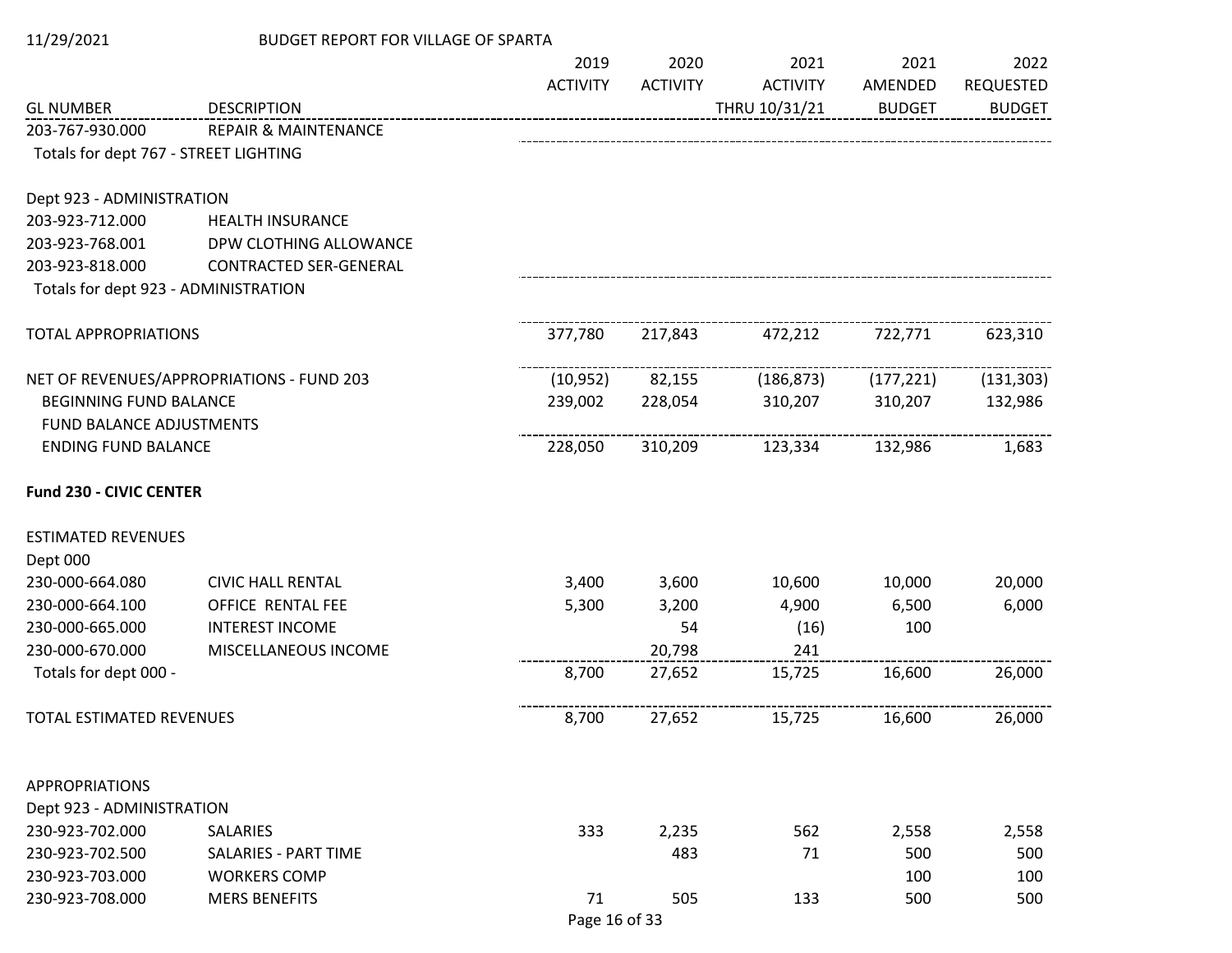|                                      |                                           | 2019            | 2020            | 2021            | 2021          | 2022             |
|--------------------------------------|-------------------------------------------|-----------------|-----------------|-----------------|---------------|------------------|
|                                      |                                           | <b>ACTIVITY</b> | <b>ACTIVITY</b> | <b>ACTIVITY</b> | AMENDED       | <b>REQUESTED</b> |
| <b>GL NUMBER</b>                     | <b>DESCRIPTION</b>                        |                 |                 | THRU 10/31/21   | <b>BUDGET</b> | <b>BUDGET</b>    |
| 230-923-712.000                      | <b>HEALTH INSURANCE</b>                   |                 |                 |                 | 500           | 500              |
| 230-923-712.100                      | LIFE INSURANCE                            |                 |                 |                 | 100           | 100              |
| 230-923-715.000                      | SOCIAL SECURITY                           | 25              | 202             | 46              | 500           | 500              |
| 230-923-756.000                      | <b>OPERATING SUPPLIES</b>                 | 3,224           | 1,214           | 678             | 1,000         | 1,000            |
| 230-923-818.000                      | <b>CONTRACTED SER-GENERAL</b>             | 2,121           | 4,376           | 2,700           | 3,500         | 3,500            |
| 230-923-880.000                      | <b>MARKETING</b>                          |                 | 5               |                 | 500           | 500              |
| 230-923-919.000                      | <b>WATER/SEWER BILLS</b>                  | 719             | 922             | 1,003           | 1,500         | 1,500            |
| 230-923-920.000                      | UTILITIES GAS                             | 656             | 3,134           | 2,962           | 2,600         | 2,600            |
| 230-923-921.000                      | UTILITIES ELECTRIC                        |                 | 4,054           | 4,113           | 5,000         | 5,000            |
| 230-923-923.000                      | <b>TRASH REMOVAL</b>                      |                 | 2,034           | 1,194           | 1,300         | 1,300            |
| 230-923-930.000                      | <b>REPAIR &amp; MAINTENANCE</b>           | 157             | 10,285          | 1,209           | 1,500         | 1,500            |
| 230-923-956.000                      | MISCELLANEOUS                             | 82              | 789             |                 | 500           | 500              |
| 230-923-956.600                      | <b>CC SECURITY REFUND</b>                 | 3,350           |                 |                 |               |                  |
| 230-923-960.000                      | <b>INSURANCE &amp; BONDS</b>              |                 | 2,441           | 1,638           |               | 2,000            |
| 230-923-970.000                      | <b>CAPITAL OUTLAY</b>                     |                 |                 |                 |               | 54,000           |
| Totals for dept 923 - ADMINISTRATION |                                           | 10,738          | 32,679          | 16,309          | 22,158        | 78,158           |
| <b>TOTAL APPROPRIATIONS</b>          |                                           | 10,738          | 32,679          | 16,309          | 22,158        | 78,158           |
|                                      | NET OF REVENUES/APPROPRIATIONS - FUND 230 | (2,038)         | (5,027)         | (584)           | (5, 558)      | (52, 158)        |
| <b>BEGINNING FUND BALANCE</b>        |                                           |                 | (2,039)         | (7,065)         | (7,065)       | (12, 623)        |
| <b>ENDING FUND BALANCE</b>           |                                           | (2,038)         | (7,066)         | (7,649)         | (12, 623)     | (64, 781)        |
| Fund 250 - SDDA FUND                 |                                           |                 |                 |                 |               |                  |
| <b>ESTIMATED REVENUES</b>            |                                           |                 |                 |                 |               |                  |
| Dept 000                             |                                           |                 |                 |                 |               |                  |
| 250-000-402.000                      | <b>CURRENT REAL PROPERTY TAXES</b>        | 134,110         | 141,841         | 147,084         | 147,084       | 150,026          |
| 250-000-402.100                      | <b>TOWNSHIP TAXES</b>                     | 108,805         | 112,267         | 72,508          | 112,000       | 108,120          |
| 250-000-665.000                      | <b>INTEREST INCOME</b>                    | 83              | 432             | 242             |               | 150              |
| 250-000-670.000                      | MISCELLANEOUS INCOME                      | 230             | 2,512           | 1,523           | 7,500         | 5,000            |
| 250-000-670.100                      | <b>GRANT INCOME</b>                       | 13,000          |                 | 17,000          | 17,000        | 5,000            |
| 250-000-670.200                      | <b>CHAMBER REIMBURSEMENT</b>              | 1,500           | 1,800           | 2,250           |               | 2,000            |
| 250-000-670.210                      | <b>CHAMBER REIMB-UTILITIES</b>            |                 |                 |                 | 2,500         |                  |
| 250-000-670.250                      | <b>SUPPORT SPARTA FUNDS</b>               | 19,630          |                 |                 |               |                  |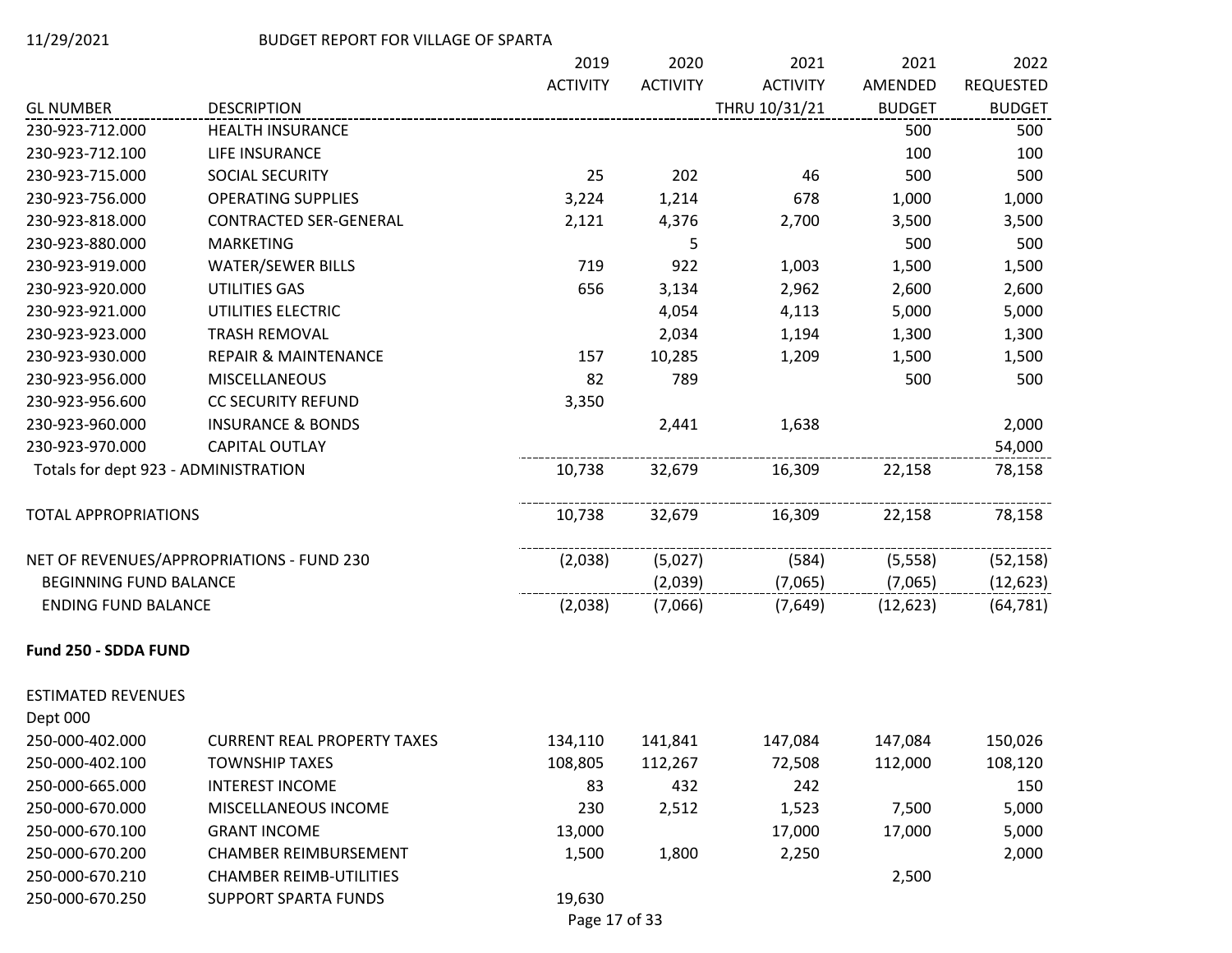| 11/29/2021 | BUDGET REPORT FOR VILLAGE OF SPARTA |
|------------|-------------------------------------|
|            |                                     |

|                           |                                    | 2019            | 2020            | 2021            | 2021          | 2022             |
|---------------------------|------------------------------------|-----------------|-----------------|-----------------|---------------|------------------|
|                           |                                    | <b>ACTIVITY</b> | <b>ACTIVITY</b> | <b>ACTIVITY</b> | AMENDED       | <b>REQUESTED</b> |
| <b>GL NUMBER</b>          | <b>DESCRIPTION</b>                 |                 |                 | THRU 10/31/21   | <b>BUDGET</b> | <b>BUDGET</b>    |
| 250-000-670.300           | <b>FACADE FEE</b>                  |                 |                 |                 |               |                  |
| 250-000-670.400           | <b>CHRISTMAS REIMBURSEMENT</b>     |                 |                 |                 |               |                  |
| 250-000-672.000           | REIMB-SERVICE FOR DDA              |                 |                 |                 |               |                  |
| 250-000-699.000           | TRANSFERS FROM OTHER FUNDS         |                 |                 |                 |               |                  |
| Totals for dept 000 -     |                                    | 277,358         | 258,852         | 240,607         | 286,084       | 270,296          |
| TOTAL ESTIMATED REVENUES  |                                    | 277,358         | 258,852         | 240,607         | 286,084       | 270,296          |
| <b>APPROPRIATIONS</b>     |                                    |                 |                 |                 |               |                  |
| Dept 923 - ADMINISTRATION |                                    |                 |                 |                 |               |                  |
| 250-923-702.000           | <b>SALARIES</b>                    | 45,173          | 45,346          | 40,529          | 48,218        | 51,500           |
| 250-923-702.500           | <b>SALARIES - PART TIME</b>        | 36,103          | 31,686          | 16,963          | 21,000        | 24,552           |
| 250-923-703.000           | <b>WORKERS COMP</b>                | 1,221           | 821             | 260             | 1,000         | 500              |
| 250-923-705.000           | <b>MESC</b>                        |                 |                 |                 | 100           | 100              |
| 250-923-708.000           | <b>MERS BENEFITS</b>               | 6,526           | 5,213           | 2,485           | 6,500         | 3,540            |
| 250-923-712.000           | <b>HEALTH INSURANCE</b>            | 18,567          | 22,400          | 17,395          | 21,500        | 18,933           |
| 250-923-712.100           | LIFE INSURANCE                     | 170             | 184             | 142             | 200           | 187              |
| 250-923-715.000           | SOCIAL SECURITY                    | 6,217           | 5,694           | 4,079           | 6,000         | 5,818            |
| 250-923-727.000           | OFFICE SUPPLIES                    |                 | 732             | 21              | 300           | 300              |
| 250-923-818.000           | <b>CONTRACTED SER-GENERAL</b>      | 942             | 658             | 543             |               | 500              |
| 250-923-818.050           | <b>CIVIC CENTER</b>                |                 |                 |                 |               |                  |
| 250-923-818.100           | C/S PLANNER                        | 1,200           |                 |                 | 500           | 500              |
| 250-923-818.200           | C/S-ENGINEERING                    |                 | 335             | 6,000           | 6,000         | 6,000            |
| 250-923-818.400           | <b>ATTORNEY</b>                    | 2,439           | 8,200           | 1,256           | 5,000         | 5,000            |
| 250-923-818.800           | C/S GARDEN CLUB                    |                 |                 |                 |               |                  |
| 250-923-818.850           | <b>GARDEN MAINTENANCE</b>          | 17,771          | 28,730          | 25,689          | 30,000        | 25,000           |
| 250-923-818.900           | C/S BANNERS                        |                 |                 |                 |               |                  |
| 250-923-818.950           | <b>WINTER CONTRACTED SERVICES</b>  | 3,637           |                 |                 | 5,000         | 5,000            |
| 250-923-864.000           | <b>CONFERENCES &amp; WORKSHOPS</b> | 684             | 870             | 50              | 1,000         | 1,000            |
| 250-923-880.000           | <b>MARKETING</b>                   | 9,420           | 2,747           | 8,596           | 14,400        | 14,400           |
| 250-923-880.100           | <b>TOWN &amp; COUNTRY DAYS</b>     |                 |                 |                 |               |                  |
| 250-923-880.200           | <b>ADVERTISING</b>                 |                 |                 |                 |               |                  |
| 250-923-880.300           | ARTS ORGANIZATION NONPROFIT        |                 |                 |                 |               |                  |
| 250-923-880.400           | HARVEST FESTIVAL                   |                 |                 |                 |               |                  |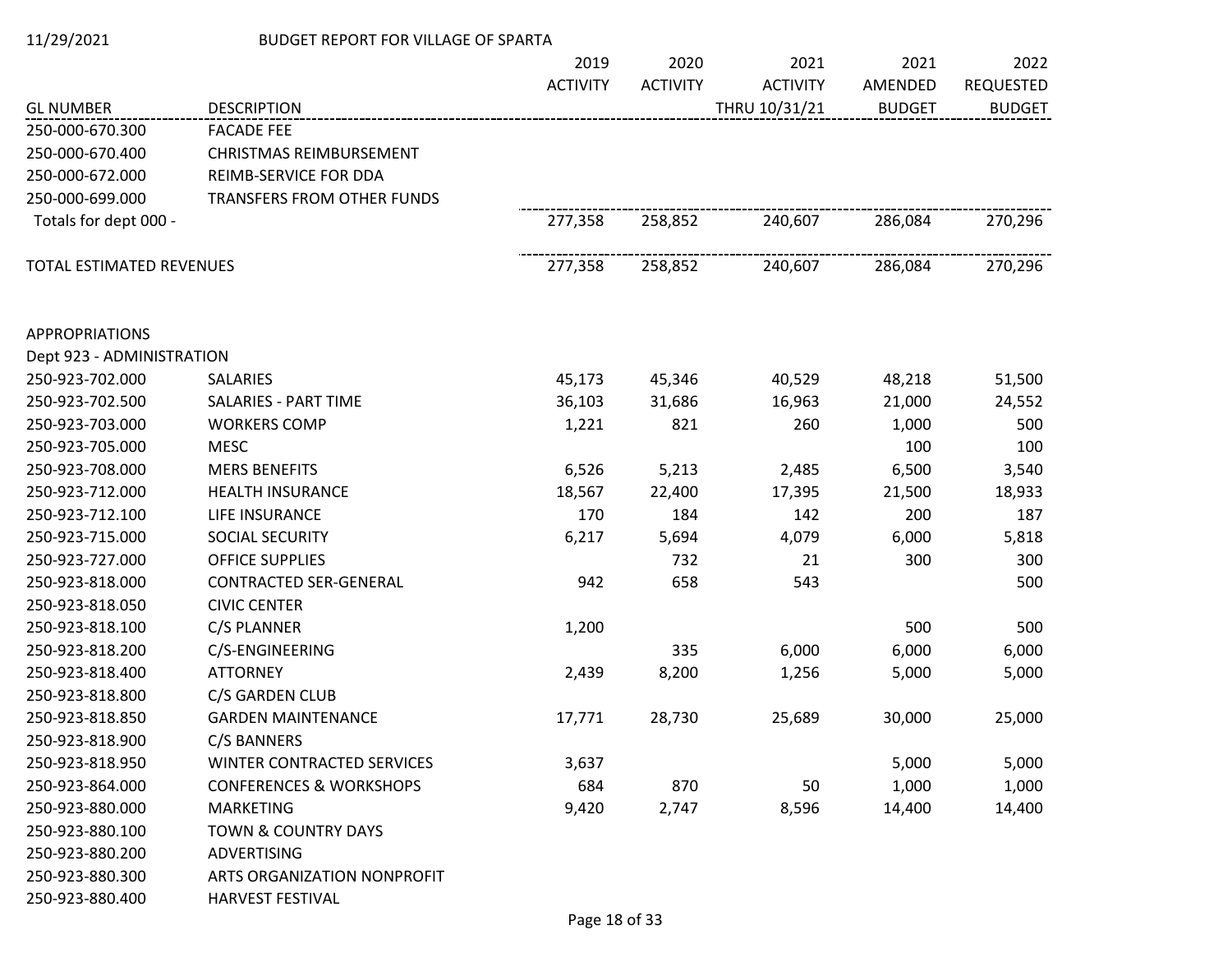|                                                        |                                           | 2019            | 2020            | 2021            | 2021          | 2022             |
|--------------------------------------------------------|-------------------------------------------|-----------------|-----------------|-----------------|---------------|------------------|
|                                                        |                                           | <b>ACTIVITY</b> | <b>ACTIVITY</b> | <b>ACTIVITY</b> | AMENDED       | <b>REQUESTED</b> |
| <b>GL NUMBER</b>                                       | <b>DESCRIPTION</b>                        |                 |                 | THRU 10/31/21   | <b>BUDGET</b> | <b>BUDGET</b>    |
| 250-923-880.500                                        | DOWNTOWN CHRISTMAS LIGHTING               | 7,461           | 17,595          | 1,388           | 13,000        | 13,000           |
| 250-923-880.600                                        | <b>STREETS &amp; TREES</b>                |                 |                 |                 |               |                  |
| 250-923-880.700                                        | <b>FARMERS MARKET</b>                     |                 |                 |                 |               |                  |
| 250-923-919.000                                        | <b>WATER/SEWER BILLS</b>                  | 825             | 815             | 611             | 900           | 900              |
| 250-923-920.000                                        | UTILITIES GAS                             | 906             | 591             | 473             | 1,000         | 1,000            |
| 250-923-921.000                                        | <b>ELECTRIC</b>                           | 1,065           | 990             | 1,289           | 1,000         | 1,000            |
| 250-923-921.500                                        | <b>DOWNTOWN ELEC</b>                      | 2,703           | 2,657           | 1,574           | 2,500         | 2,500            |
| 250-923-922.000                                        | <b>TELEPHONE</b>                          | 1,427           | 1,840           | 800             | 960           | 960              |
| 250-923-927.000                                        | <b>SUPPLIES &amp; MATERIALS</b>           | 1,842           |                 |                 |               |                  |
| 250-923-928.000                                        | <b>CHRISTMAS ELEC</b>                     |                 |                 |                 |               |                  |
| 250-923-930.000                                        | <b>REPAIR &amp; MAINTENANCE</b>           |                 | 383             | 5,410           | 5,500         | 2,000            |
| 250-923-940.000                                        | <b>EQUIPMENT RENT</b>                     |                 |                 | 3,079           | 3,100         | 3,000            |
| 250-923-955.001                                        | <b>FACADE IMPROVEMENTS</b>                | 22,000          | 22,000          |                 | 22,000        |                  |
| 250-923-955.002                                        | <b>BUSINESS IMPROVEMENTS</b>              | 3,898           | 10,000          | 2,500           | 5,000         | 5,000            |
| 250-923-956.000                                        | MISCELLANEOUS                             | 5               | 325             | 3,772           | 4,000         | 500              |
| 250-923-957.000                                        | MILEAGE REIMBURSEMENT                     | 223             |                 |                 | 500           | 500              |
| 250-923-958.200                                        | <b>CELL PHONE ALLOWANCE</b>               |                 |                 |                 |               |                  |
| 250-923-959.000                                        | <b>DUES &amp; MEMBERSHIPS</b>             | 200             |                 |                 | 250           | 250              |
| 250-923-960.000                                        | <b>INSURANCE &amp; BONDS</b>              | 157             | 183             | 192             | 500           | 500              |
| 250-923-970.000                                        | <b>CAPITAL OUTLAY</b>                     | 60,647          | 14,980          | 111,851         | 115,000       | 21,500           |
| 250-923-990.200                                        | TRANSFER TO OTHER FUNDS                   |                 |                 |                 | 20,000        | 20,000           |
| 250-923-995.000                                        | <b>INTEREST PAYMENT</b>                   |                 |                 |                 | 500           | 500              |
| Totals for dept 923 - ADMINISTRATION                   |                                           | 253,429         | 225,975         | 256,947         | 362,428       | 235,940          |
| <b>TOTAL APPROPRIATIONS</b>                            |                                           | 253,429         | 225,975         | 256,947         | 362,428       | 235,940          |
|                                                        | NET OF REVENUES/APPROPRIATIONS - FUND 250 | 23,929          | 32,877          | (16, 340)       | (76, 344)     | 34,356           |
| <b>BEGINNING FUND BALANCE</b>                          |                                           | 25,571          | 49,498          | 82,375          | 82,375        | 6,031            |
| FUND BALANCE ADJUSTMENTS<br><b>ENDING FUND BALANCE</b> |                                           | 49,500          | 82,375          | 66,035          | 6,031         | 40,387           |
|                                                        |                                           |                 |                 |                 |               |                  |

# **Fund 376 - 2008 WWTP REDEMPTION**

# ESTIMATED REVENUES Dept 000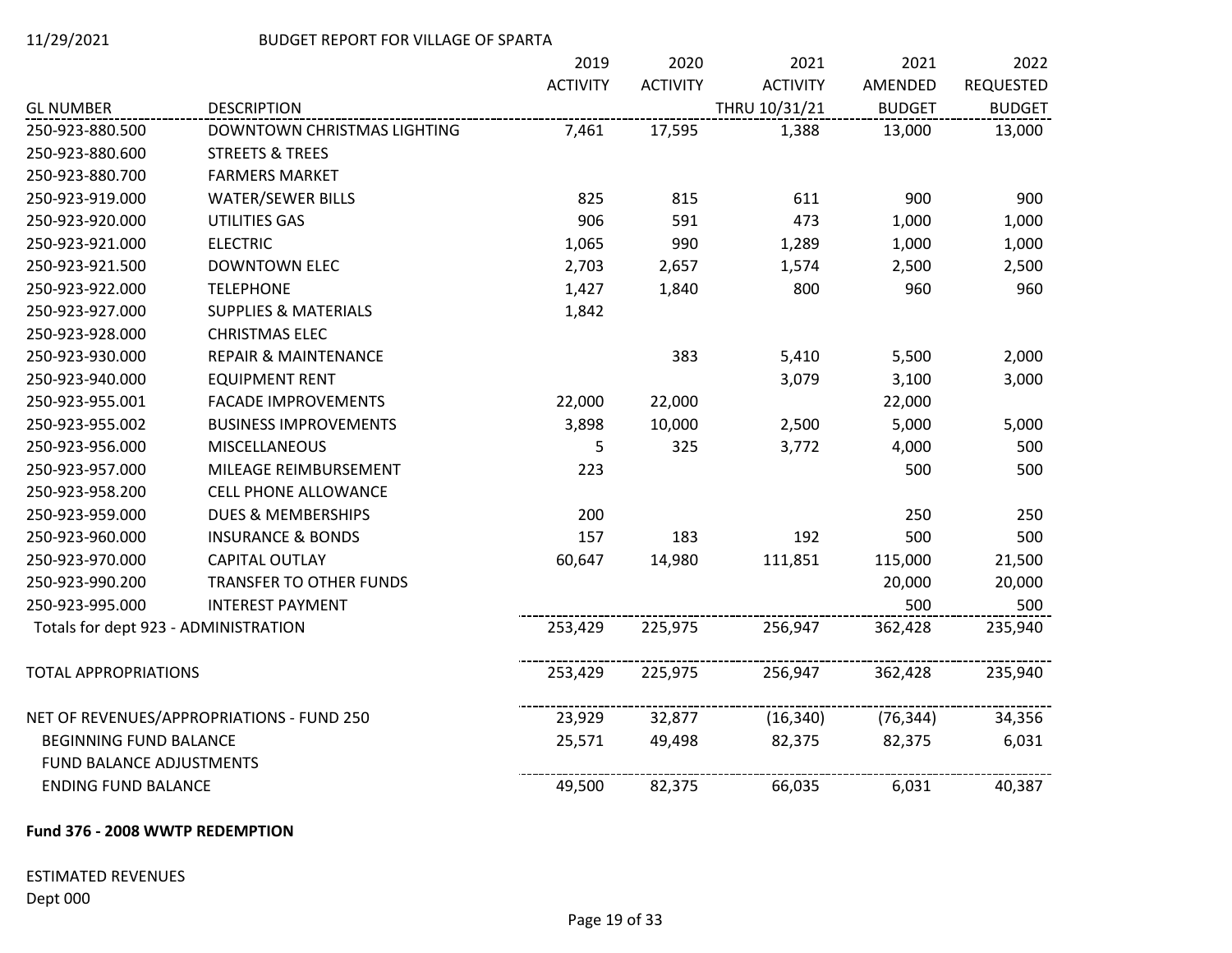|                                       |                                           | 2019            | 2020                        | 2021            | 2021          | 2022             |
|---------------------------------------|-------------------------------------------|-----------------|-----------------------------|-----------------|---------------|------------------|
|                                       |                                           | <b>ACTIVITY</b> | <b>ACTIVITY</b>             | <b>ACTIVITY</b> | AMENDED       | <b>REQUESTED</b> |
| <b>GL NUMBER</b>                      | <b>DESCRIPTION</b>                        |                 |                             | THRU 10/31/21   | <b>BUDGET</b> | <b>BUDGET</b>    |
| 376-000-642.000                       | <b>SALES</b>                              | 297,105         | 301,833                     | 255,142         | 298,000       | 306,000          |
| 376-000-642.100                       | PENALTY                                   | 5,314           | 3,079                       | 4,386           | 4,100         | 4,100            |
| 376-000-650.000                       | ALGOMA SHARE                              |                 | 6,760                       | 9,908           | 13,520        | 13,520           |
| 376-000-665.000                       | <b>INTEREST INCOME</b>                    | 599             | 3,997                       | 1,678           | 400           | 400              |
| 376-000-699.000                       | TRANSFERS FROM OTHER FUNDS                |                 |                             |                 |               |                  |
| Totals for dept 000 -                 |                                           | 303,018         | 315,669                     | 271,114         | 316,020       | 324,020          |
| TOTAL ESTIMATED REVENUES              |                                           | 303,018         | 315,669                     | 271,114         | 316,020       | 324,020          |
| <b>APPROPRIATIONS</b>                 |                                           |                 |                             |                 |               |                  |
| Dept 923 - ADMINISTRATION             |                                           |                 |                             |                 |               |                  |
| 376-923-956.400                       | UTILITY REFUND                            | 275             |                             |                 | 500           | 500              |
| 376-923-990.000                       | <b>TRANSFER TO OTHER FUNDS</b>            |                 |                             |                 |               |                  |
| 376-923-990.060                       | REPAIR, REPLACE ETC                       | 29,090          |                             |                 | 325,000       | 125,000          |
| 376-923-991.000                       | <b>BOND PAYMENT</b>                       |                 |                             |                 | 140,000       | 145,000          |
| 376-923-995.000                       | <b>INTEREST PAYMENT</b>                   | 134,400         | 129,408                     | 124,224         | 124,224       | 118,848          |
| 376-923-997.000                       | PAYMENT TO REFUND BONDS                   |                 |                             |                 |               |                  |
| 376-923-998.000                       | <b>FEES</b>                               |                 |                             |                 |               |                  |
| Totals for dept 923 - ADMINISTRATION  |                                           | 163,765         | 129,408                     | 124,224         | 589,724       | 389,348          |
| <b>TOTAL APPROPRIATIONS</b>           |                                           | 163,765         | 129,408                     | 124,224         | 589,724       | 389,348          |
|                                       | NET OF REVENUES/APPROPRIATIONS - FUND 376 | 139,253         | 186,261                     | 146,890         | (273, 704)    | (65, 328)        |
| <b>BEGINNING FUND BALANCE</b>         |                                           |                 | $(2,644,018)$ $(2,504,765)$ | (2,318,504)     | (2,318,504)   | (2,592,208)      |
| <b>ENDING FUND BALANCE</b>            |                                           |                 | $(2,504,765)$ $(2,318,504)$ | (2, 171, 614)   | (2,592,208)   | (2,657,536)      |
| Fund 401 - SIDEWALK FUND              |                                           |                 |                             |                 |               |                  |
| <b>ESTIMATED REVENUES</b><br>Dept 000 |                                           |                 |                             |                 |               |                  |
| 401-000-665.000                       | <b>INTEREST INCOME</b>                    | 36              | 185                         | 67              | 20            |                  |
| 401-000-699.000                       | TRANSFERS FROM OTHER FUNDS                | 80,000          | 10,000                      |                 | 10,000        |                  |
| Totals for dept 000 -                 |                                           | 80,036          | 10,185                      | 67              | 10,020        |                  |

--------------------------------------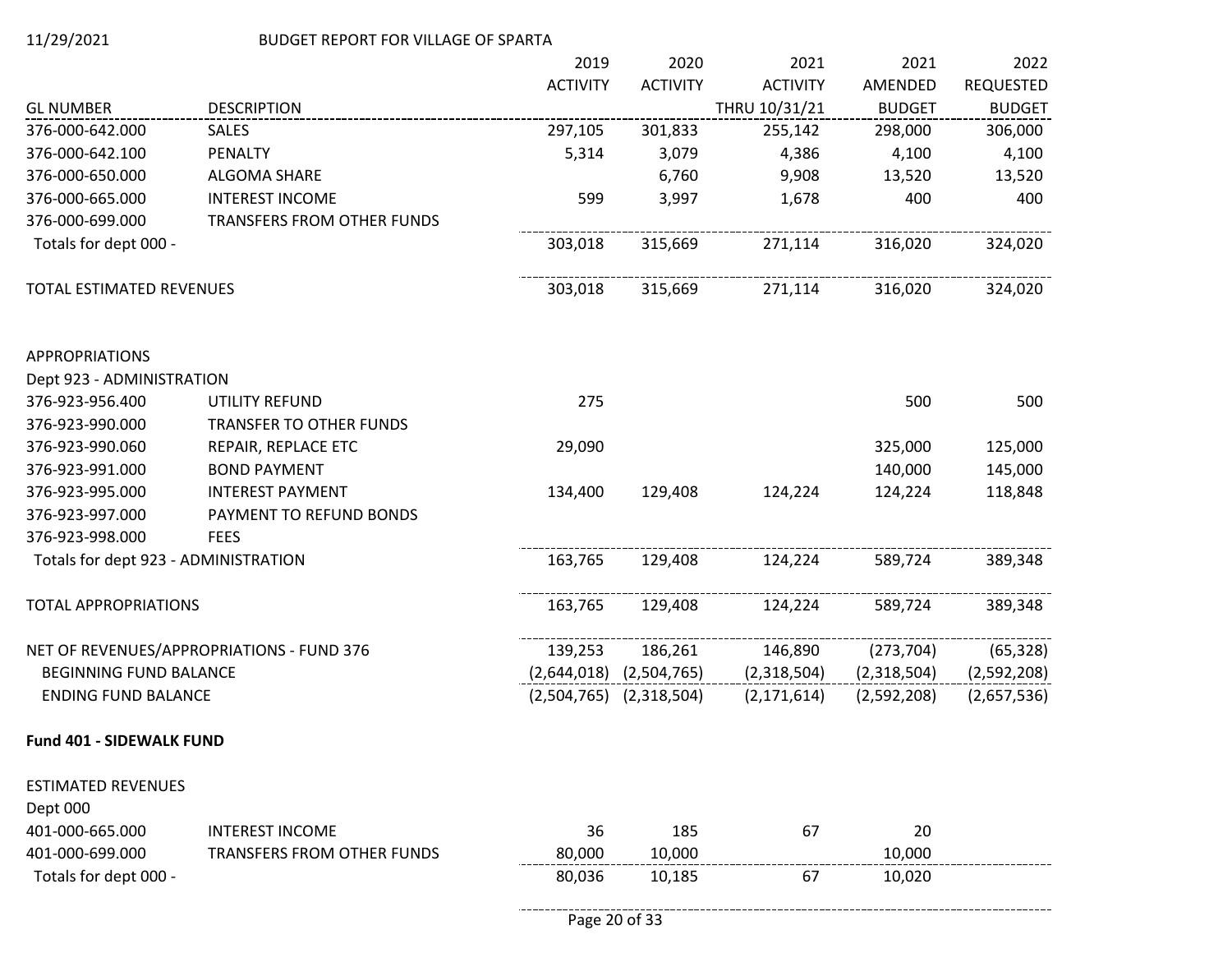| 11/29/2021                         | <b>BUDGET REPORT FOR VILLAGE OF SPARTA</b>    |                 |                 |                 |               |                  |
|------------------------------------|-----------------------------------------------|-----------------|-----------------|-----------------|---------------|------------------|
|                                    |                                               | 2019            | 2020            | 2021            | 2021          | 2022             |
|                                    |                                               | <b>ACTIVITY</b> | <b>ACTIVITY</b> | <b>ACTIVITY</b> | AMENDED       | <b>REQUESTED</b> |
| <b>GL NUMBER</b>                   | <b>DESCRIPTION</b>                            |                 |                 | THRU 10/31/21   | <b>BUDGET</b> | <b>BUDGET</b>    |
| <b>TOTAL ESTIMATED REVENUES</b>    |                                               | 80,036          | 10,185          | 67              | 10,020        |                  |
| <b>APPROPRIATIONS</b>              |                                               |                 |                 |                 |               |                  |
| Dept 955 - OPERATION & MAINTENANCE |                                               |                 |                 |                 |               |                  |
| 401-955-818.000                    | <b>CONTRACTED SER-GENERAL</b>                 | 14,075          |                 |                 |               |                  |
| 401-955-818.200                    | C/S-ENGINEERING                               |                 | 1,187           |                 |               |                  |
| 401-955-952.000                    | REPAIR AND MAINTENANCE                        |                 |                 |                 |               |                  |
| 401-955-970.000                    | CAPITAL OUTLAY                                | 72,712          | 5,913           | 8,527           | 10,000        | 10,000           |
|                                    | Totals for dept 955 - OPERATION & MAINTENANCE | 86,787          | 7,100           | 8,527           | 10,000        | 10,000           |
| <b>TOTAL APPROPRIATIONS</b>        |                                               | 86,787          | 7,100           | 8,527           | 10,000        | 10,000           |
|                                    | NET OF REVENUES/APPROPRIATIONS - FUND 401     | (6, 751)        | 3,085           | (8,460)         | 20            | (10,000)         |
| <b>BEGINNING FUND BALANCE</b>      |                                               | 35,823          | 29,072          | 32,158          | 32,158        | 32,178           |
| <b>ENDING FUND BALANCE</b>         |                                               | 29,072          | 32,157          | 23,698          | 32,178        | 22,178           |
| Fund 581 - AIRPORT FUND            |                                               |                 |                 |                 |               |                  |
| <b>ESTIMATED REVENUES</b>          |                                               |                 |                 |                 |               |                  |
| Dept 000                           |                                               |                 |                 |                 |               |                  |
| 581-000-528.000                    | <b>OTHER FEDERAL GRANTS</b>                   |                 | 30,000          |                 |               |                  |
| 581-000-645.000                    | <b>FUEL SALES</b>                             | 240,390         | 277,135         | 260,608         | 235,000       | 300,000          |
| 581-000-665.000                    | <b>INTEREST INCOME</b>                        | 492             | 1,717           | 479             | 200           | 200              |
| 581-000-667.100                    | <b>HANGAR RENT</b>                            | 153,763         | 142,837         | 112,890         | 140,000       | 140,000          |
| 581-000-667.200                    | TIE-DOWN RENT                                 |                 | 1,008           | 945             | 500           | 500              |
| 581-000-667.300                    | <b>OFFICE RENT</b>                            |                 | 1,250           | 1,250           |               |                  |
| 581-000-667.400                    | <b>LAND LEASE FEES</b>                        | 17,420          | 10,128          | 2,980           | 10,000        | 10,000           |
| 581-000-670.000                    | MISCELLANEOUS INCOME                          | 204             | 327             | 8,287           | 200           | 200              |
| 581-000-670.100                    | <b>GRANT INCOME</b>                           | 181,135         |                 |                 |               | 1,420,250        |
| 581-000-698.200                    | <b>GRANT REIM AIRPORT</b>                     |                 | 36              | 665             |               |                  |
| Totals for dept 000 -              |                                               | 593,404         | 464,438         | 388,104         | 385,900       | 1,871,150        |
| TOTAL ESTIMATED REVENUES           |                                               | 593,404         | 464,438         | 388,104         | 385,900       | 1,871,150        |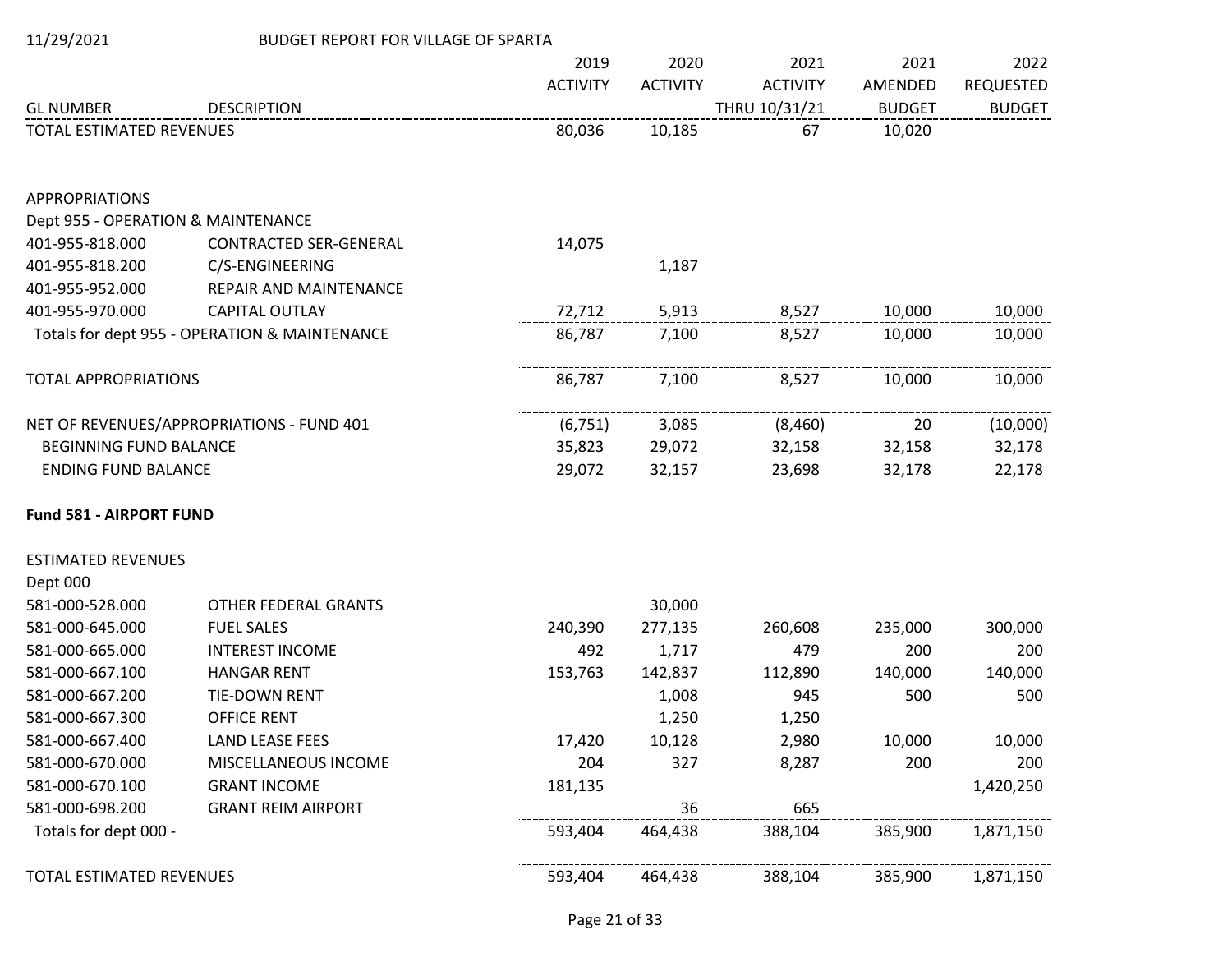| 11/29/2021 |
|------------|
|------------|

### BUDGET REPORT FOR VILLAGE OF SPARTA

|                             |                                    | 2019            | 2020            | 2021            | 2021          | 2022             |
|-----------------------------|------------------------------------|-----------------|-----------------|-----------------|---------------|------------------|
|                             |                                    | <b>ACTIVITY</b> | <b>ACTIVITY</b> | <b>ACTIVITY</b> | AMENDED       | <b>REQUESTED</b> |
| <b>GL NUMBER</b>            | <b>DESCRIPTION</b>                 |                 |                 | THRU 10/31/21   | <b>BUDGET</b> | <b>BUDGET</b>    |
| <b>APPROPRIATIONS</b>       |                                    |                 |                 |                 |               |                  |
| Dept 581 - AIRPORT EXPENSES |                                    |                 |                 |                 |               |                  |
| 581-581-702.000             | <b>SALARIES</b>                    | 24,423          | 37,742          | 38,993          | 39,561        | 43,821           |
| 581-581-702.500             | SALARIES - PART TIME               | 1,161           | 1,002           | 7,017           | 4,000         | 4,000            |
| 581-581-703.000             | <b>WORKERS COMP</b>                | 523             | 295             | 137             | 300           | 300              |
| 581-581-708.000             | <b>MERS BENEFITS</b>               | 1,702           | 3,758           | 4,181           | 4,000         | 4,481            |
| 581-581-708.001             | <b>GASB 68 PENSION EXPENSE</b>     | 17,737          | (17, 737)       |                 |               |                  |
| 581-581-712.000             | <b>HEALTH INSURANCE</b>            | 1,186           | 1,308           | 954             | 1,500         | 1,399            |
| 581-581-712.100             | LIFE INSURANCE                     | 17              | 18              | 14              | 150           | 19               |
| 581-581-715.000             | SOCIAL SECURITY                    | 1,957           | 2,961           | 3,516           | 3,332         | 3,658            |
| 581-581-727.000             | <b>OFFICE SUPPLIES</b>             | 716             | 1,101           | 418             | 500           | 500              |
| 581-581-756.000             | <b>OPERATING SUPPLIES</b>          | 3,444           | 4,028           | 4,158           | 4,000         | 4,000            |
| 581-581-818.000             | <b>CONTRACTED SER-GENERAL</b>      | 29,596          | 20,776          | 5,127           | 30,000        | 30,000           |
| 581-581-818.020             | <b>ACCOUNTING SERVICES</b>         |                 | 10,000          | 10,000          | 10,000        | 10,000           |
| 581-581-818.200             | C/S-ENGINEERING                    | 1,686           | 4,374           |                 | 1,500         | 1,500            |
| 581-581-818.400             | <b>ATTORNEY</b>                    | 1,242           | 1,250           |                 | 1,000         | 1,000            |
| 581-581-826.000             | <b>LEGAL FEES</b>                  |                 |                 |                 |               |                  |
| 581-581-864.000             | <b>CONFERENCES &amp; WORKSHOPS</b> | 1,161           | 612             | 200             | 1,500         | 1,500            |
| 581-581-867.000             | GAS & OIL                          | 192,754         | 216,169         | 217,698         | 200,000       | 243,000          |
| 581-581-880.200             | <b>ADVERTISING</b>                 |                 |                 |                 |               |                  |
| 581-581-920.000             | GAS                                | 798             | 972             | 684             | 1,500         | 1,500            |
| 581-581-920.005             | <b>DIESEL FUEL</b>                 | 449             |                 |                 |               |                  |
| 581-581-921.000             | <b>ELECTRIC</b>                    | 7,223           | 9,761           | 10,387          | 8,000         | 12,000           |
| 581-581-922.000             | <b>TELEPHONE</b>                   | 1,672           | 3,523           | 2,750           | 3,000         | 3,000            |
| 581-581-923.000             | TRASH REMOVAL                      | 688             | 607             | 562             | 1,250         | 1,250            |
| 581-581-930.000             | <b>REPAIR &amp; MAINTENANCE</b>    | 23,573          | 36,286          | 23,977          | 15,000        | 15,000           |
| 581-581-931.000             | <b>CLEANING</b>                    | 846             | 2,990           | 2,505           | 3,000         | 3,000            |
| 581-581-937.000             | OFFICE EQUIPMENT & MAINTENANCE     |                 | 127             |                 | 3,500         | 3,500            |
| 581-581-940.000             | <b>EQUIPMENT RENT</b>              | 3,597           | 2,291           | 2,664           | 3,000         | 3,000            |
| 581-581-955.005             | 2013 IPA PAYMENT                   | 3,878           | 2,814           |                 | 31,618        |                  |
| 581-581-955.200             | T-HANGER LOAN W/CHOICEONE          |                 |                 |                 |               |                  |
| 581-581-955.300             | 2003 T HANGER LOAN                 |                 |                 |                 |               |                  |
| 581-581-956.000             | <b>MISCELLANEOUS</b>               | 3,793           | 1,314           | 593             | 1,000         | 1,000            |
| 581-581-956.100             | <b>BANK SERVICE CHARGES</b>        | 6,916           | 986             | 821             | 2,500         | 2,500            |
|                             |                                    |                 |                 |                 |               |                  |

Page 22 of 33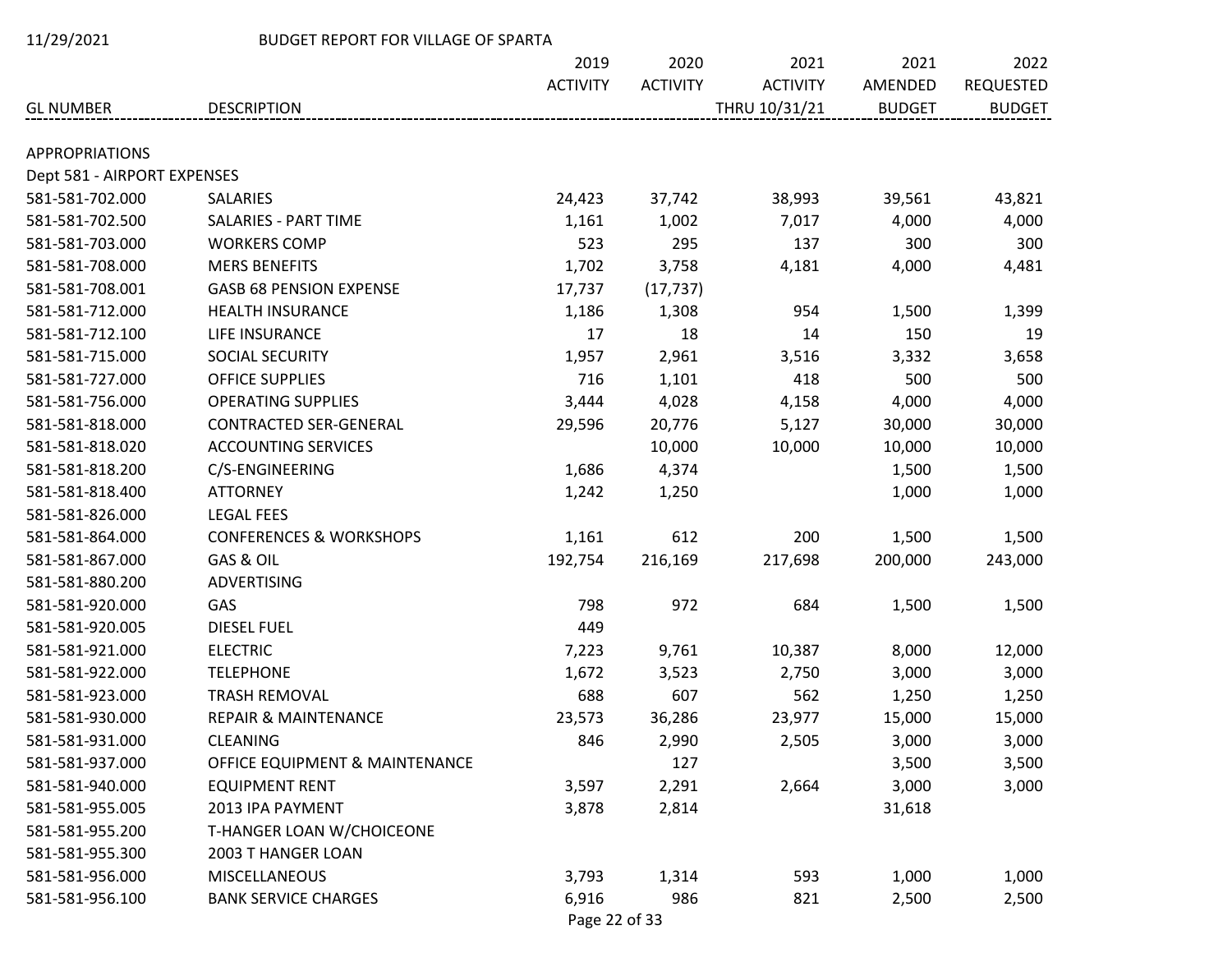|                                          |                                           | 2019            | 2020            | 2021            | 2021          | 2022          |
|------------------------------------------|-------------------------------------------|-----------------|-----------------|-----------------|---------------|---------------|
|                                          |                                           | <b>ACTIVITY</b> | <b>ACTIVITY</b> | <b>ACTIVITY</b> | AMENDED       | REQUESTED     |
| <b>GL NUMBER</b>                         | <b>DESCRIPTION</b>                        |                 |                 | THRU 10/31/21   | <b>BUDGET</b> | <b>BUDGET</b> |
| 581-581-957.000                          | MILEAGE REIMBURSEMENT                     |                 | 296             |                 | 500           | 500           |
| 581-581-959.000                          | <b>DUES &amp; MEMBERSHIPS</b>             |                 |                 |                 |               |               |
| 581-581-960.000                          | <b>INSURANCE &amp; BONDS</b>              | 10,011          | 11,143          | 12,922          | 11,000        | 11,000        |
| 581-581-968.000                          | <b>DEPRECIATION</b>                       | 293,728         | 297,240         |                 | 300,000       |               |
| 581-581-970.000                          | <b>CAPITAL OUTLAY</b>                     | 2,050           |                 | 31,875          | 40,000        | 2,381,000     |
| Totals for dept 581 - AIRPORT EXPENSES   |                                           | 638,527         | 658,007         | 382,153         | 726,211       | 2,787,428     |
| <b>TOTAL APPROPRIATIONS</b>              |                                           | 638,527         | 658,007         | 382,153         | 726,211       | 2,787,428     |
|                                          | NET OF REVENUES/APPROPRIATIONS - FUND 581 | (45, 123)       | (193, 569)      | 5,951           | (340, 311)    | (916, 278)    |
| <b>BEGINNING FUND BALANCE</b>            |                                           | 4,205,986       | 4,160,863       | 3,967,293       | 3,967,293     | 3,626,982     |
| FUND BALANCE ADJUSTMENTS                 |                                           |                 |                 |                 |               |               |
| <b>ENDING FUND BALANCE</b>               |                                           | 4,160,863       | 3,967,294       | 3,973,244       | 3,626,982     | 2,710,704     |
| <b>Fund 590 - SEWER MAINTENANCE FUND</b> |                                           |                 |                 |                 |               |               |
| <b>ESTIMATED REVENUES</b>                |                                           |                 |                 |                 |               |               |
| Dept 000                                 |                                           |                 |                 |                 |               |               |
| 590-000-642.000                          | <b>SALES</b>                              | 413,513         | 410,872         | 345,602         | 418,000       | 426,360       |
| 590-000-642.100                          | PENALTY                                   | 7,620           | 3,738           | 5,945           | 7,000         | 7,000         |
| 590-000-642.200                          | ON AND OFF FEE                            | 338             |                 |                 | 500           | 500           |
| 590-000-643.100                          | ALGOMA HOOK-UP FEE                        | 200             |                 |                 |               |               |
| 590-000-650.000                          | ALGOMA SHARE                              | 134,791         | 67,489          | 16,932          | 25,000        | 25,000        |
| 590-000-665.000                          | <b>INTEREST INCOME</b>                    | 342             | 431             | (30)            | 250           | 250           |
| 590-000-670.000                          | MISCELLANEOUS INCOME                      | 296             | 5,807           | 662             | 500           | 500           |
| 590-000-672.200                          | REIMB- RETIREE HEALTH INS                 |                 |                 |                 |               |               |
| 590-000-672.500                          | REIMB-MISC                                | 3,724           | 1,808           | 972             | 5,000         | 5,000         |
| 590-000-699.000                          | TRANSFERS FROM OTHER FUNDS                | 100,000         |                 |                 |               |               |
| Totals for dept 000 -                    |                                           | 660,824         | 490,145         | 370,083         | 456,250       | 464,610       |
| TOTAL ESTIMATED REVENUES                 |                                           | 660,824         | 490,145         | 370,083         | 456,250       | 464,610       |

# APPROPRIATIONS Dept 955 - OPERATION & MAINTENANCE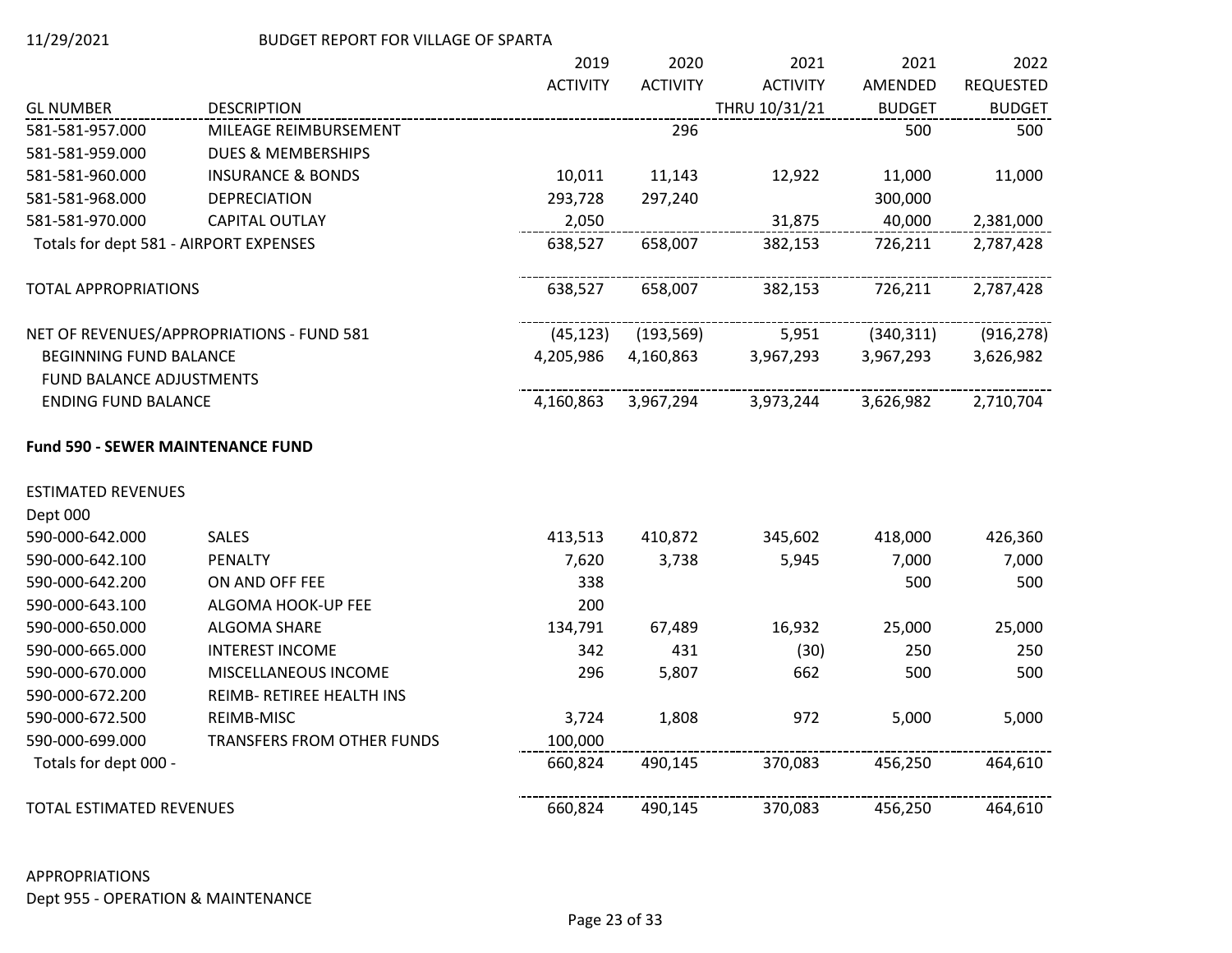|                  |                                    | 2019            | 2020            | 2021            | 2021          | 2022             |
|------------------|------------------------------------|-----------------|-----------------|-----------------|---------------|------------------|
|                  |                                    | <b>ACTIVITY</b> | <b>ACTIVITY</b> | <b>ACTIVITY</b> | AMENDED       | <b>REQUESTED</b> |
| <b>GL NUMBER</b> | <b>DESCRIPTION</b>                 |                 |                 | THRU 10/31/21   | <b>BUDGET</b> | <b>BUDGET</b>    |
| 590-955-702.000  | <b>SALARIES</b>                    | 21,696          | 22,822          | 23,471          | 23,287        | 24,547           |
| 590-955-702.500  | <b>SALARIES - PART TIME</b>        |                 | 20              | 175             | 556           | 617              |
| 590-955-703.000  | <b>WORKERS COMP</b>                | 329             | 192             | 728             | 400           | 1,000            |
| 590-955-708.000  | <b>MERS BENEFITS</b>               | 3,380           | 3,824           | 3,298           | 4,344         | 4,581            |
| 590-955-708.500  | PENSION EXPENSE GASB 68            | 27,835          | (9,524)         |                 |               |                  |
| 590-955-712.000  | <b>HEALTH INSURANCE</b>            |                 |                 | 197             | 500           | 500              |
| 590-955-712.050  | DPW HEALTH INS                     |                 |                 |                 |               |                  |
| 590-955-712.100  | LIFE INSURANCE                     |                 |                 |                 | 50            | 50               |
| 590-955-712.300  | RETIREE HEALTH INSURANCE           |                 |                 |                 |               |                  |
| 590-955-715.000  | SOCIAL SECURITY                    | 1,660           | 1,714           | 1,769           | 1,824         | 1,925            |
| 590-955-732.000  | SAFETY MATERIALS                   |                 | 278             |                 | 500           | 500              |
| 590-955-756.000  | <b>OPERATING SUPPLIES</b>          | 32,203          | 51,168          | 34,444          | 37,000        | 37,000           |
| 590-955-757.000  | <b>LAB SUPPLIES</b>                | 10,155          | 16,295          | 7,787           | 12,000        | 12,000           |
| 590-955-768.000  | <b>UNIFORMS</b>                    |                 |                 |                 |               |                  |
| 590-955-806.000  | SLUDGE REMOVAL                     | 32,545          | 11,831          | 51,754          | 30,000        | 30,000           |
| 590-955-818.000  | CONTRACTED SER-GENERAL             | 208,545         | 202,496         | 156,561         | 220,000       | 220,000          |
| 590-955-818.200  | C/S-ENGINEERING                    |                 | 3,437           | 1,957           | 20,000        | 5,000            |
| 590-955-818.210  | <b>SAW GRANT</b>                   |                 |                 |                 |               |                  |
| 590-955-818.400  | <b>ATTORNEY</b>                    |                 | 5,949           |                 | 5,000         | 1,000            |
| 590-955-818.600  | <b>INFORMATION TECH</b>            |                 |                 |                 | 500           | 500              |
| 590-955-864.000  | <b>CONFERENCES &amp; WORKSHOPS</b> |                 |                 |                 |               |                  |
| 590-955-867.000  | GAS & OIL                          | 315             | 874             | 1,631           | 1,500         | 1,500            |
| 590-955-919.000  | <b>WATER/SEWER BILLS</b>           | 1,351           | 1,060           | 765             | 1,200         | 1,200            |
| 590-955-920.000  | GAS                                | 3,000           | 3,806           | 3,393           | 4,000         | 4,000            |
| 590-955-921.000  | <b>ELECTRIC</b>                    | 80,425          | 92,834          | 78,809          | 90,000        | 90,000           |
| 590-955-922.000  | <b>TELEPHONE</b>                   | 1,394           | 1,612           | 1,191           | 2,000         | 2,000            |
| 590-955-923.000  | <b>TRASH REMOVAL</b>               | 2,017           | 2,275           | 792             | 2,000         | 2,000            |
| 590-955-930.000  | <b>REPAIR &amp; MAINTENANCE</b>    | 10,257          | 10,318          | 6,063           | 10,000        | 10,000           |
| 590-955-940.000  | <b>EQUIPMENT RENT</b>              | 1,033           | 843             | 919             | 1,500         | 1,500            |
| 590-955-956.000  | <b>MISCELLANEOUS</b>               | 103             | 126             | 88              | 500           | 500              |
| 590-955-956.400  | UTILITY REFUND                     | 237             |                 |                 | 200           | 200              |
| 590-955-959.000  | <b>DUES &amp; MEMBERSHIPS</b>      | 610             | 809             |                 | 400           | 400              |
| 590-955-960.000  | <b>INSURANCE &amp; BONDS</b>       | 7,150           | 6,916           | 10,116          | 8,500         | 10,200           |
| 590-955-968.000  | <b>DEPRECIATION</b>                | 277,812         | 302,290         |                 | 275,000       | 275,000          |
| 590-955-970.000  | CAPITAL OUTLAY                     |                 |                 |                 |               |                  |

Page 24 of 33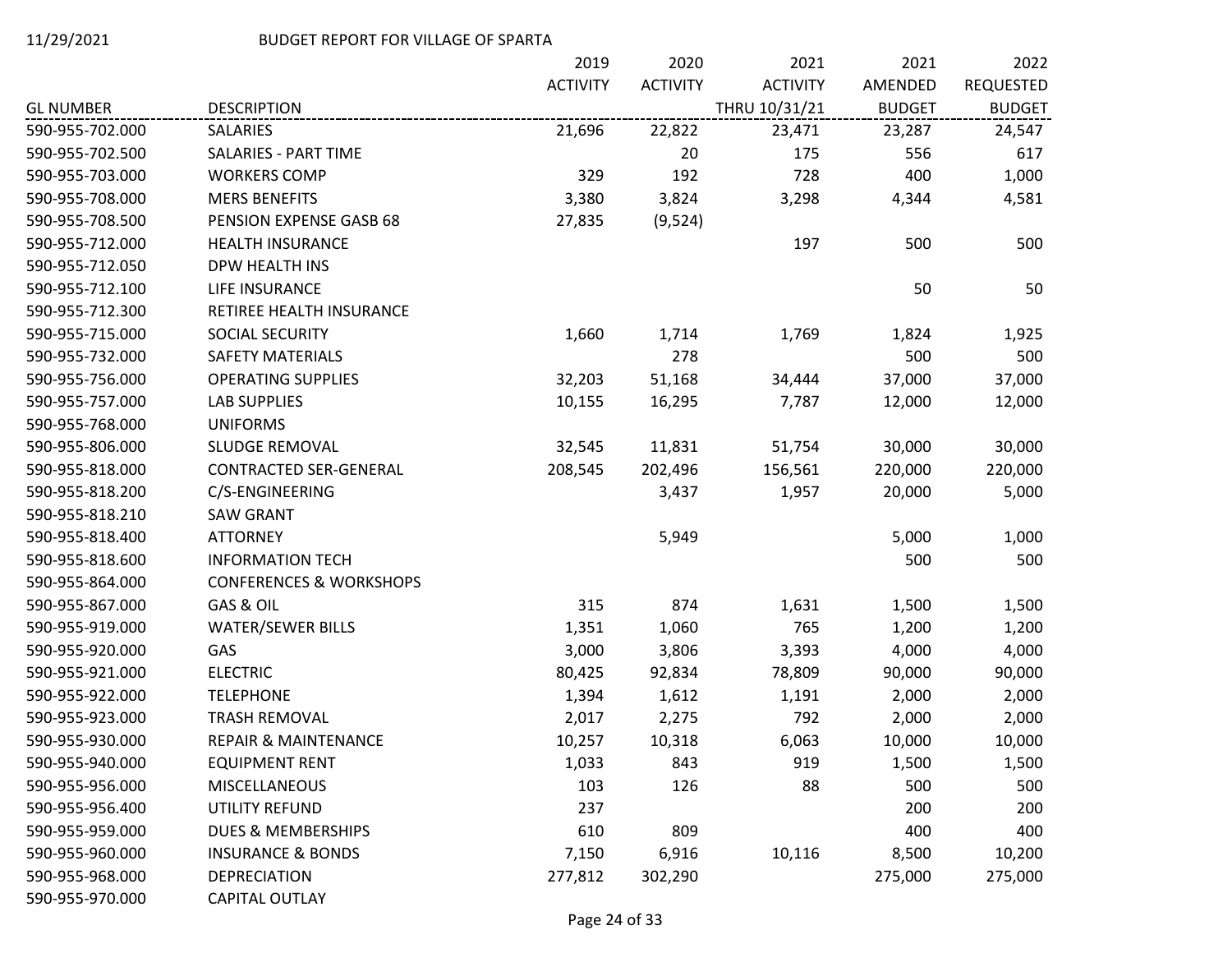|                  |                                                     | 2019            | 2020            | 2021            | 2021          | 2022             |
|------------------|-----------------------------------------------------|-----------------|-----------------|-----------------|---------------|------------------|
|                  |                                                     | <b>ACTIVITY</b> | <b>ACTIVITY</b> | <b>ACTIVITY</b> | AMENDED       | <b>REQUESTED</b> |
| <b>GL NUMBER</b> | <b>DESCRIPTION</b>                                  |                 |                 | THRU 10/31/21   | <b>BUDGET</b> | <b>BUDGET</b>    |
| 590-955-990.100  | TRANSFER TO FUND730                                 | 4,000           | 4,167           |                 |               |                  |
|                  | Totals for dept 955 - OPERATION & MAINTENANCE       | 728,052         | 738,432         | 385,908         | 752,761       | 737,720          |
|                  | Dept 956 - MAINTENANCE - COLLECTION SYST            |                 |                 |                 |               |                  |
| 590-956-702.000  | SALARIES                                            | 8,987           | 9,047           | 9,016           | 18,372        | 17,230           |
| 590-956-702.500  | <b>SALARIES - PART TIME</b>                         | 392             | 1,283           | 365             | 1,112         | 1,028            |
| 590-956-703.000  | <b>WORKERS COMP</b>                                 | 196             | 152             | 594             | 200           | 750              |
| 590-956-708.000  | <b>MERS BENEFITS</b>                                | 1,741           | 1,874           | 1,911           | 3,969         | 3,721            |
| 590-956-712.000  | <b>HEALTH INSURANCE</b>                             | 9,609           | 10,527          | 8,255           | 11,650        | 12,789           |
| 590-956-712.100  | LIFE INSURANCE                                      | 119             | 129             | 95              | 125           | 131              |
| 590-956-715.000  | SOCIAL SECURITY                                     | 717             | 760             | 688             | 1,491         | 1,397            |
| 590-956-756.000  | <b>OPERATING SUPPLIES</b>                           | 5,319           | 882             | 5,708           | 3,000         | 3,000            |
| 590-956-818.000  | <b>CONTRACTED SER-GENERAL</b>                       | 29,203          | 55,190          | 79,821          | 30,000        | 30,000           |
| 590-956-818.200  | C/S-ENGINEERING                                     |                 |                 |                 |               |                  |
| 590-956-867.000  | GAS & OIL                                           |                 |                 |                 |               |                  |
| 590-956-920.000  | GAS                                                 |                 |                 | 41              |               |                  |
| 590-956-921.000  | <b>ELECTRIC</b>                                     | 2,411           | 2,607           | 2,628           | 4,500         | 4,500            |
| 590-956-922.000  | <b>TELEPHONE</b>                                    |                 |                 |                 |               |                  |
| 590-956-930.000  | <b>REPAIR &amp; MAINTENANCE</b>                     | 3,381           | 223             | 892             | 4,000         | 4,000            |
| 590-956-940.000  | <b>EQUIPMENT RENT</b>                               | 2,023           | 2,534           | 1,045           | 3,000         | 3,000            |
| 590-956-956.000  | <b>MISCELLANEOUS</b>                                |                 |                 | 9               | 1,000         | 1,000            |
| 590-956-970.000  | <b>CAPITAL OUTLAY</b>                               |                 |                 |                 |               |                  |
| 590-956-990.100  | TRANSFER TO FUND730                                 | 4,333           | 4,167           |                 |               |                  |
|                  | Totals for dept 956 - MAINTENANCE - COLLECTION SYST | 68,431          | 89,375          | 111,068         | 82,419        | 82,546           |
|                  | Dept 957 - MAINTENANCE - ALGOMA SYSTEM              |                 |                 |                 |               |                  |
| 590-957-702.000  | <b>SALARIES</b>                                     | 4,772           | 1,734           |                 |               |                  |
| 590-957-703.000  | <b>WORKERS COMP</b>                                 | 103             | 48              |                 |               |                  |
| 590-957-708.000  | <b>MERS BENEFITS</b>                                | 954             | 345             |                 |               |                  |
| 590-957-715.000  | SOCIAL SECURITY                                     | 364             | 133             |                 |               |                  |
| 590-957-756.000  | <b>OPERATING SUPPLIES</b>                           | 26              |                 |                 |               |                  |
| 590-957-818.000  | <b>CONTRACTED SER-GENERAL</b>                       | 432             | 816             |                 |               |                  |
| 590-957-818.200  | C/S-ENGINEERING                                     |                 |                 |                 |               |                  |
| 590-957-921.000  | <b>ELECTRIC</b>                                     | 4,504           | 2,261           |                 |               |                  |
| 590-957-930.000  | <b>REPAIR &amp; MAINTENANCE</b>                     | 205             |                 |                 |               |                  |

Page 25 of 33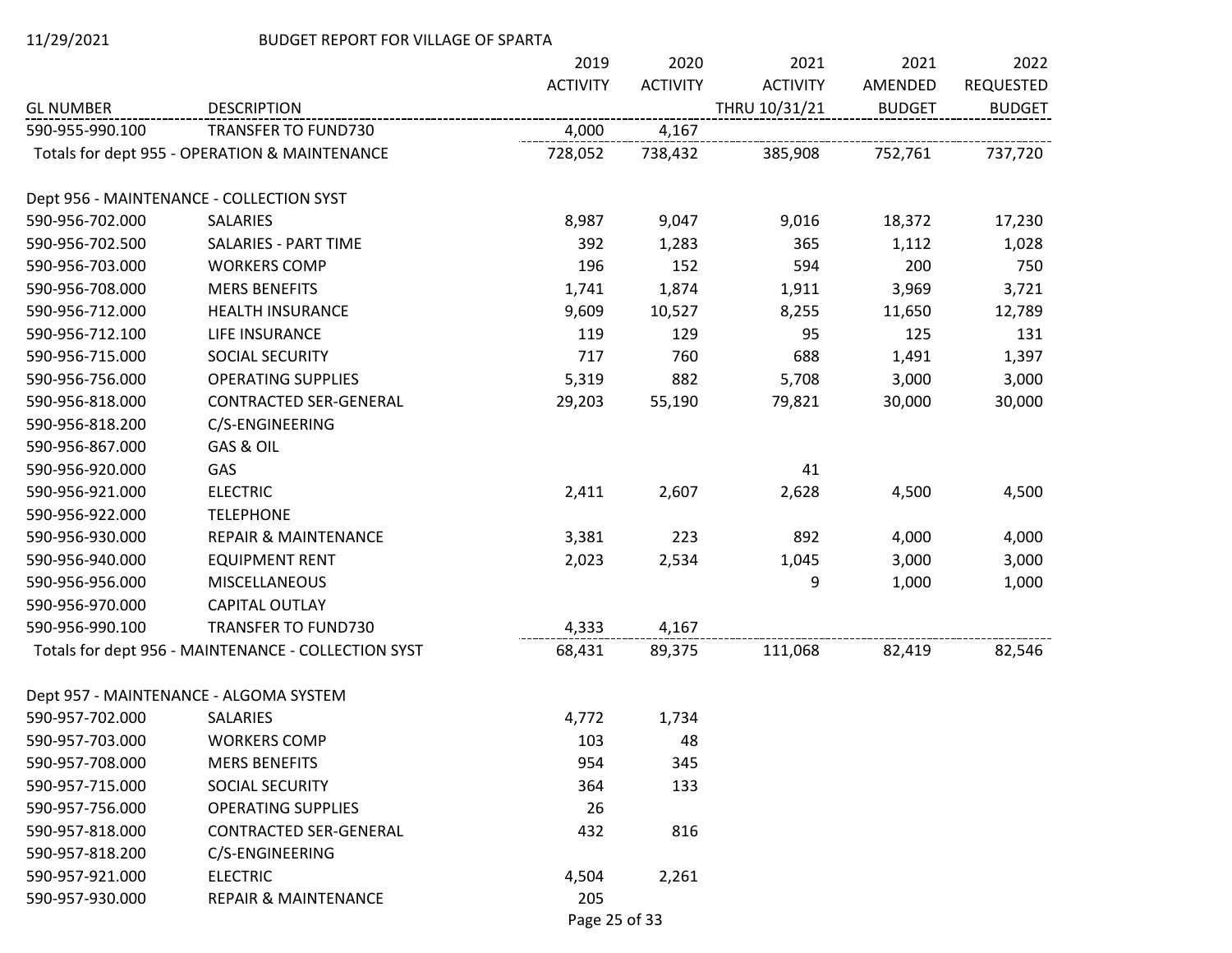|                                          |                                                   | 2019            | 2020                        | 2021            | 2021          | 2022             |
|------------------------------------------|---------------------------------------------------|-----------------|-----------------------------|-----------------|---------------|------------------|
|                                          |                                                   | <b>ACTIVITY</b> | <b>ACTIVITY</b>             | <b>ACTIVITY</b> | AMENDED       | <b>REQUESTED</b> |
| <b>GL NUMBER</b>                         | <b>DESCRIPTION</b>                                |                 |                             | THRU 10/31/21   | <b>BUDGET</b> | <b>BUDGET</b>    |
| 590-957-940.000                          | <b>EQUIPMENT RENT</b>                             | 1,126           | 381                         |                 |               |                  |
| 590-957-956.000                          | <b>MISCELLANEOUS</b>                              | 200             |                             |                 |               |                  |
|                                          | Totals for dept 957 - MAINTENANCE - ALGOMA SYSTEM | 12,686          | 5,718                       |                 |               |                  |
| <b>TOTAL APPROPRIATIONS</b>              |                                                   | 809,169         | 833,525                     | 496,976         | 835,180       | 820,266          |
|                                          | NET OF REVENUES/APPROPRIATIONS - FUND 590         | (148, 345)      | (343, 380)                  | (126, 893)      | (378, 930)    | (355, 656)       |
| <b>BEGINNING FUND BALANCE</b>            |                                                   |                 | $(864,799)$ $(1,013,143)$   | (1,356,525)     | (1,356,525)   | (1,735,455)      |
| FUND BALANCE ADJUSTMENTS                 |                                                   |                 |                             |                 |               |                  |
| <b>ENDING FUND BALANCE</b>               |                                                   |                 | $(1,013,144)$ $(1,356,523)$ | (1,483,418)     | (1,735,455)   | (2,091,111)      |
| <b>Fund 591 - WATER MAINTENANCE FUND</b> |                                                   |                 |                             |                 |               |                  |
| <b>ESTIMATED REVENUES</b>                |                                                   |                 |                             |                 |               |                  |
| Dept 000                                 |                                                   |                 |                             |                 |               |                  |
| 591-000-641.000                          | <b>FEES</b>                                       |                 |                             |                 |               |                  |
| 591-000-642.000                          | <b>SALES</b>                                      | 369,087         | 389,113                     | 340,401         | 385,000       | 385,000          |
| 591-000-642.100                          | PENALTY                                           | 4,817           | 2,085                       | 3,696           | 4,000         | 4,000            |
| 591-000-642.200                          | ON AND OFF FEE                                    | 1,113           | 450                         | 875             | 850           | 850              |
| 591-000-644.000                          | <b>HYDRANT PERMIT FEES</b>                        | 3,624           |                             |                 | 2,500         | 2,500            |
| 591-000-665.000                          | <b>INTEREST INCOME</b>                            | 158             | 367                         | (43)            | 150           | 150              |
| 591-000-670.000                          | MISCELLANEOUS INCOME                              | 769             | 910                         | 16,322          | 800           | 800              |
| 591-000-670.001                          | <b>T-MOBILE RENT</b>                              | 31,945          | 32,904                      | 33,891          | 32,903        | 33,000           |
| 591-000-672.200                          | REIMB- RETIREE HEALTH INS                         |                 |                             |                 |               |                  |
| 591-000-699.000                          | <b>TRANSFERS FROM OTHER FUNDS</b>                 |                 |                             |                 |               |                  |
| Totals for dept 000 -                    |                                                   | 411,513         | 425,829                     | 395,142         | 426,203       | 426,300          |
| TOTAL ESTIMATED REVENUES                 |                                                   | 411,513         | 425,829                     | 395,142         | 426,203       | 426,300          |
| <b>APPROPRIATIONS</b>                    |                                                   |                 |                             |                 |               |                  |
| Dept 955 - OPERATION & MAINTENANCE       |                                                   |                 |                             |                 |               |                  |
| 591-955-702.000                          | SALARIES                                          | 124,433         | 156,671                     | 152,371         | 184,112       | 166,597          |
| 591-955-702.500                          | <b>SALARIES - PART TIME</b>                       | 442             | 759                         | 4,463           | 1,483         | 1,644            |
| 591-955-703.000                          | <b>WORKERS COMP</b>                               | 2,452           | 1,055                       | 1,151           | 2,500         | 2,500            |
|                                          |                                                   |                 | Page 26 of 33               |                 |               |                  |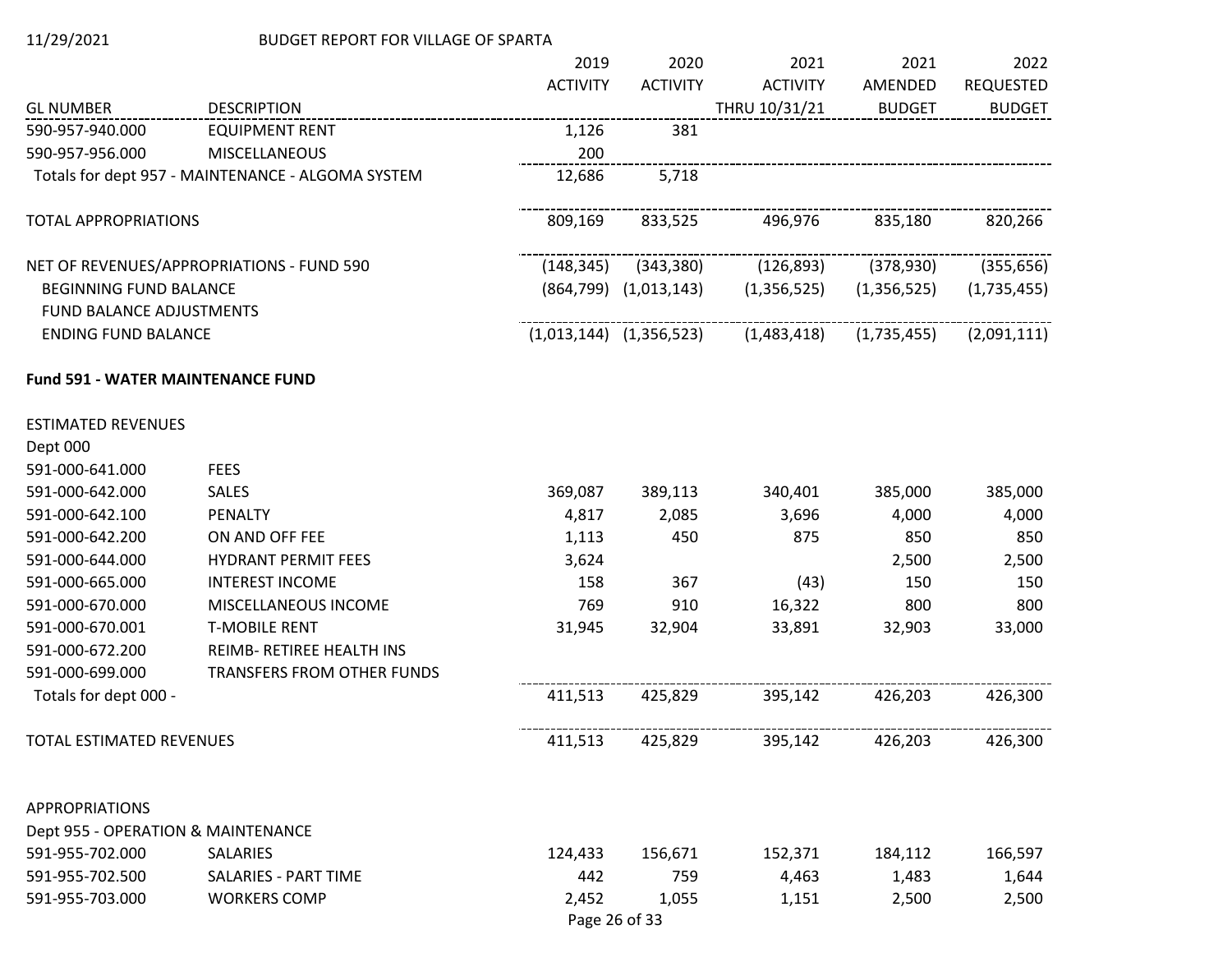|                               |                                               | 2019            | 2020            | 2021            | 2021          | 2022             |
|-------------------------------|-----------------------------------------------|-----------------|-----------------|-----------------|---------------|------------------|
|                               |                                               | <b>ACTIVITY</b> | <b>ACTIVITY</b> | <b>ACTIVITY</b> | AMENDED       | <b>REQUESTED</b> |
| <b>GL NUMBER</b>              | <b>DESCRIPTION</b>                            |                 |                 | THRU 10/31/21   | <b>BUDGET</b> | <b>BUDGET</b>    |
| 591-955-708.000               | <b>MERS BENEFITS</b>                          | 23,284          | 26,769          | 29,448          | 35,034        | 33,424           |
| 591-955-708.500               | PENSION EXPENSE GASB 68                       | 43,390          | (5, 241)        |                 |               |                  |
| 591-955-712.000               | <b>HEALTH INSURANCE</b>                       | 42,449          | 47,952          | 39,852          | 46,580        | 51,634           |
| 591-955-712.050               | DPW HEALTH INS                                | 2,721           | 7,602           |                 |               |                  |
| 591-955-712.100               | LIFE INSURANCE                                | 345             | 377             | 312             | 400           | 411              |
| 591-955-715.000               | SOCIAL SECURITY                               | 9,533           | 11,690          | 11,633          | 14,198        | 12,870           |
| 591-955-732.000               | SAFETY MATERIALS                              | 418             | 370             | 175             | 500           | 500              |
| 591-955-756.000               | <b>OPERATING SUPPLIES</b>                     | 77,149          | 77,098          | 72,662          | 80,000        | 80,000           |
| 591-955-768.000               | <b>UNIFORMS</b>                               | 16              |                 |                 | 500           | 500              |
| 591-955-818.000               | CONTRACTED SER-GENERAL                        | 40,887          | 40,516          | 40,881          | 35,000        | 51,000           |
| 591-955-818.200               | C/S-ENGINEERING                               | 3,438           | 1,647           | 1,349           | 2,000         | 2,000            |
| 591-955-864.000               | <b>CONFERENCES &amp; WORKSHOPS</b>            | 195             | 872             | 390             | 750           | 750              |
| 591-955-867.000               | GAS & OIL                                     | 608             | 2,330           | 206             | 1,000         | 1,000            |
| 591-955-919.000               | <b>WATER/SEWER BILLS</b>                      | 603             | 893             | 660             | 950           | 950              |
| 591-955-920.000               | GAS                                           | 4,799           | 5,658           | 5,037           | 5,000         | 5,000            |
| 591-955-921.000               | <b>ELECTRIC</b>                               | 44,993          | 49,228          | 48,631          | 55,000        | 55,000           |
| 591-955-922.000               | <b>TELEPHONE</b>                              | 3,783           | 3,917           | 2,898           | 3,500         | 3,500            |
| 591-955-923.000               | TRASH REMOVAL                                 | 1,494           | 1,731           | 702             | 1,800         | 1,800            |
| 591-955-930.000               | <b>REPAIR &amp; MAINTENANCE</b>               | 8,655           | 6,661           | 13,106          | 4,000         | 4,000            |
| 591-955-940.000               | <b>EQUIPMENT RENT</b>                         | 11,388          | 14,384          | 13,941          | 12,000        | 12,000           |
| 591-955-956.000               | MISCELLANEOUS                                 |                 | 170             | 188             | 500           | 500              |
| 591-955-956.400               | UTILITY REFUND                                | 288             |                 |                 | 300           | 300              |
| 591-955-959.000               | DUES & MEMBERSHIPS                            | 2,660           | 2,914           | 755             | 2,500         | 2,500            |
| 591-955-960.000               | <b>INSURANCE &amp; BONDS</b>                  | 14,126          | 11,663          | 13,613          | 14,250        | 14,250           |
| 591-955-968.000               | <b>DEPRECIATION</b>                           | 238,811         | 241,839         | 255,690         | 255,690       | 240,000          |
| 591-955-970.000               | CAPITAL OUTLAY                                |                 |                 |                 |               |                  |
| 591-955-990.100               | <b>TRANSFER TO FUND730</b>                    | 39,509          | 22,806          |                 |               |                  |
|                               | Totals for dept 955 - OPERATION & MAINTENANCE | 742,869         | 732,331         | 710,114         | 759,547       | 744,630          |
| <b>TOTAL APPROPRIATIONS</b>   |                                               | 742,869         | 732,331         | 710,114         | 759,547       | 744,630          |
|                               | NET OF REVENUES/APPROPRIATIONS - FUND 591     | (331, 356)      | (306, 502)      | (314, 972)      | (333, 344)    | (318, 330)       |
| <b>BEGINNING FUND BALANCE</b> |                                               | 2,582,441       | 2,251,085       | 1,944,585       | 1,944,585     | 1,611,241        |
| FUND BALANCE ADJUSTMENTS      |                                               |                 |                 |                 |               |                  |
| <b>ENDING FUND BALANCE</b>    |                                               | 2,251,085       | 1,944,583       | 1,629,613       | 1,611,241     | 1,292,911        |
|                               |                                               | Page 27 of 33   |                 |                 |               |                  |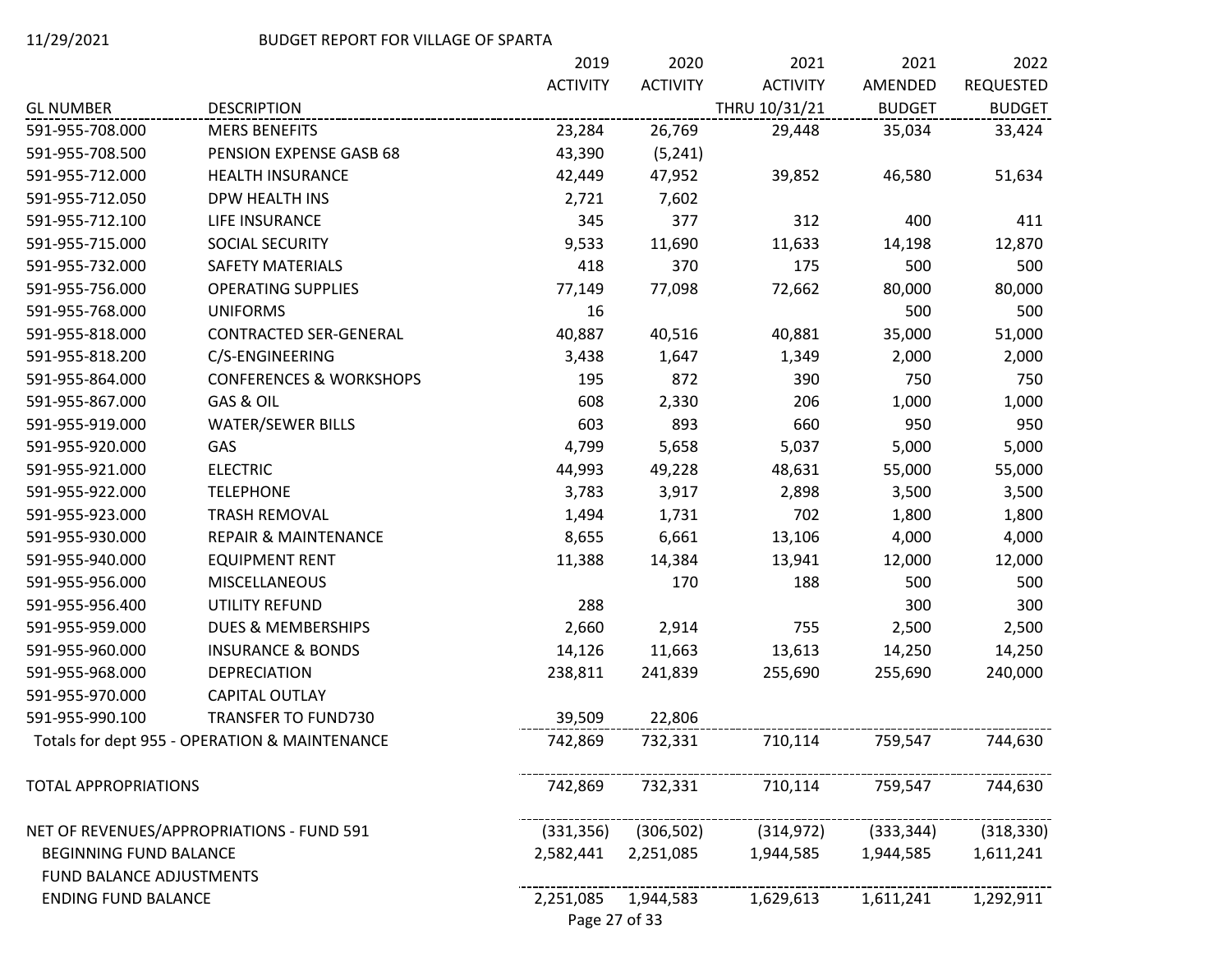| 11/29/2021                           | <b>BUDGET REPORT FOR VILLAGE OF SPARTA</b>       |                 |                 |                 |               |                                 |
|--------------------------------------|--------------------------------------------------|-----------------|-----------------|-----------------|---------------|---------------------------------|
|                                      |                                                  | 2019            | 2020            | 2021            | 2021          | 2022                            |
|                                      |                                                  | <b>ACTIVITY</b> | <b>ACTIVITY</b> | <b>ACTIVITY</b> | AMENDED       | <b>REQUESTED</b>                |
| <b>GL NUMBER</b>                     | <b>DESCRIPTION</b>                               |                 |                 | THRU 10/31/21   | <b>BUDGET</b> | <b>BUDGET</b>                   |
|                                      | <b>Fund 592 - SEWER CAPITAL IMPROVEMENT FUND</b> |                 |                 |                 |               |                                 |
| <b>ESTIMATED REVENUES</b>            |                                                  |                 |                 |                 |               |                                 |
| Dept 000                             |                                                  |                 |                 |                 |               |                                 |
| 592-000-642.100                      | PENALTY                                          | 5,229           | 3,459           | 5,285           | 2,600         | 2,600                           |
| 592-000-642.300                      | <b>READY TO SERVE FEES</b>                       | 306,327         | 372,878         | 314,708         | 365,264       | 380,000                         |
| 592-000-643.000                      | <b>HOOK-UP FEES</b>                              | 51,832          | 60,632          | 28,600          | 55,000        | 55,000                          |
| 592-000-650.000                      | <b>ALGOMA SHARE</b>                              | (28, 128)       | 10,268          | 15,627          | 20,535        | 20,535                          |
| 592-000-650.200                      | ALGOMA DIR BILLING PYMT                          | 6,614           | 113             | 200             |               |                                 |
| 592-000-665.000                      | <b>INTEREST INCOME</b>                           | 1,059           | 2,459           | 1,655           | 200           | 200                             |
| 592-000-670.000                      | MISCELLANEOUS INCOME                             |                 |                 |                 |               |                                 |
| 592-000-670.920                      | <b>SAW REIMBURSEMENTS</b>                        | 272,243         |                 |                 |               |                                 |
| 592-000-672.500                      | REIMB-MISC                                       | 23,108          |                 | 2,594           |               |                                 |
| 592-000-699.000                      | TRANSFERS FROM OTHER FUNDS                       |                 |                 |                 |               |                                 |
| Totals for dept 000 -                |                                                  | 638,284         | 449,809         | 368,669         | 443,599       | 458,335                         |
| <b>TOTAL ESTIMATED REVENUES</b>      |                                                  | 638,284         | 449,809         | 368,669         | 443,599       | <u>-------------</u><br>458,335 |
| <b>APPROPRIATIONS</b>                |                                                  |                 |                 |                 |               |                                 |
| Dept 923 - ADMINISTRATION            |                                                  |                 |                 |                 |               |                                 |
| 592-923-818.200                      | C/S-ENGINEERING                                  |                 | 565             |                 | 10,000        | 10,000                          |
| 592-923-818.210                      | <b>SAW GRANT</b>                                 | 262,565         |                 |                 |               |                                 |
| 592-923-930.200                      | ALGOMA DIRECT BILLING                            | 6,155           |                 |                 |               |                                 |
| 592-923-956.000                      | <b>MISCELLANEOUS</b>                             |                 |                 | 2,946           |               |                                 |
| 592-923-956.400                      | UTILITY REFUND                                   | 236             |                 |                 |               |                                 |
| 592-923-970.000                      | CAPITAL OUTLAY                                   | 55,900          | 22,591          | 202,571         | 208,926       | 1,051,225                       |
| 592-923-990.000                      | <b>TRANSFER TO OTHER FUNDS</b>                   | 100,000         |                 |                 |               |                                 |
| 592-923-990.500                      | <b>TRANSFER TO FUND 371</b>                      |                 |                 |                 |               |                                 |
| 592-923-991.000                      | <b>BOND PAYMENT</b>                              |                 |                 |                 | 23,000        | 23,000                          |
| 592-923-995.000                      | <b>INTEREST PAYMENT</b>                          | 2,232           | 1,616           | 2,536           | 2,536         | 1,989                           |
| 592-923-996.000                      | <b>AMORTIZATION</b>                              | 485             | 485             |                 |               |                                 |
| 592-923-998.000                      | <b>FEES</b>                                      |                 |                 |                 |               |                                 |
| Totals for dept 923 - ADMINISTRATION |                                                  | 427,573         | 25,257          | 208,053         | 244,462       | 1,086,214                       |
|                                      |                                                  | Page 28 of 33   |                 |                 |               |                                 |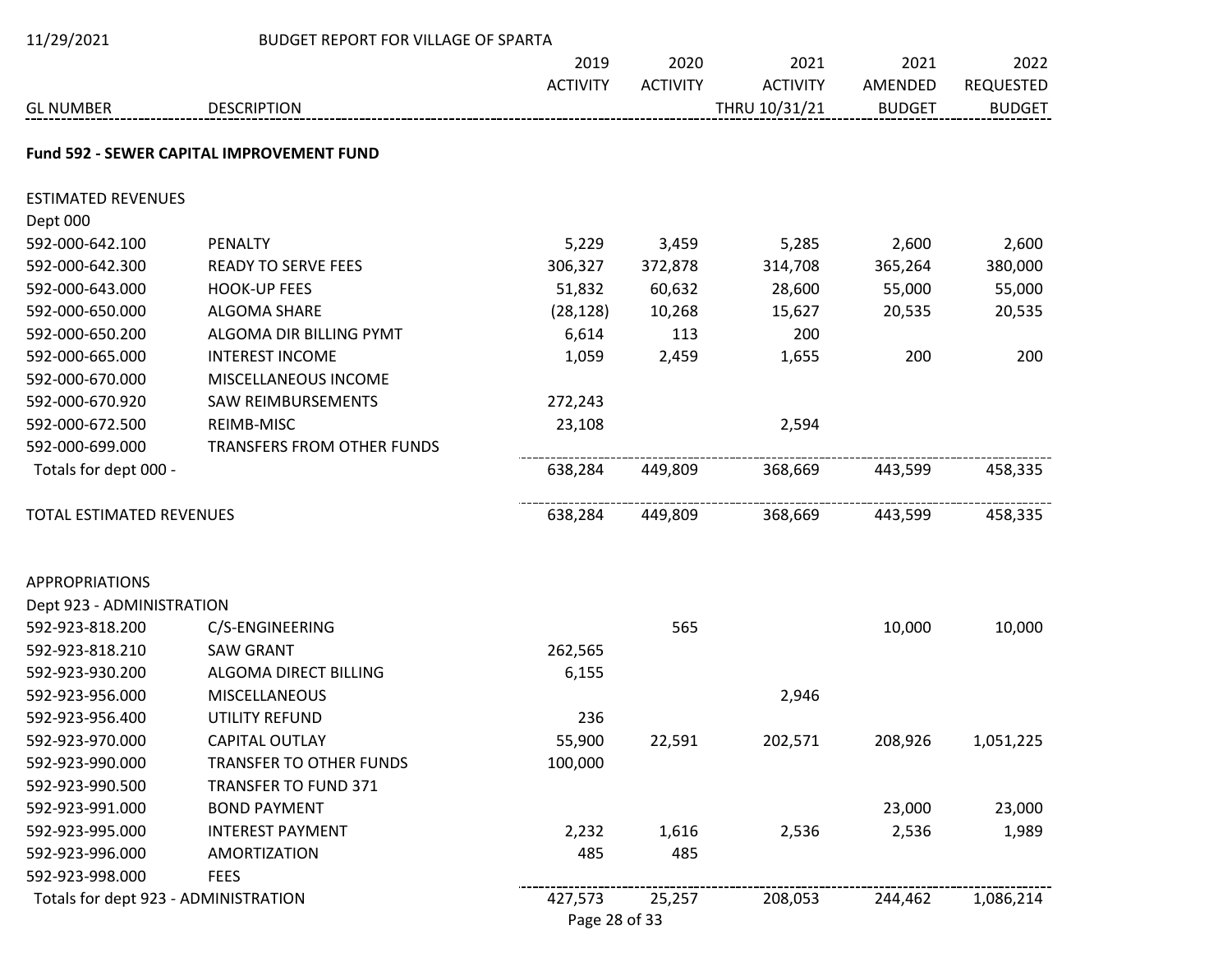| 11/29/2021 |  |
|------------|--|
|            |  |

## BUDGET REPORT FOR VILLAGE OF SPARTA

|                                 |                                                  | 2019            | 2020            | 2021            | 2021          | 2022             |
|---------------------------------|--------------------------------------------------|-----------------|-----------------|-----------------|---------------|------------------|
|                                 |                                                  | <b>ACTIVITY</b> | <b>ACTIVITY</b> | <b>ACTIVITY</b> | AMENDED       | <b>REQUESTED</b> |
| <b>GL NUMBER</b>                | <b>DESCRIPTION</b>                               |                 |                 | THRU 10/31/21   | <b>BUDGET</b> | <b>BUDGET</b>    |
| <b>TOTAL APPROPRIATIONS</b>     |                                                  | 427,573         | 25,257          | 208,053         | 244,462       | 1,086,214        |
|                                 |                                                  |                 |                 |                 |               |                  |
|                                 | NET OF REVENUES/APPROPRIATIONS - FUND 592        | 210,711         | 424,552         | 160,616         | 199,137       | (627, 879)       |
| <b>BEGINNING FUND BALANCE</b>   |                                                  | 6,187,509       | 6,398,218       | 6,822,770       | 6,822,770     | 7,021,907        |
| <b>FUND BALANCE ADJUSTMENTS</b> |                                                  |                 |                 |                 |               |                  |
| <b>ENDING FUND BALANCE</b>      |                                                  | 6,398,220       | 6,822,770       | 6,983,386       | 7,021,907     | 6,394,028        |
|                                 | <b>Fund 593 - WATER CAPITAL IMPROVEMENT FUND</b> |                 |                 |                 |               |                  |
| <b>ESTIMATED REVENUES</b>       |                                                  |                 |                 |                 |               |                  |
| Dept 000                        |                                                  |                 |                 |                 |               |                  |
| 593-000-402.000                 | <b>CURRENT REAL PROPERTY TAXES</b>               |                 |                 |                 |               |                  |
| 593-000-403.000                 | INDUSTRIAL FACILITY TAX                          |                 |                 |                 |               |                  |
| 593-000-642.000                 | SALES                                            | 1,400           |                 |                 |               |                  |
| 593-000-642.100                 | <b>PENALTY</b>                                   | 7,475           | 3,704           | 5,118           | 6,000         | 6,000            |
| 593-000-642.300                 | <b>READY TO SERVE FEES</b>                       | 427,026         | 369,993         | 312,690         | 373,000       | 375,000          |
| 593-000-643.000                 | <b>HOOK-UP FEES</b>                              | 51,832          | 65,632          | 26,400          | 55,000        | 30,000           |
| 593-000-665.000                 | <b>INTEREST INCOME</b>                           | 489             | 2,280           | 446             | 300           | 300              |
| 593-000-672.500                 | REIMB-MISC                                       |                 |                 |                 |               |                  |
| 593-000-699.000                 | TRANSFERS FROM OTHER FUNDS                       |                 |                 |                 |               |                  |
| Totals for dept 000 -           |                                                  | 488,222         | 441,609         | 344,654         | 434,300       | 411,300          |
| TOTAL ESTIMATED REVENUES        |                                                  | 488,222         | 441,609         | 344,654         | 434,300       | 411,300          |
| <b>APPROPRIATIONS</b>           |                                                  |                 |                 |                 |               |                  |
| Dept 923 - ADMINISTRATION       |                                                  |                 |                 |                 |               |                  |
| 593-923-818.200                 | C/S-ENGINEERING                                  | 1,860           |                 |                 |               |                  |
| 593-923-925.000                 | <b>ENGINEERING</b>                               | 4,385           | 2,121           |                 | 40,000        | 5,000            |
| 593-923-956.000                 | <b>MISCELLANEOUS</b>                             |                 |                 | 33,981          |               |                  |
| 593-923-956.400                 | UTILITY REFUND                                   | 332             |                 |                 |               |                  |
| 593-923-970.000                 | <b>CAPITAL OUTLAY</b>                            | 14,810          | 36,065          | 22,670          | 50,000        | 410,000          |
| 593-923-990.600                 | TRS 2005 REV BOND TO 381                         |                 |                 |                 |               |                  |
| 593-923-991.000                 | <b>BOND PAYMENT</b>                              |                 |                 |                 | 295,000       |                  |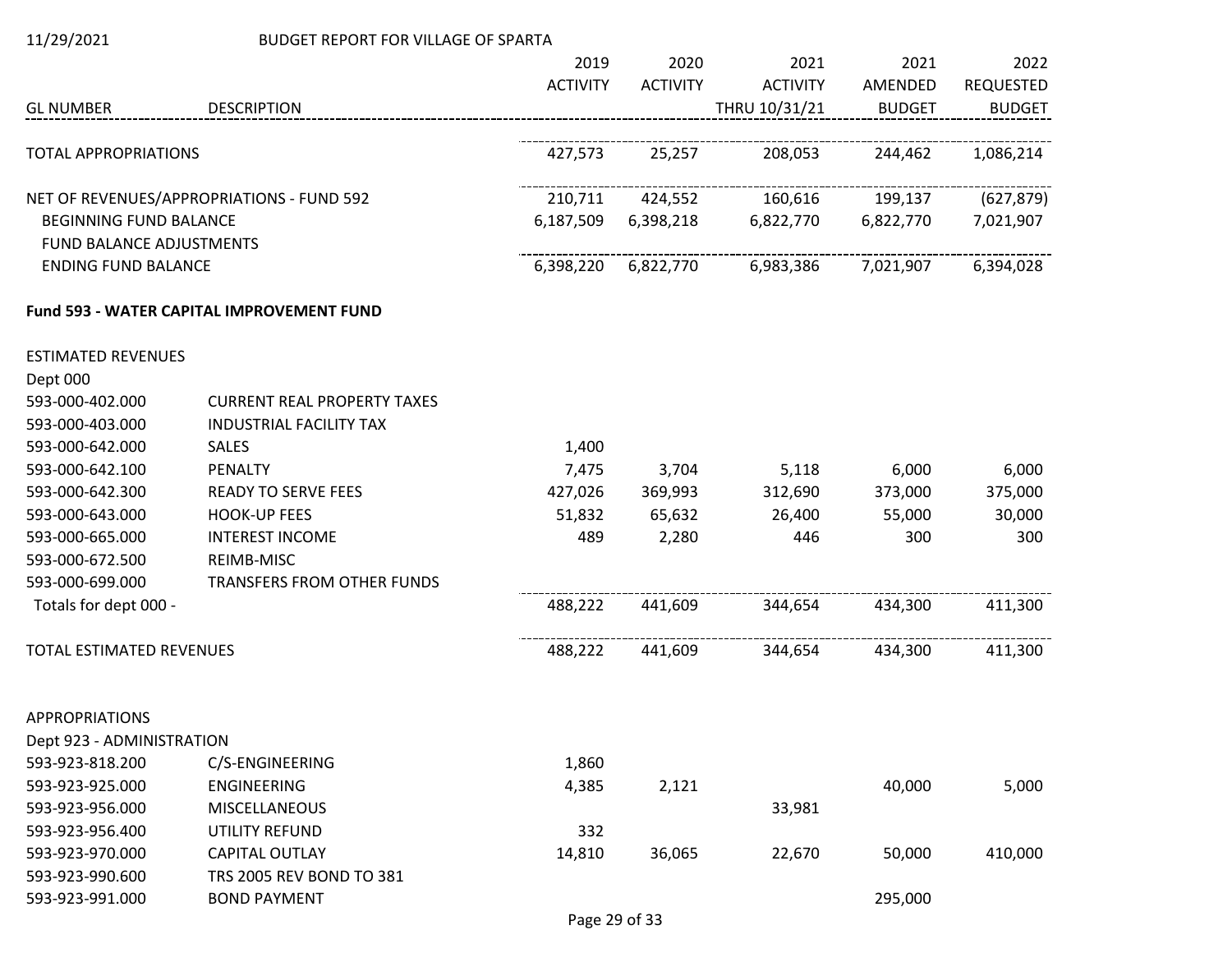|                                      |                                           | 2019            | 2020            | 2021            | 2021          | 2022             |
|--------------------------------------|-------------------------------------------|-----------------|-----------------|-----------------|---------------|------------------|
|                                      |                                           | <b>ACTIVITY</b> | <b>ACTIVITY</b> | <b>ACTIVITY</b> | AMENDED       | <b>REQUESTED</b> |
| <b>GL NUMBER</b>                     | <b>DESCRIPTION</b>                        |                 |                 | THRU 10/31/21   | <b>BUDGET</b> | <b>BUDGET</b>    |
| 593-923-995.000                      | <b>INTEREST PAYMENT</b>                   | 18,914          | 11,856          | 6,311           | 6,311         |                  |
| 593-923-996.000                      | <b>AMORTIZATION</b>                       | (1,509)         | (1,509)         |                 |               |                  |
| 593-923-998.000                      | <b>FEES</b>                               |                 |                 |                 | 500           | 500              |
| Totals for dept 923 - ADMINISTRATION |                                           | 38,792          | 48,533          | 62,962          | 391,811       | 415,500          |
| <b>TOTAL APPROPRIATIONS</b>          |                                           | 38,792          | 48,533          | 62,962          | 391,811       | 415,500          |
|                                      | NET OF REVENUES/APPROPRIATIONS - FUND 593 | 449,430         | 393,076         | 281,692         | 42,489        | (4,200)          |
| <b>BEGINNING FUND BALANCE</b>        |                                           | 2,658,820       | 3,108,250       | 3,501,328       | 3,501,328     | 3,543,817        |
| <b>FUND BALANCE ADJUSTMENTS</b>      |                                           |                 |                 |                 |               |                  |
| <b>ENDING FUND BALANCE</b>           |                                           | 3,108,250       | 3,501,326       | 3,783,020       | 3,543,817     | 3,539,617        |
| Fund 661 - EQUIPMENT RENTAL FUND     |                                           |                 |                 |                 |               |                  |
| <b>ESTIMATED REVENUES</b>            |                                           |                 |                 |                 |               |                  |
| Dept 000                             |                                           |                 |                 |                 |               |                  |
| 661-000-665.000                      | <b>INTEREST INCOME</b>                    | 162             | 1,138           | 724             | 75            | 75               |
| 661-000-670.000                      | MISCELLANEOUS INCOME                      | 6,420           | 1,525           | 614             | 3,000         | 750              |
| 661-000-672.200                      | REIMB- RETIREE HEALTH INS                 |                 |                 |                 |               |                  |
| 661-000-675.000                      | <b>EQUIPMENT RENTAL FEES</b>              | 163,845         | 145,662         | 133,527         | 168,000       | 170,000          |
| 661-000-690.000                      | GAIN/LOSS ON DISPOSAL OF ASSE             |                 | (1,692)         | 200             |               |                  |
| 661-000-699.000                      | TRANSFERS FROM OTHER FUNDS                |                 |                 |                 |               |                  |
| Totals for dept 000 -                |                                           | 170,427         | 146,633         | 135,065         | 171,075       | 170,825          |
| TOTAL ESTIMATED REVENUES             |                                           | 170,427         | 146,633         | 135,065         | 171,075       | 170,825          |
|                                      |                                           |                 |                 |                 |               |                  |

# APPROPRIATIONS

Dept 441 - PUBLIC WORKS 661-441-756.000 OPERATING SUPPLIES 661-441-930.000 REPAIR & MAINTENANCE Totals for dept 441 - PUBLIC WORKS

## Dept 661 - EQUIPMENT

661-661-702.000 SALARIES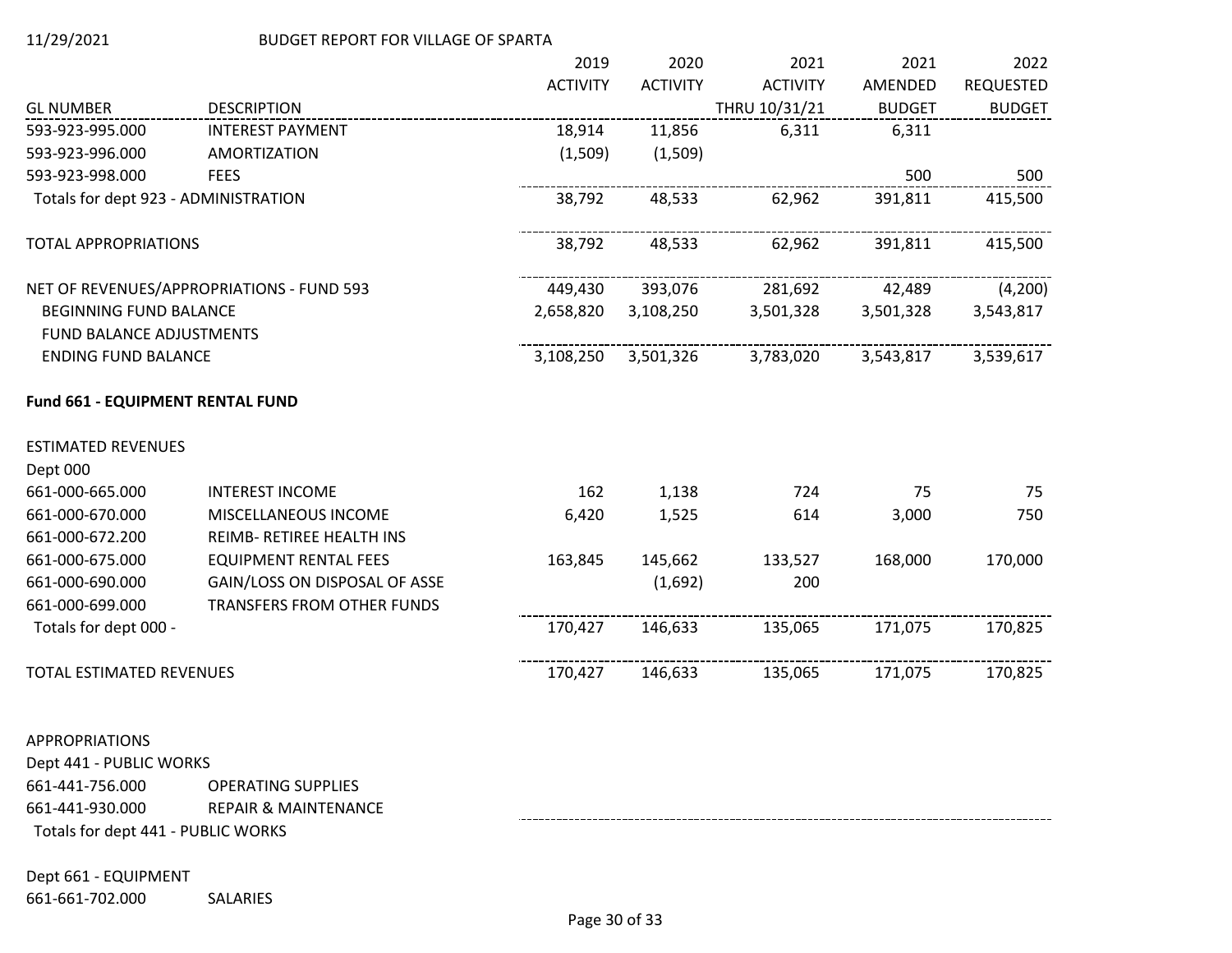|                                 |                                           | 2019                     | 2020            | 2021            | 2021          | 2022             |
|---------------------------------|-------------------------------------------|--------------------------|-----------------|-----------------|---------------|------------------|
|                                 |                                           | <b>ACTIVITY</b>          | <b>ACTIVITY</b> | <b>ACTIVITY</b> | AMENDED       | <b>REQUESTED</b> |
| <b>GL NUMBER</b>                | <b>DESCRIPTION</b>                        |                          |                 | THRU 10/31/21   | <b>BUDGET</b> | <b>BUDGET</b>    |
| 661-661-702.500                 | <b>SALARIES - PART TIME</b>               |                          |                 |                 |               |                  |
| 661-661-703.000                 | <b>WORKERS COMP</b>                       |                          |                 |                 |               |                  |
| 661-661-708.000                 | <b>MERS BENEFITS</b>                      |                          |                 |                 |               |                  |
| 661-661-712.000                 | <b>HEALTH INSURANCE</b>                   |                          |                 |                 |               |                  |
| 661-661-712.050                 | DPW HEALTH INS                            |                          |                 |                 |               |                  |
| 661-661-712.100                 | LIFE INSURANCE                            |                          |                 |                 |               |                  |
| 661-661-715.000                 | SOCIAL SECURITY                           |                          |                 |                 |               |                  |
| 661-661-732.000                 | SAFETY MATERIALS                          | 1,202                    | 832             | 416             | 1,000         | 2,000            |
| 661-661-756.000                 | <b>OPERATING SUPPLIES</b>                 | 1,025                    | 561             | 4,645           | 5,000         | 2,000            |
| 661-661-768.000                 | <b>UNIFORMS</b>                           |                          |                 |                 |               |                  |
| 661-661-818.000                 | <b>CONTRACTED SER-GENERAL</b>             | 615                      | 5,087           | 4,640           | 5,000         | 2,500            |
| 661-661-864.000                 | <b>CONFERENCES &amp; WORKSHOPS</b>        | 140                      |                 | 70              | 200           | 200              |
| 661-661-867.000                 | GAS & OIL                                 | 6,843                    | 8,359           | 3,509           | 8,000         | 10,000           |
| 661-661-919.000                 | <b>WATER/SEWER BILLS</b>                  |                          |                 |                 |               |                  |
| 661-661-920.000                 | GAS                                       |                          |                 |                 |               |                  |
| 661-661-921.000                 | <b>ELECTRIC</b>                           |                          |                 |                 |               |                  |
| 661-661-922.000                 | <b>TELEPHONE</b>                          |                          |                 |                 |               |                  |
| 661-661-923.000                 | <b>TRASH REMOVAL</b>                      |                          |                 |                 |               |                  |
| 661-661-930.000                 | <b>REPAIR &amp; MAINTENANCE</b>           | 45,563                   | 27,250          | 19,631          | 32,000        | 30,000           |
| 661-661-955.700                 | 2005 STERLING                             |                          |                 |                 |               |                  |
| 661-661-956.000                 | MISCELLANEOUS                             |                          |                 | 180             | 500           | 500              |
| 661-661-957.000                 | MILEAGE REIMBURSEMENT                     |                          |                 |                 | 200           | 200              |
| 661-661-959.000                 | <b>DUES &amp; MEMBERSHIPS</b>             |                          |                 |                 |               |                  |
| 661-661-960.000                 | <b>INSURANCE &amp; BONDS</b>              | 10,107                   | 10,042          | 9,379           | 10,750        | 10,750           |
| 661-661-968.000                 | <b>DEPRECIATION</b>                       | 61,182                   | 61,529          | 61,243          | 61,243        |                  |
| 661-661-970.000                 | CAPITAL OUTLAY                            | 10,209                   | 500             |                 |               | 60,000           |
| 661-661-990.100                 | <b>TRANSFER TO FUND730</b>                |                          |                 |                 |               |                  |
| Totals for dept 661 - EQUIPMENT |                                           | 136,886                  | 114,160         | 103,713         | 123,893       | 118,150          |
| <b>TOTAL APPROPRIATIONS</b>     |                                           | 136,886                  | 114,160         | 103,713         | 123,893       | 118,150          |
|                                 | NET OF REVENUES/APPROPRIATIONS - FUND 661 | 33,541                   | 32,473          | 31,352          | 47,182        | 52,675           |
| BEGINNING FUND BALANCE          |                                           | 403,098                  | 436,640         | 469,112         | 469,112       | 516,294          |
| FUND BALANCE ADJUSTMENTS        |                                           |                          |                 |                 |               |                  |
| <b>ENDING FUND BALANCE</b>      |                                           | 436,639<br>Page 31 of 33 | 469,113         | 500,464         | 516,294       | 568,969          |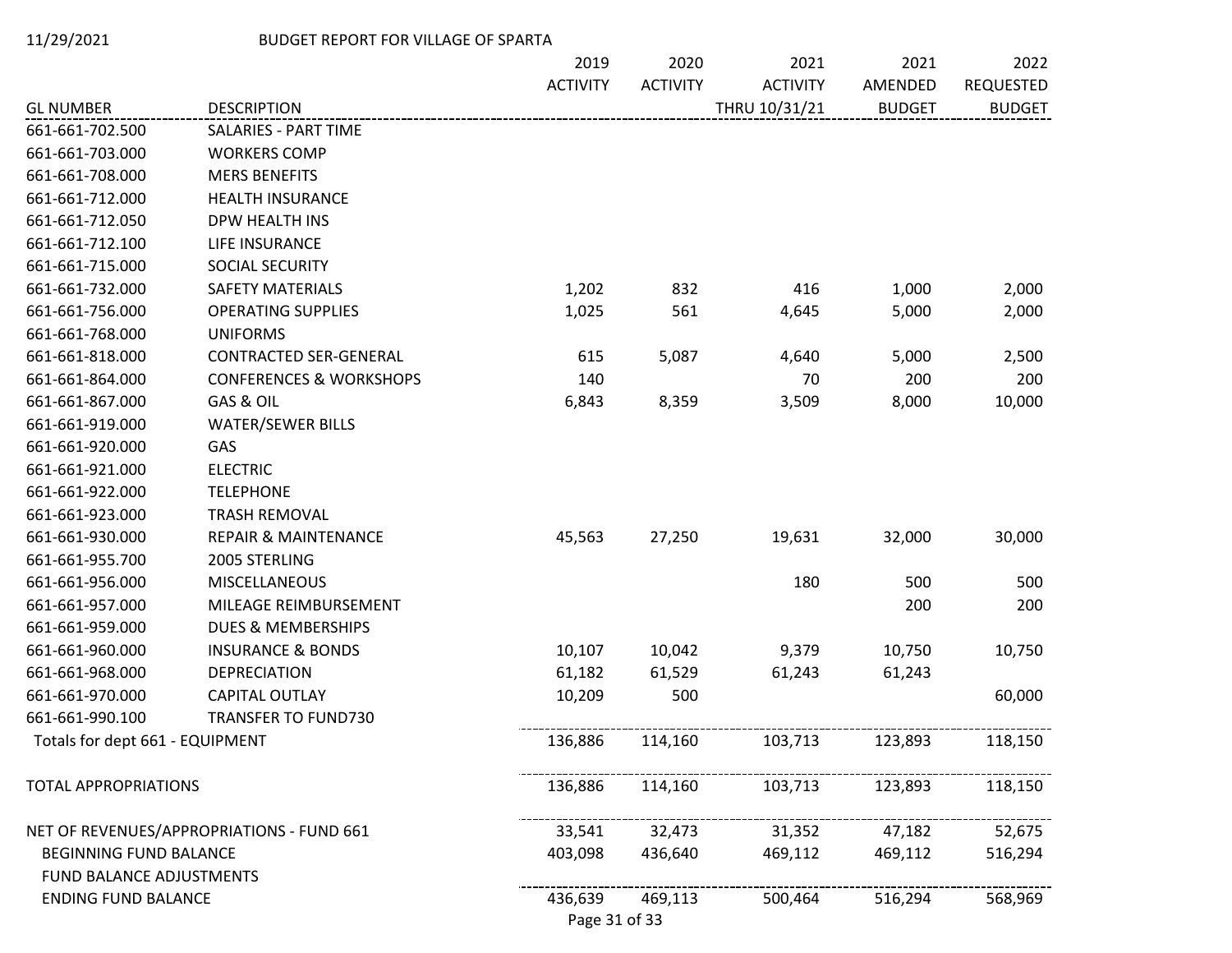| 11/29/2021                                                                 | BUDGET REPORT FOR VILLAGE OF SPARTA        |                       |                 |                 |               |                  |
|----------------------------------------------------------------------------|--------------------------------------------|-----------------------|-----------------|-----------------|---------------|------------------|
|                                                                            |                                            | 2019                  | 2020            | 2021            | 2021          | 2022             |
|                                                                            |                                            | <b>ACTIVITY</b>       | <b>ACTIVITY</b> | <b>ACTIVITY</b> | AMENDED       | <b>REQUESTED</b> |
| <b>GL NUMBER</b>                                                           | <b>DESCRIPTION</b>                         |                       |                 | THRU 10/31/21   | <b>BUDGET</b> | <b>BUDGET</b>    |
| <b>Fund 730 - PAYROLL BENEFITS</b>                                         |                                            |                       |                 |                 |               |                  |
| <b>ESTIMATED REVENUES</b>                                                  |                                            |                       |                 |                 |               |                  |
| Dept 000                                                                   |                                            |                       |                 |                 |               |                  |
| 730-000-665.000                                                            | <b>INTEREST INCOME</b>                     |                       |                 |                 |               |                  |
| 730-000-670.000                                                            | MISCELLANEOUS INCOME                       | 976                   |                 |                 |               |                  |
| 730-000-676.000                                                            | EMP. REIMBURSEMENT                         | 20,372                | 30,726          |                 |               |                  |
| 730-000-699.000                                                            | TRANSFERS FROM OTHER FUNDS                 | 160,947               | 143,749         |                 |               |                  |
| Totals for dept 000 -                                                      |                                            | 182,295               | 174,475         |                 |               |                  |
| TOTAL ESTIMATED REVENUES                                                   |                                            | 182,295               | 174,475         |                 |               |                  |
| <b>APPROPRIATIONS</b>                                                      |                                            |                       |                 |                 |               |                  |
| Dept 923 - ADMINISTRATION                                                  |                                            |                       |                 |                 |               |                  |
| 730-923-702.000                                                            | <b>SALARIES</b>                            | 142,517               | 140,689         |                 |               |                  |
| 730-923-703.000                                                            | <b>WORKERS COMP</b>                        |                       |                 |                 |               |                  |
| 730-923-708.000                                                            | <b>MERS BENEFITS</b>                       | 25,978                | 22,815          |                 |               |                  |
| 730-923-712.000                                                            | <b>HEALTH INSURANCE</b>                    | 2,856                 | 540             |                 |               |                  |
| 730-923-715.000                                                            | SOCIAL SECURITY                            | 10,944                | 10,431          |                 |               |                  |
| Totals for dept 923 - ADMINISTRATION                                       |                                            | 182,295               | 174,475         |                 |               |                  |
| <b>TOTAL APPROPRIATIONS</b>                                                |                                            | 182,295               | 174,475         |                 |               |                  |
| <b>BEGINNING FUND BALANCE</b><br><b>ENDING FUND BALANCE</b>                | NET OF REVENUES/APPROPRIATIONS - FUND 730  |                       |                 |                 |               |                  |
| <b>ESTIMATED REVENUES - ALL FUNDS</b>                                      |                                            | 6,665,745             | 6,226,873       | 5,287,094       | 6,524,472     | 7,478,482        |
| <b>APPROPRIATIONS - ALL FUNDS</b>                                          |                                            | 6,564,201             | 5,406,989       | 5,110,133       | 8,223,822     | 10,015,325       |
|                                                                            | NET OF REVENUES/APPROPRIATIONS - ALL FUNDS | 101,544               | 819,884         | 176,961         | (1,699,350)   | (2,536,843)      |
| BEGINNING FUND BALANCE - ALL FUNDS<br>FUND BALANCE ADJUSTMENTS - ALL FUNDS |                                            | 15,433,662 15,535,215 |                 | 16,355,104      | 16,355,104    | 14,655,754       |